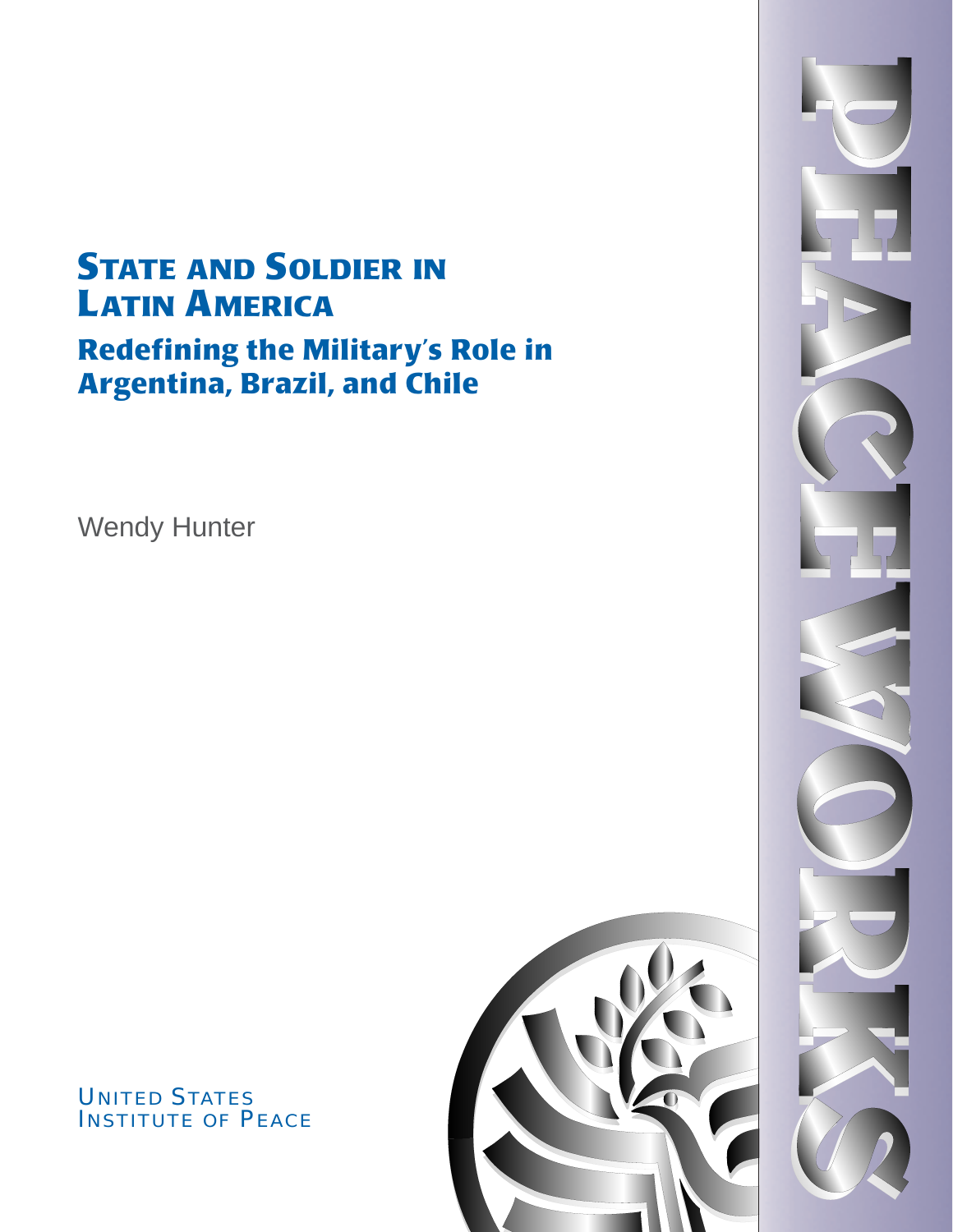

| Foreword                                                                    | v   |
|-----------------------------------------------------------------------------|-----|
| Summary                                                                     | vii |
| 1 New Roles for Latin America's Militaries                                  | 1   |
| 2 Argentina's Military: Political Weakness<br>and a Modest External Role    | 10  |
| 3 The Brazilian Military: Intermediate Autonomy<br>and Diversified Missions | 20  |
| 4 The Chilean Military: Political Strength<br>and Professionalization       | 29  |
| 5 Conclusion                                                                | 35  |
| <b>Notes</b>                                                                | 38  |
| About the Author                                                            | 49  |
| About the Institute                                                         | 51  |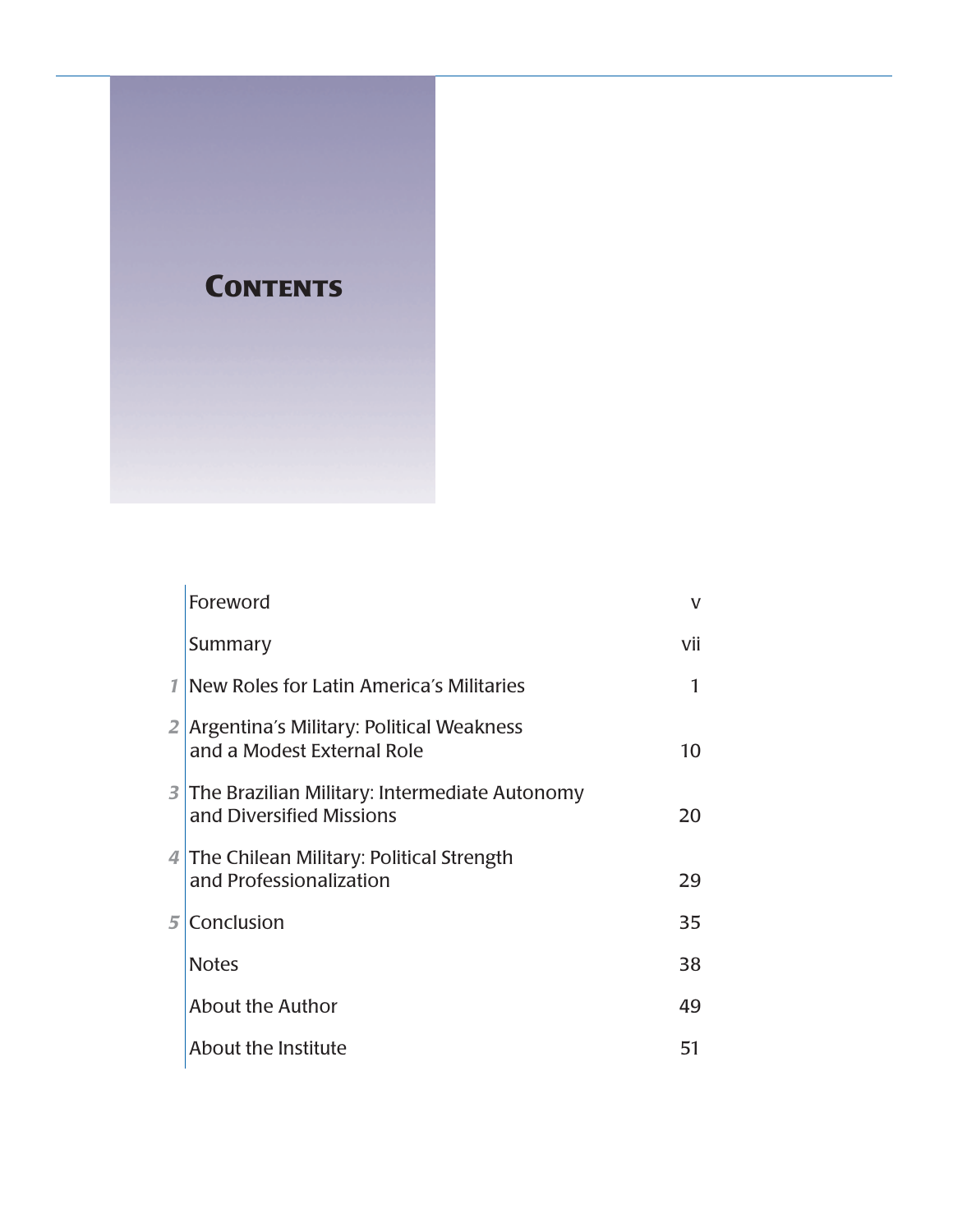# FOREWORD

**Given the history of military intervention in**<br>Latin America, it is striking that today we<br>can point to no country in the region that<br>is under military rule. Yet the success of popularly Latin America, it is striking that today we can point to no country in the region that elected governments should not blind us to the continuing political importance of the military in many Latin American countries. Although apparently on the sidelines at present, the possibility that the military will again seek to take over the reins of government when it hears "the knock on the barracks door" needs continuous review.

With the collapse of the Soviet Union and its support of leftist insurgencies around the world, the strength of most of the insurgent movements in Latin America has waned, thereby removing one of the main threats for the region's militaries. Moreover, the impetus for economic reform across the region puts pressure on civilian governments to reduce the size of their armed forces and free up budget funds that are desperately needed elsewhere.

In such a milieu, what new missions can these civilian governments assign to their armed forces in order to keep them satisfied with fewer resources, constrain their domestic role, and reinforce their submission to civilian authority? Former Jennings Randolph Senior Fellow Wendy Hunter examines this question in this latest edition in the Institute's Peaceworks series.

Professor Hunter is an expert on Latin American militaries, and the following pages attest to her keen insights into an institution that has distinguished itself by serving as the guardian of order during turbulent periods in the region's history. Her extensive research on the armed forces in Argentina, Brazil, and Chile provides an excellent comparative perspective on the different historical patterns of civil-military relations in these countries. More importantly, though, she suggests what kinds of new missions these and other civilian governments in similar circumstances can assign to their armed forces in order to integrate them into a democratic political culture under civilian control.

What does this have to do with conflict and its resolution? In an era when interstate wars are giving way to more internal conflicts, many of Latin America's national security threats are falling within the "gray area" between jurisdictions of the military and law enforcement. Indeed, as Professor Hunter argues, the threats Latin America's militaries see these days stem less from external attacks and leftist guerrilla movements than from drug trafficking, conflict with indigenous groups, immigration, and environmental assaults. In addition, as Professor Hunter reports, the military is increasingly being deployed in nation-building duties, ranging from distributing food and other public services in a country's more remote areas to repairing or constructing a national infrastructure.

Professor Hunter's report includes practical suggestions for U.S. government policy in support of reducing civil-military conflict in the countries of Latin America. The lessons of her research may have some salient applications to other regions, where popularly elected governments are replacing communist or other authoritarian regimes. One of the challenges of the early twenty-first century will be to consolidate and strengthen the democratic forces that have made such dramatic advances throughout the world in recent years. Forging a constructive alliance between civilian governments and the military constitutes a critical part of that challenge. This report provides useful insights into the state-building dynamics policymakers will be addressing in the years to come.

> RICHARD H. SOLOMON PRESIDENT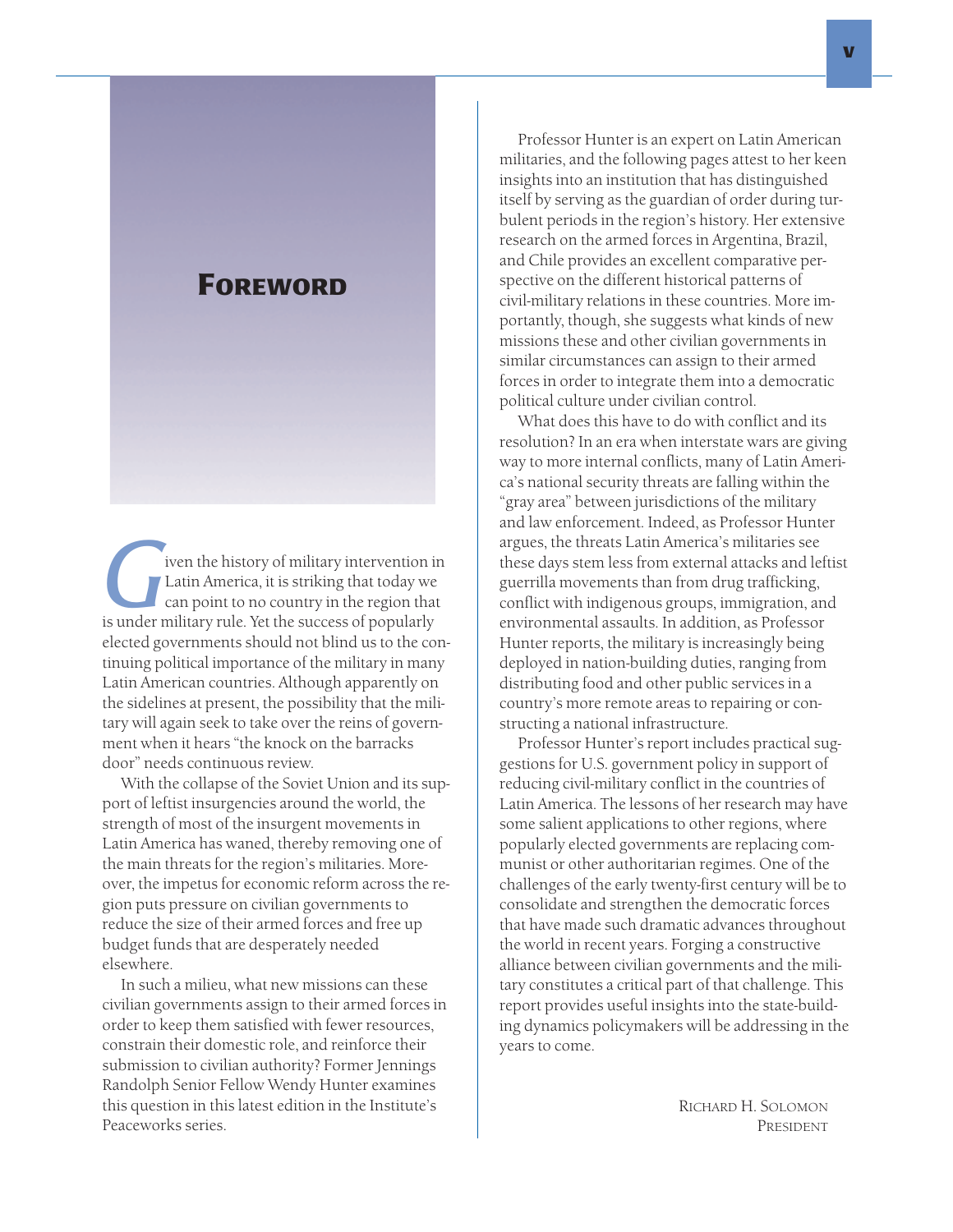# **SUMMARY**

**Recent years have given rise to an intense debate about appropriate roles for Latin America's armed forces: Should they remain the guardians of political stability, or should** debate about appropriate roles for Latin America's armed forces: Should they rethey restrict themselves mainly to external defense? The two major challenges for the region's civilian leaders are to carve out missions for their militaries appropriate to both the security environment of the post–Cold War era and to civil-military relations in a democracy, and to provide ways militaries will effectively adopt these missions.

This essay examines efforts to identify such missions and assign them to Latin America's armed forces. It also analyzes the implications for democracy and civilian control of specific roles for the armed forces that are either under consideration or already under way in Argentina, Brazil, and Chile. These countries' militaries are the most powerful in the Americas outside of the United States and have also ruled their countries for a lengthy period during the Cold War era.

If the region's civilian governments do little to shape roles for the military that are compatible with democracy and civilian control, the result will be continued military meddling in civilian decision making and inflated defense budgets. This will increase the difficulty of the region's governments to restructure their economies and free up

resources that could be devoted to long-neglected social concerns. If left unattended, poverty and other social problems could well pose long-term risks to political stability as restive segments of these societies lose patience with new democratic institutions.

The status of the armed forces also has consequences for regional peace. Whether historical nationalist conflicts will remain at bay depends on how the armed forces in these countries react to efforts to redefine their role vis-à-vis the state and their place in society. Latin America currently has the chance to reshape its political landscape, making it more compatible with sustaining democracy at home and securing peace and security in the region and abroad. The serious implications of civilmilitary relations merit investigation of where Latin American militaries are headed and what determines the specific paths they take.

The two central issues at stake with civilmilitary relations in the current era are the degree of subordination of the armed forces to civilian control and the substantive orientation of the region's defense forces (namely, whether their primary focus is internal or external security). Theoretically, a military can be highly subordinated to civilian authority and have either a primarily internal or external orientation. In practice, however, strong civilian control is difficult to sustain when the armed forces are oriented mainly toward internal conflict. This is especially true in countries where the armed forces have sought to expand their role in times of domestic political and economic crisis.

A variety of factors support Latin America's civilian governments in their efforts to reform civilmilitary relations: the relatively recent wave of democratization that has swept over the region; the end of the Cold War and the widespread disappearance of leftist guerrilla insurgencies; and the spread of neoliberal economic reforms that have reduced the military's ability to command the direction of these countries' strategic economic sectors.

However, other factors may thwart reform. Many of these countries' national security threats are falling in the "gray area" between strictly defined military functions and law enforcement. Drug trafficking, immigration, environmental protection, and the like are becoming more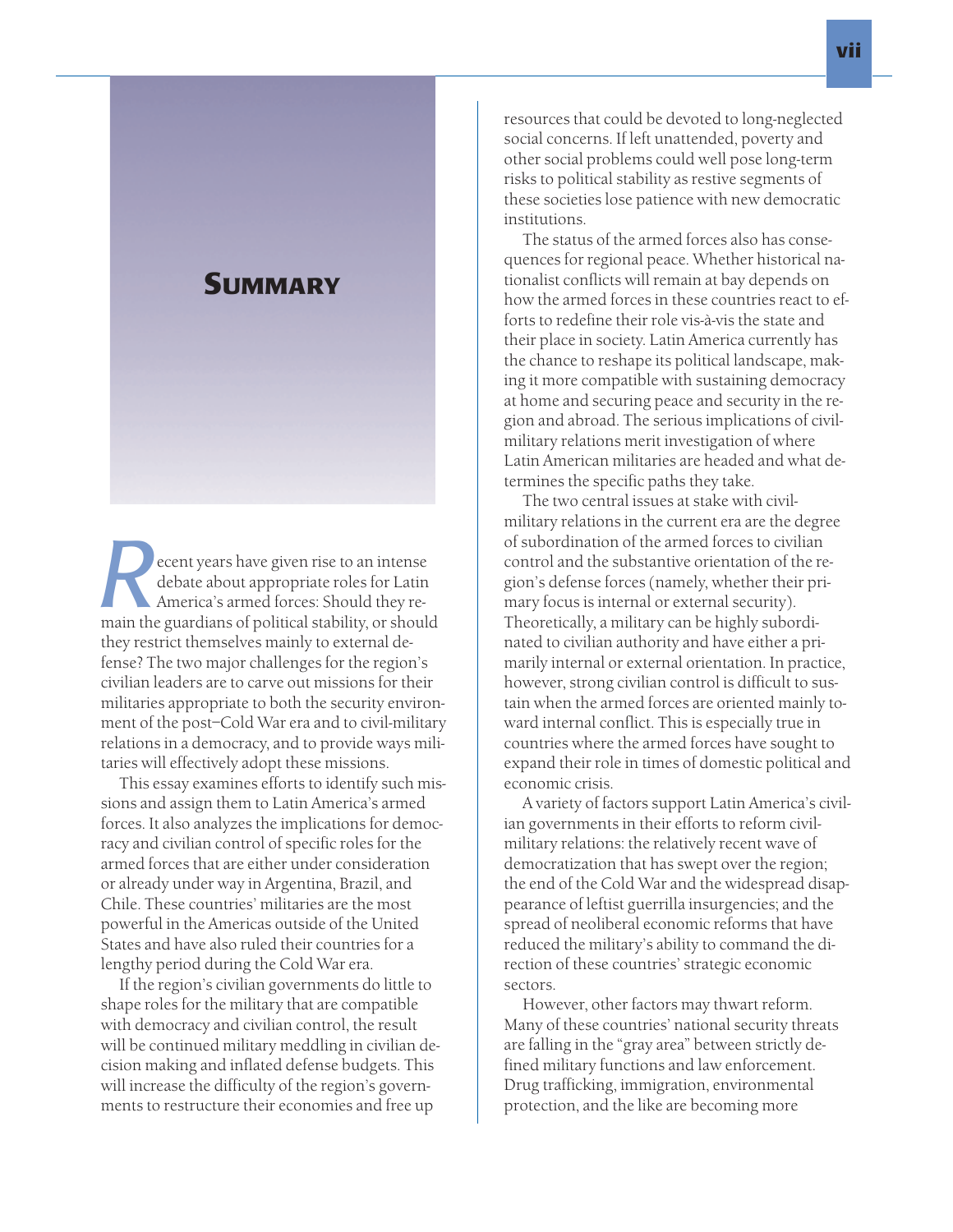significant national security issues in a region where many traditional military concerns (for example, border conflicts) have either been resolved or have diminished in importance.

Similarly, Latin American governments' renewed attention to social problems and the armed forces' need for organizational justification have led to the enlargement of civic action and social development roles for military personnel across the continent. The most recent Conference of American Armies recognized economic inequality, terrorism, drug trafficking, and ethnic conflict as the primary threats to security in the region.

The major options for Latin American militaries at this time involve some combination of (1) conventional defense of territorial integrity; (2) international peacekeeping; (3) internal security, which includes counterinsurgency and drug interdiction; and (4) civic action and development functions.

Latin America's civilian governments have a choice of two strategies to keep their militaries in check. *Subjective control* reins in military ambitions in the domestic sphere by actively subordinating the armed forces to the control of the government and other civilian groups. The more effective method of *objective control* attempts to keep the military out of politics by "buying it off" through increased defense spending and an emphasis on modernization and professionalization. While objective control seeks to enhance the military's traditional focus on external defense, such a strategy is hard to justify in an era when governments are trying to pare down and reorient budgets and when there are few external enemies. What strategies have Argentina, Brazil, and Chile adopted, and how effective are they?

Following a stormy period of exerting subjective control over the military during the Alfonsín administration, Argentina has managed to assert a high degree of authority over its armed forces and diminish their domestic jurisdiction. President Carlos Saul Menem's policies have included some elements of objective control by making external defense and participation in multinational peacekeeping missions central functions of Argentina's military. While such objective control has not demanded sophisticated training and weaponry, the country's defense expenditures—going mainly toward salaries—still consume a large part of the Argentine budget. The Menem administration's

objective control of the military also allows military leaders more autonomy in strictly professional matters.

Civil-military relations in Brazil suffer from an overly broad and inclusive definition of the armed forces' role. Pressure to scale down the budget, low external threats, and numerous social and internal security problems militate against an exclusive expansion of the army's energies in the direction of conventional defense and toward involvement in its traditional functions of internal security and social action. Such involvement does not bode well for Brazil's nascent democracy in a country where profound social problems remain and civilian political institutions are traditionally weak and inefficient.

Of the three militaries examined in this study, Chile's has had the fewest civilian-imposed constraints. Gen. Augusto Pinochet's privileged position during the transition to democratic rule has maintained the Chilean military's political and economic strength in the postauthoritarian period despite civilian attempts to prosecute officers for human rights violations committed during the 1973–90 dictatorship. The military's position has allowed it a high degree of freedom in choosing its missions, which are focused primarily on modernization and external defense. Domestic missions are largely confined to national development projects.

If one risk in redefining military missions is overinclusion, while another is excessive exclusion, the appropriate governmental policy should incorporate elements of objective control, respecting the military's special role in providing for defense and adequately funding appropriate military missions. In return, the military must recognize that it is accountable to the rule of law and must remain nonpartisan in its respect for civilian authority.

In Argentina, civilian leaders should stay the course. In Brazil, they should define military roles more clearly, more narrowly, and outside the realm of internal functions. In Chile, they should try to attenuate the military's political prerogatives, while taking caution to preserve some of the objective control mechanisms already in place. In general, Latin America's governments should continue to downsize their militaries while simultaneously encouraging military preparedness and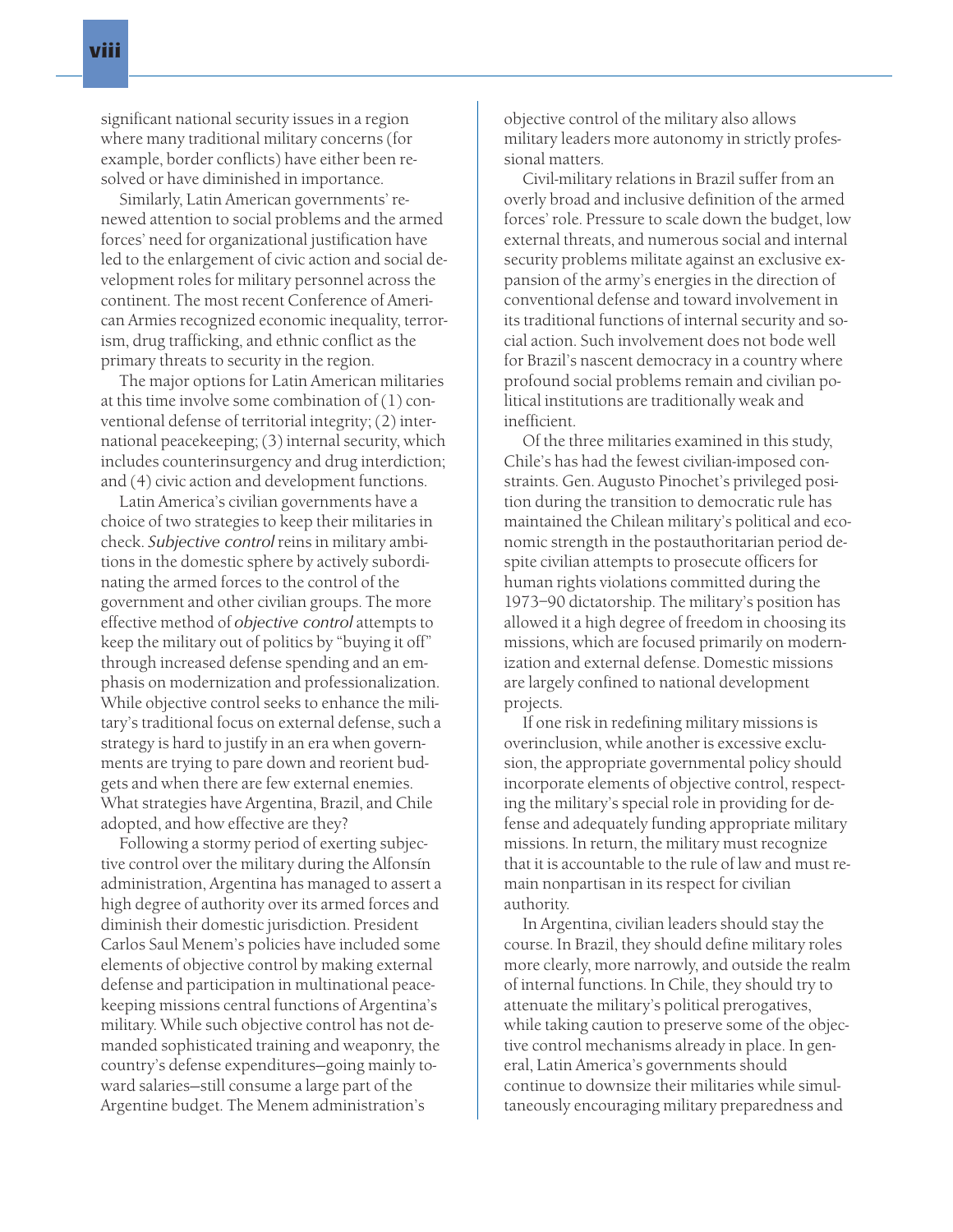professionalism with fewer resources. In addition, government officials should build up police and other nonmilitary security forces and rely on only them to handle what police typically handle: stopping crime and maintaining social order.

While taking measures to enhance professional development and encourage the reduction of force levels among Latin America's militaries, the United States should be wary of pushing noncombat tasks on them. Enlisting these armed forces to perform counternarcotics operations, for example, could draw them into other internal tasks, such as intelligence operations, and threaten the region's nascent democratic institutions.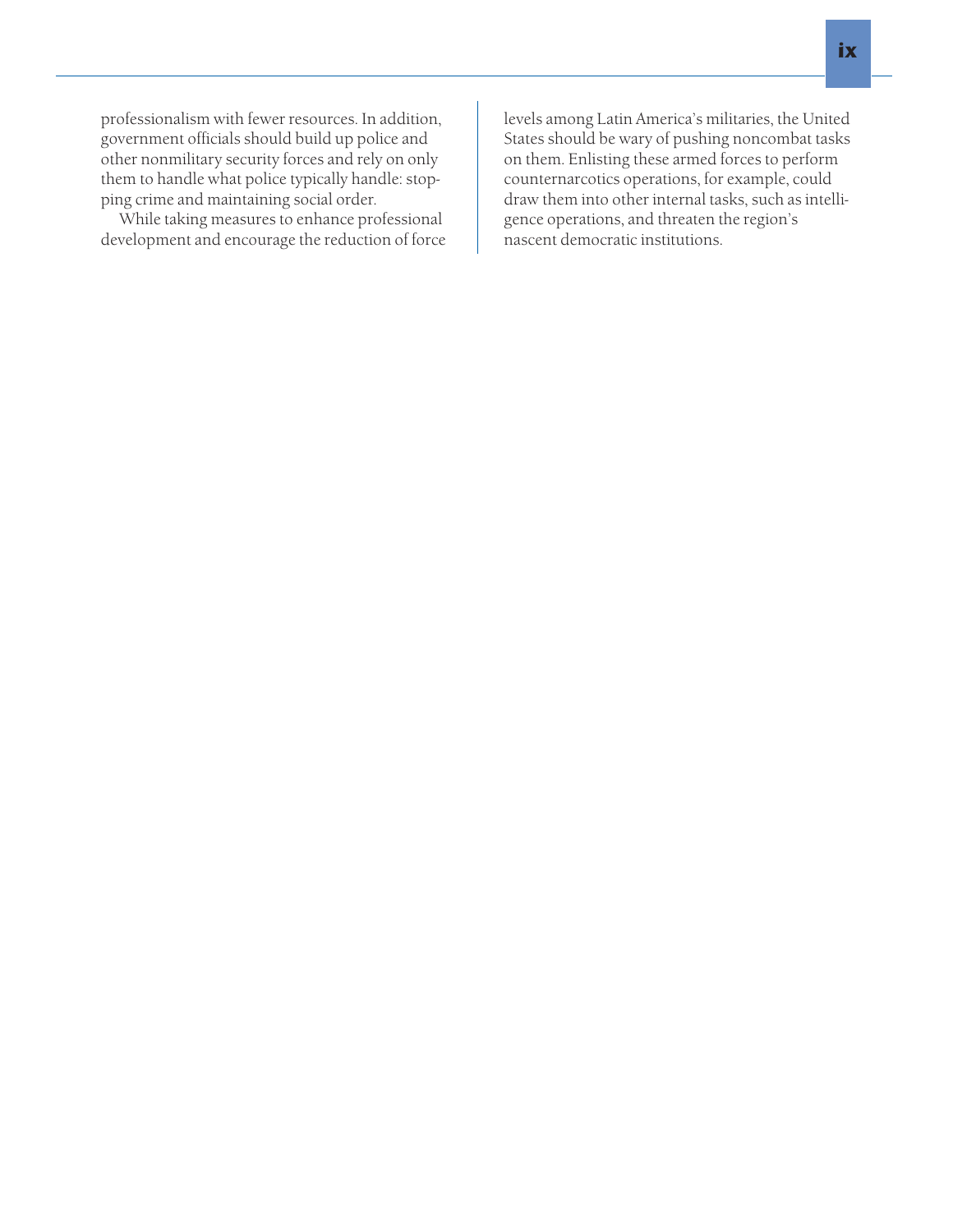# **NEW ROLES FOR** LATIN AMERICA'S **MILITARIES**

**C**ivil-military relations in Latin America are<br>
at a crucial juncture. Recent years have<br>
given rise to an intense debate about the<br>
boundaries and appropriate missions of Latin at a crucial juncture. Recent years have given rise to an intense debate about the America's armed forces. At stake in this debate is whether the armed forces should remain the guardians of political stability when civilian governments falter—a role that puts them at the center of broader social and political conflicts historically—or whether they should shed this and related functions and restrict themselves to tasks confined mainly to external defense. The two major challenges for the region's civilian leaders are to carve out missions for their militaries appropriate to both the security environment of the post–Cold War era and to civil-military relations in a democracy, and to provide inducements and sanctions so that military organizations effectively adopt these missions.

Latin America's civilian governments can seize the opportunities presented at this current juncture to reorient the armed forces away from political activism and toward strictly military functions. They can also fail to exploit the trends favoring reform and leave the military without a clear, legitimate mission, thereby contributing to the perpetuation of the military's tradition of domestic activism and interventionism. While the capacity of civilians to shape military missions presupposes

some degree of leverage vis-à-vis the officer corps, the precise missions that civilians assign to the armed forces in turn affects the sovereignty of civilian decision making in the future.

This paper examines efforts to identify and assign missions to the armed forces and analyzes the implications for democracy and civilian control of specific roles for the armed forces that are either under consideration or already under way. For the purposes of this study, I define the term *role* as the principal orientation of the armed forces. Roles are usually expressed in functional terms (internal or external) but, as I demonstrate in the course of this study, the term has an even greater political dimension, namely, the relationship of the military vis-àvis the state. *Missions* are the specific tasks assigned to the armed forces. While the military may be responsible for a wide range of tasks, certain missions—individually and collectively—tend to define the military's fundamental role in the nation.

The service branch I examine for comparative purposes in this study is the army, the most politically relevant branch of the military. The countries I have selected for comparison are Argentina, Brazil, and Chile, which have the most powerful armed forces in the Americas outside of the United States. These armed forces have also distinguished themselves by having ruled their countries for a lengthy period during the Cold War, which contributed to military dominance in several ways.

Needless to say, I do not claim that these case studies should serve as exact models for how other countries in the region redefine their civil-military relations. Quite simply, the structures and histories of the region's governments and armed forces present as many crucial differences as they do similarities. Haiti's military is an obvious example of just how tenuous generalizations can be. Yet my purpose in linking these case studies to the region seeks to highlight the common pressures most of these countries will face to a greater or lesser extent and to focus the universe of policy options on those that seem more appropriate, given the history of the continent's armed forces' serving as autonomous actors and nation-builders, the relatively recent wave of economic and political reform that has swept over the continent, the decline of leftist insurgencies in practically all of these countries, and the lack of external threats. Put another way, I selected these three case studies to offer a look at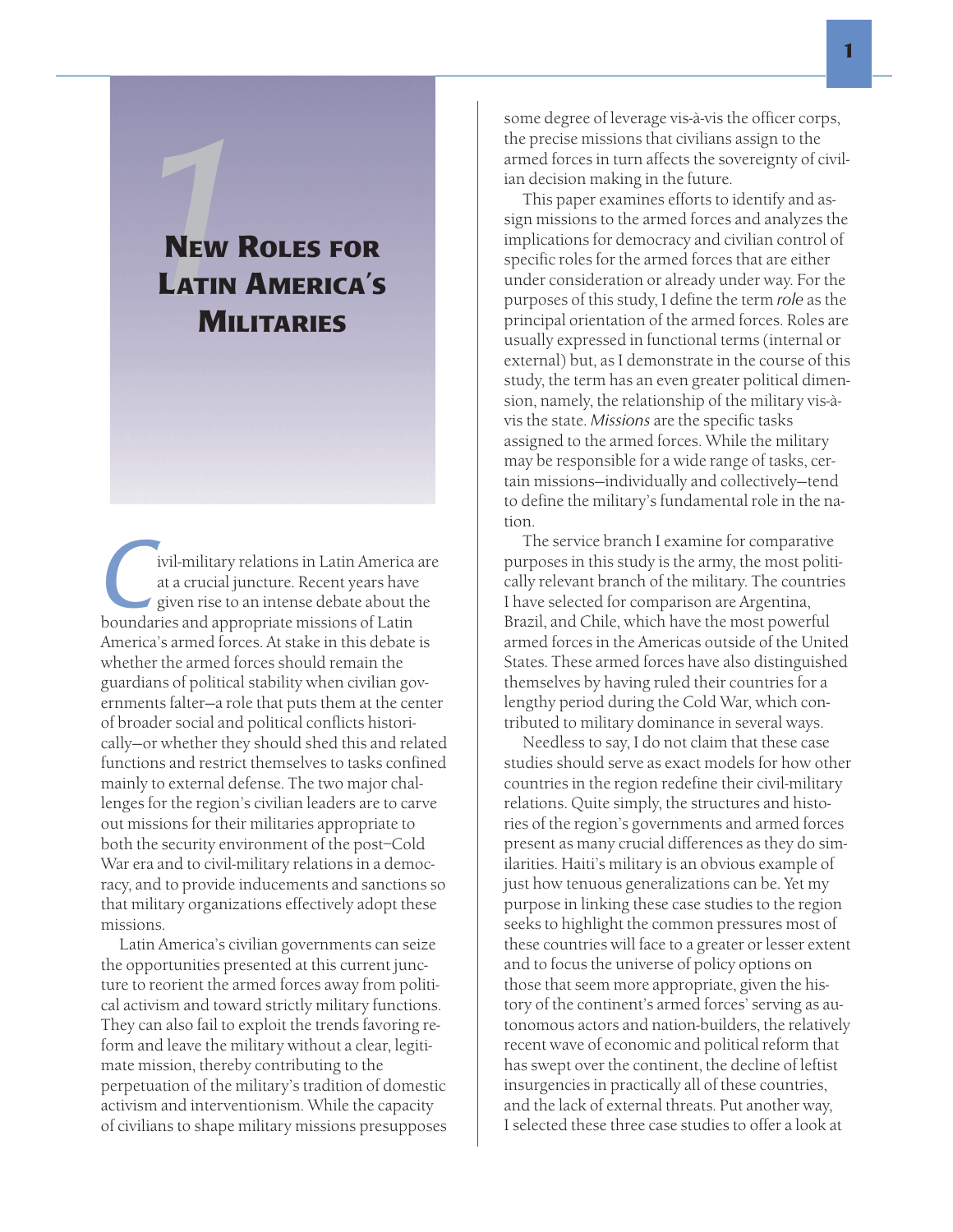quite different histories of civil-military relations and the corresponding policies that seemed appropriate in balancing military interests against the demands of demobilization, economic reform, and democratization. The vast majority of the region's countries will have to confront such trade-offs to varying degrees in the near future. As such, my use of the case studies is not to suggest a particular model for how to redefine civil-military relations across the continent, but to isolate similarities and ask simply, How should we expect other civilian governments to approach the issue of redefining civil-military relations, given roughly similar conditions in the case-study countries?

Argentina, Brazil, and Chile are useful cases for such a comparative analysis. Despite the presence of several common influencing factors (the end of the Cold War, the reemergence of democracy, and

few significant external enemies), a distinctive set of military role definitions has begun to emerge in each country. In Argentina, the armed forces have come to assume an almost exclusive (albeit modest) focus on externally oriented roles, of which international peacekeeping is a large component. In Brazil, they are trying to maintain activities on both the domestic and external fronts. In Chile, the armed

forces are vigorously strengthening external defense capabilities and moving away from political activities, despite the significant autonomy they enjoy and their persistent saber-rattling over civilian attempts to prosecute officers for human rights violations committed during the 1973–90 dictatorship.

What precisely are the imminent and potential threats posed by Latin America's militaries during this crucial period? What could result from the failure of civilian leaders to manage correctly the demobilization and definition of new roles for the armed forces? In the realm of domestic politics, worst case scenarios include recurring military rebellion, as witnessed in Argentina under President Raúl Alfonsín (1983–89), or a full-blown (albeit less probable) authoritarian backlash mounted by the military leadership to recover institutional

prerogatives eliminated or imperiled by civilian governments.

On a less dramatic and more probable note, if civilian governments do little to shape roles for the military that are compatible with democracy and civilian control, the result will be continued military meddling in civilian decision making and inflated defense budgets. This will increase the difficulty of the region's governments to restructure their economies and free up resources that could be devoted to long-neglected social concerns. If left unattended, poverty and other social problems could well pose long-term risks to political stability as restive segments of these societies lose patience with Latin America's new democratic institutions.

In the regional and international sphere, backsliding by Latin American states on previous com-

Example of democracy, and<br>
<br> **Anat could result<br>
from the failure<br>
civilian leaders to manage<br>
Source the the demobilization** *from the failure of civilian leaders to manage correctly the demobilization and definition of new roles for the armed forces?*

mitments to nuclear nonproliferation is arguably the most serious potential outcome of civilian governments' failure to retain control over the armed forces in the process of trying to redefine them. Only in 1991, when Argentina and Brazil had presidents capable of containing the military, did these two countries reach a nuclear rap-

prochement and subject themselves to inspection by the International Atomic Energy Agency. Similarly, only with the "military question" at least partially resolved did Argentina's second postauthoritarian president, Carlos Saúl Menem, act vigorously to arrest the development of the air force's ballistic missile program. The development and export of such missiles have clear adverse implications for international security. Brazil has yet to commit itself as clearly as other countries in the region to curbing the production and sale of highly sensitive military technology.

The status of the armed forces also has consequences for regional peace. With the advent of civilian rule in three major South American countries—Argentina, Brazil, and Chile—annual military spending in these countries has dropped by roughly one-fourth. Civilian rule has led to the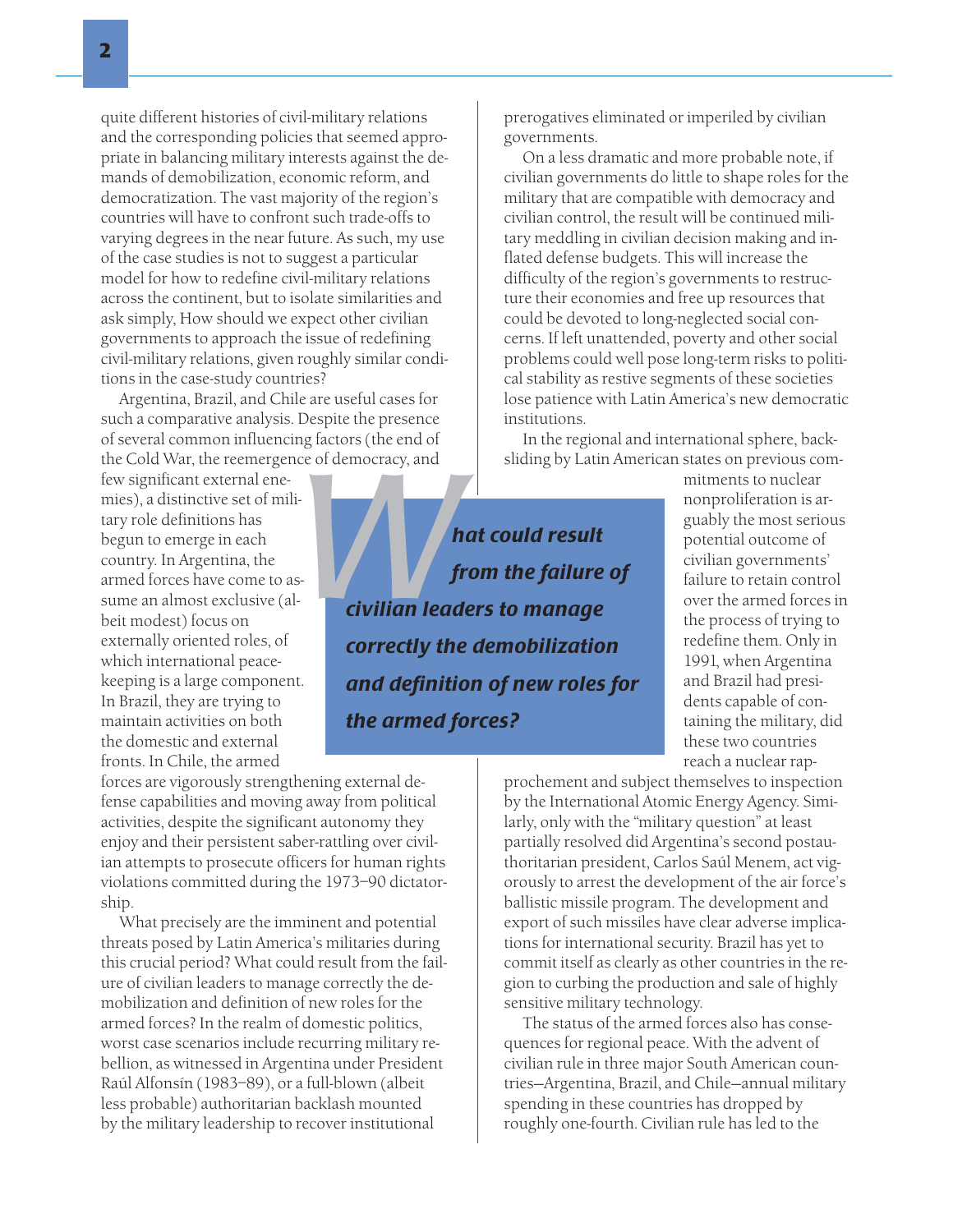resolution of many regional disputes as well, such as the clash between Argentina and Chile in 1977 over territory at the southern tip of South America and the competition in nuclear development programs between Argentina and Brazil. Democratization and the activation of trade in the Southern Cone have also resulted in a reduction of border disputes and other sources of regional tension. Whether historical nationalist conflicts will remain at bay depends in no small part on how the armed forces in these countries react to efforts to redefine their role vis-à-vis the state and their place in society.

In short, the current juncture provides a rare chance for Latin America to reshape its political landscape, making it more compatible with sustaining democracy at home and securing peace and security in the region and abroad. The serious implications of civil-military relations merit investigation of where Latin American militaries are headed and what determines the specific paths they take.

The two central issues currently at stake in civilmilitary relations are the degree of subordination of the armed forces to civilian control (independent of the specific substantive roles they perform) and the substantive orientation of the region's defense forces (namely, whether their primary focus is internal or external security). The autonomy of the military from civilian control and the substantive roles the armed forces play are analytically distinct issues. Theoretically, a military can be highly subordinated to civilian authority and have either a primarily internal or external orientation. In practice, however, strong civilian control is difficult to sustain when the armed forces are oriented mainly toward internal conflict. This is especially true in countries where the armed forces have sought to expand their internal role in times of domestic political and economic crisis.

# Factors Affecting Military Missions in the Current Era

What are the forces that militate in favor of a redefinition of civil-military relations and a contraction of the armed forces' jurisdiction in Latin America? The first is the wave of democratization that has spread across the region in the last decade and a half. As recently as 1978, the armed forces governed in half of all Latin American countries. Since

then, military governments have vanished from the region. Only in Peru, which witnessed an extreme economic crisis and a serious threat of guerrilla insurgency, did a civilian president temporarily suspend constitutional democracy (in April 1992) and invite the armed forces to play a larger role in the government. Democratization has emboldened citizens to contest the military's control over issues of broad national importance, question the institution's raison d'etre, and demand justification for its consumption of scarce economic resources.

The nature of threats facing the region is important in justifying which roles and missions the military plays. The end of the Cold War and the widespread disappearance of guerrilla insurgencies and their external sponsors have largely invalidated internal security missions for Latin America's armed forces. Latin America's militaries and socio-economic elites viewed leftist organizations in their countries as a threat to capitalism, to the extant social order, and to the military hierarchy itself. As recipients of funding from various Soviet-bloc countries, including Cuba, some Latin American leftist groups endorsed the notion of armed struggle, directly challenging the military's institutional interest in monopolizing coercive power. The U.S. government provided high levels of support in the form of direct military aid and favorable financial and trade arrangements to Latin American governments and militaries intent on combating and defeating these insurgency movements.

The spread of neoliberal economic reforms, particularly privatization, has reduced the military's ability to command or influence the direction of these countries' strategic economic sectors, such as mining, telecommunications, and energy. Market reforms have exposed once-protected military industries and the weapons systems they produce to the dictates of competition. Moreover, countries that are undergoing economic restructuring need to be on good terms with the United States and Western financial institutions, which place severe constraints on the development and purchase of sophisticated military technology they deem unacceptable.

However, there are other factors in the region that may thwart reform. At a time when Latin America's governments are eager to distance their militaries from the domestic realm, many of the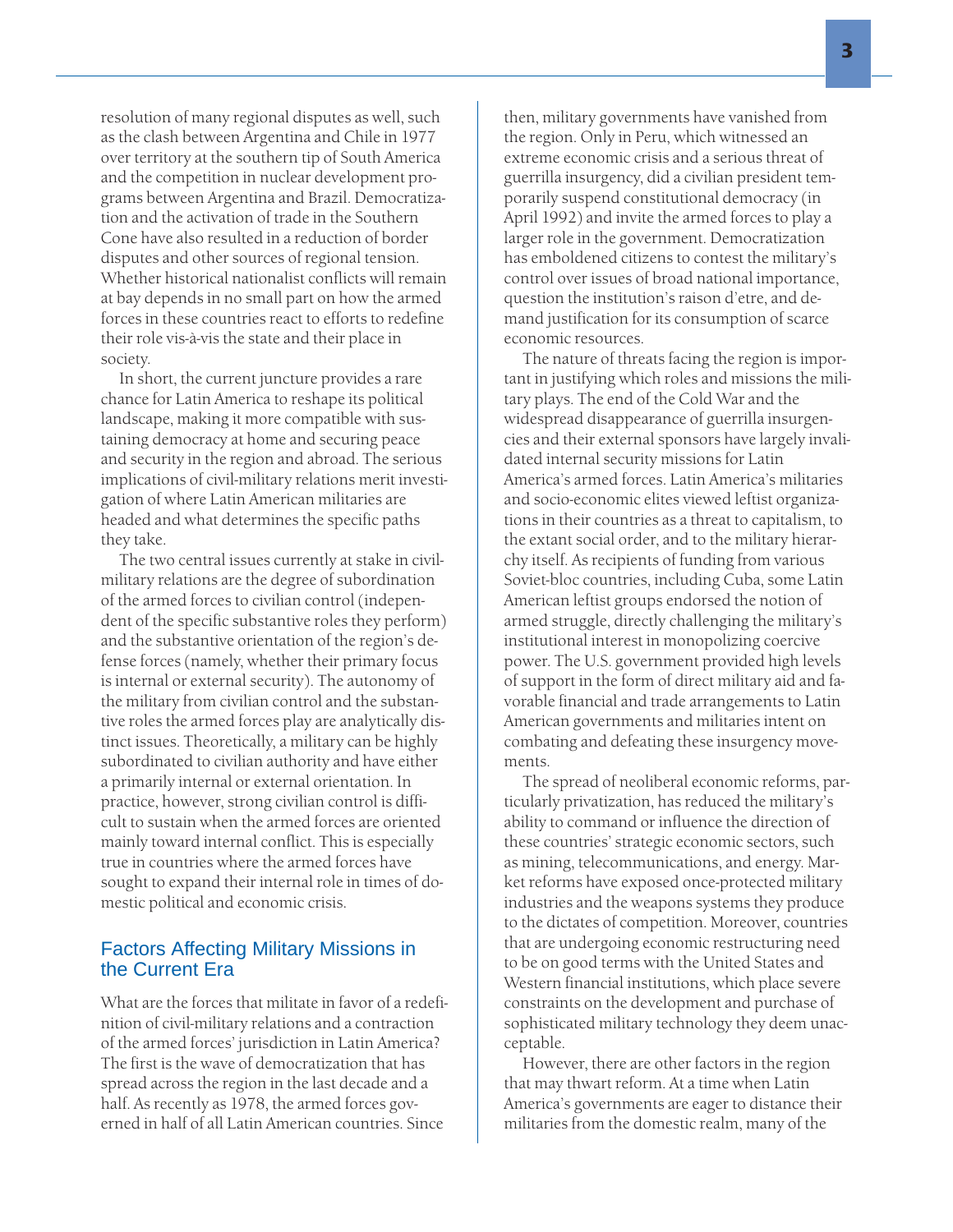immediate threats to national security are falling within the "gray area" between strictly defined military functions and law enforcement. Drug trafficking, immigration, environmental protection, and the like are becoming more significant national security issues in a region where many traditional military concerns (for example, border conflicts) have either been resolved or have diminished in importance.

Similarly, Latin American governments' renewed attention to social problems, coupled with the armed forces' need for organizational justification in an era when diminished external as well as internal threats exert heavy pressures to downsize, has led to the enlargement of civic action and social development roles for military personnel across the continent. The most recent Conference of American Armies recognized economic inequality, terrorism, drug trafficking, and ethnic conflict as the primary threats to security in the region. $1$ One analyst has summarized the dilemma this poses: "How [Latin American] military institutions retain a legitimate institutional function in modern democracies while at the same time defining security missions that assign meaningful but politically unintrusive roles to those institutions is a tough act."<sup>2</sup>

Nevertheless, civilian governments must manage to surmount these problems and to define respectable, credible, and stable nonpolitical missions for the armed forces if they seek to break the region's legacy of military tutelage and end its recurring authoritarian-democratic cycle of political rule. In the words of one author, "The military's mission is the most critical determinant of civilmilitary relations. . . . Mission is critical because it determines doctrine; doctrine, in turn, is like software—it runs the military's hardware."3

### Mission Options

The major options for Latin American militaries at this time involve some combination of (1) conventional defense of territorial integrity; (2) international peacekeeping; (3) internal security, which includes counterinsurgency and drug interdiction; and (4) civic action and development functions.

*Conventional Defense.* Virtually all militaries in the region insist on retaining the defense of territorial integrity as their predominant mission. At the

very least, conventional external defense remains the primary official function of the armed forces in Argentina, Brazil, and Chile. Their insistence on the continued need to combat conventional threats was made amply clear when the hemisphere's military leaders met in Williamsburg, Virginia on July 24–25, 1995, for the first-ever inter-American defense summit. While the United States displayed an ongoing tendency to underscore "gray-area" threats and the need for Latin American militaries to perform "operations other than war," including drug interdiction, many Latin American leaders showed resistance to the suggestion that the military play a more active role in these struggles. Instead, they tried to emphasize territorial disputes and conventional combat roles.<sup>4</sup>

Concrete external threats in the region are difficult to identify, but Latin American military officers are quick to point out that, just as the Soviet Union's dissolution led to the outbreak of subnational ethnic conflicts on the Eurasian continent, the waning of left-wing terrorism and subversion in Latin America—which had created a united front among Latin American militaries in the past—may now give way to interstate disputes that were previously kept in check. The outbreak of war between Peru and Ecuador in early 1995 signals, in their view, the greater potential for border disputes between countries in the region. Despite the overall trend toward economic integration on the continent, South America's armed forces continue to take seriously extant territorial disputes and threats, and perhaps even exaggerate them. They persist in regarding combat power as the ultimate arbiter of sovereignty and exhibit across-the-board support for enhancing their country's capacity to defend itself against these threats.<sup>5</sup> At a time when civilian leaders are actively pursuing economic integration and crossborder ties in other nongovernmental sectors, the military remains one of the last bastions of nationalism in Latin America. On the whole, civilian policymakers appear less concerned than senior officers about conventional defense and are less willing to allocate the resources necessary to ensure that the region's militaries are viable combat organizations.

*International Peacekeeping.* International peacekeeping provides military personnel with credible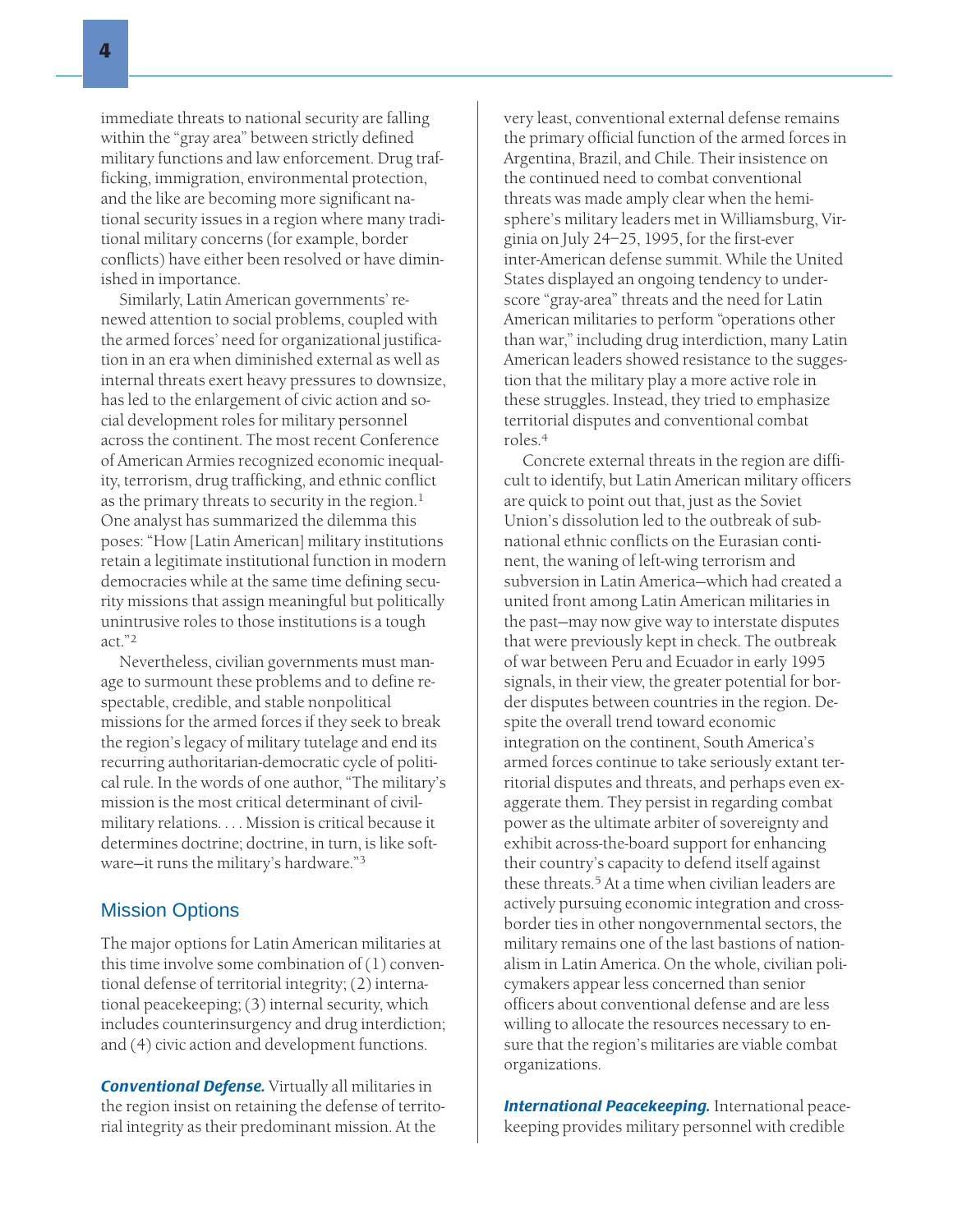participation in international missions and highly valued professional experience at a time when budgetary constraints at home make it difficult for many Latin American militaries to train at a level they consider appropriate. It also constitutes a way of increasing officers' and enlisted men's salaries, which have witnessed a steady decline in recent years. By sending troops to far-off corners of the globe, various Latin American governments have demonstrated their solidarity with the United Nations as well as with the United States and other Western nations. As such, peacekeeping operations also serve as a way for these governments to integrate their otherwise marginalized armed forces into their foreign policy objectives. Notwithstanding the various benefits of peacekeeping, many officers remain wary of giving it too high a priority. Arguing that peacekeeping detracts from the resources and attention devoted to the defense of their own countries, they insist that it not become the armed forces' primary mission.

**Internal Security.** Traditionally, Latin America's armed forces have had a variety of internal security functions: counterinsurgency, drug interdiction, fighting organized crime, and quelling social protest, among them. Guerrilla insurgency remains a problem in some countries, such as Peru, Colombia, and Mexico. Subversion and counterinsurgency continue to be subjects of intense discussion at recent conferences among Latin America's armies. Moreover, civilian governments persist in looking to the armed forces for protection when guerrilla groups resume their activities.

Counterinsurgency is by definition "geared to military, political, economic, and civic action" and thus invites the military to expand its reach.<sup>6</sup> Counterinsurgency also politicizes the institution and inevitably leads its members to commit human rights violations. The armed forces' insistence on immunity for these violations typically unleashes mass social recrimination, causing top commanders to guard the institution's autonomy with even greater vigor. This lock-step sequence of military abuses, amnesty, social protest, and the military's efforts to redouble its autonomy has unfolded recently in Peru. Such a cycle does not bode well for making the military more amenable to civilian oversight and control in the long term.

Drug interdiction is among the most credible roles for the armed forces in the 1990s and one

that the United States has urged many Latin American militaries to assume. As recently as spring 1995, U.S. Secretary of Defense William J. Perry stated, "The only way to deal effectively with the narco-trafficking problem is to treat it as a regional problem. . . . Military forces can provide needed support to our civilian law enforcement agencies in fighting the drug trade. We hope to see this cooperation between the police and the military and between nations wherever narco-trafficking crosses borders."<sup>7</sup> Narco-trafficking is indeed a scourge, undermining democratic political institutions, seriously challenging governmental authority, wreaking violence on society, and colluding with insurgent groups and criminal gangs. Since the late 1980s, the U.S. Army's Southern Command has been deeply engaged in supporting and coordinating U.S. efforts with host-country organizations devoted to fighting narcotics trafficking.<sup>8</sup> President Clinton's selection of General Barry McCaffrey in January 1996 to head the White House Office of Drug Control Policy is a telling sign of the United States' insistence on involving the military in narcotics interdiction. In the two years prior to his appointment as the nation's "Drug Czar," Gen. McCaffrey was the commanding officer of the Army's Southern Command.

Fighting the drug war is imperative, but assigning such a mission to the armed forces promises to be counterproductive from the standpoint of scaling back the military's influence in Latin American society. A military charged with drug interdiction could very well demand the right to conduct surveillance, to apprehend suspects, and even to administer justice. Militaries engaged in such activities typically begin to assume intelligence functions, and there is a fine line between monitoring the movement of drugs and keeping a watchful eye on other internal social and political developments.9 As is the case with counterinsurgency efforts, violations of citizens' constitutional rights and due process are almost inevitable in a war against drugs. Besides preferring to avoid such entanglements, many militaries eschew the assumption of counternarcotics functions because of their numerous opportunities for corruption. U.S. efforts to encourage Latin American militaries to become involved in the war against drugs, which often sparks nationalist resentment over pushing "police roles" on Latin American military officers, provides yet another disincentive for the military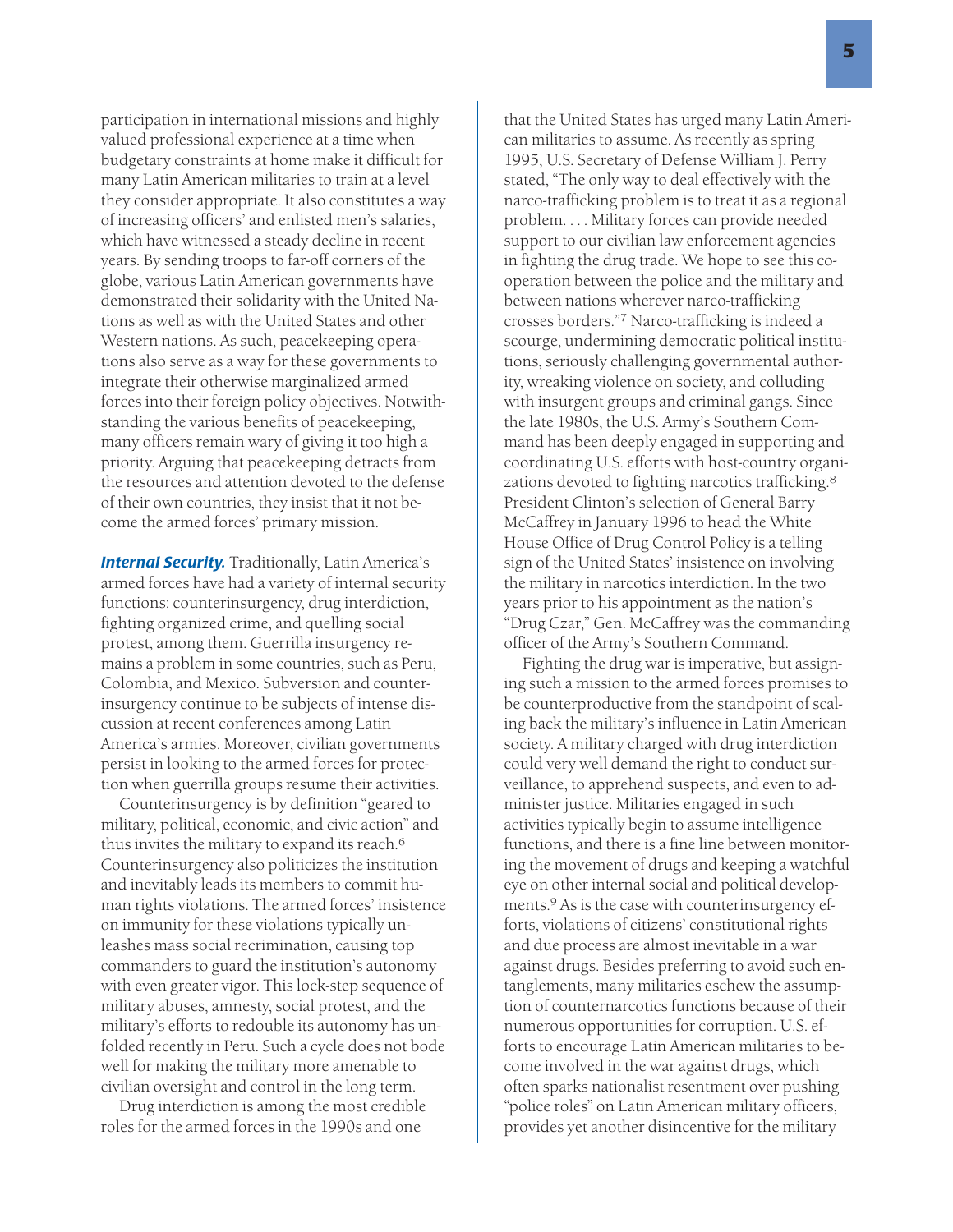to carve out a counternarcotics mission. In short, although drug trafficking is a serious problem, both civilian governments and the military recognize that the militarization of the drug war leaves much to be desired.10

*Civic Action.* Civic action and development roles, such as the provision of food and health services in poor and remote areas, infrastructure building, and environmental protection, would provide a useful contribution by the military in a region marked by poverty and inequality. All countries could benefit from the human resources and logistical support the military could lend to such efforts, especially in the absence of private sector initiatives or state-funded civilian agencies to take on these tasks. Civic action also compensates the armed forces somewhat for the demise of the military-development model resulting from the abandonment of Latin America's state-led development policies. Civilian and military policymakers have given this mission more consideration in the 1990s, threatening the return to a tradition among Latin American militaries that goes back to the 1950s and 1960s, when modernization theorists advocated civic action roles for militaries of developing countries. The U.S. government also advocated such roles and funded this type of activity as a means of bringing Latin American militaries in line with the objectives of the Alliance for Progress.<sup>11</sup>

Domestic missions such as civic action have also been subjects of debate regarding new missions for the U.S. armed services. Senior public officials and members of Congress knowledgeable about national security matters, such as Senator Sam Nunn, have called for the U.S. military's involvement in refurbishing the country's infrastructure and addressing social problems in communities. One of the driving forces behind the renewed attention to civic action for militaries in many countries is the need for the military to make itself useful domestically in order to compete successfully for budgetary allocations.

However, Latin America is a region where development missions have encouraged the military to view itself as more effective than civilians and to expand its role in development beyond that of a mere instrument of the civilian leadership to policymaker. As such, the military's adoption of a

central social development mission has potential drawbacks. Expanded civic action programs, coupled with the political inclinations of many Latin American militaries, have the potential to draw the institution into social conflicts. This situation has unfolded in Ecuador, where civic action provided an opening for the army to ally itself with right-wing evangelical groups against progressive sectors of the Catholic church and grass-roots organizations representing the country's increasingly mobilized indigenous population.12 There, civic action on the part of the military has become intertwined with the state's desire to exercise social control over the country's indigenous peoples.

Expanded social roles for the army also help create a positive public image for the institution, often in contrast to that of political parties and other civilian institutions. Survey data suggest that such an image may contribute to bolstering public support for broader, more interventionist political roles as well.<sup>13</sup> Moreover, the fact that the army takes on civic action often means that civilian institutions capable of fulfilling social functions do not develop.

Reservations about extensive military involvement in civic action are summed up well by one analyst: "Whereas a larger role for the military in development will result in a more encompassing concept of security, such an expanded conception, including development-related issues, will, in turn, tolerate larger military roles."<sup>14</sup>

### How to Redefine Military Missions

In the process of recasting civil-military relations and defining future roles for the armed forces, politicians and policymakers run the risk of adopting two mistaken approaches, either one of which could well provoke tension and conflict in the short or long term. These risks loom especially large if drastic downsizing is not a viable option. Drastic downsizing is not feasible in most Latin American countries, where the military has been a very powerful actor throughout the continent's history and where civilian governments lack sufficient power or the will to confront the institution so directly.

The first risk is that civil-military relations are insufficiently transformed when the search to find useful missions keeps the military involved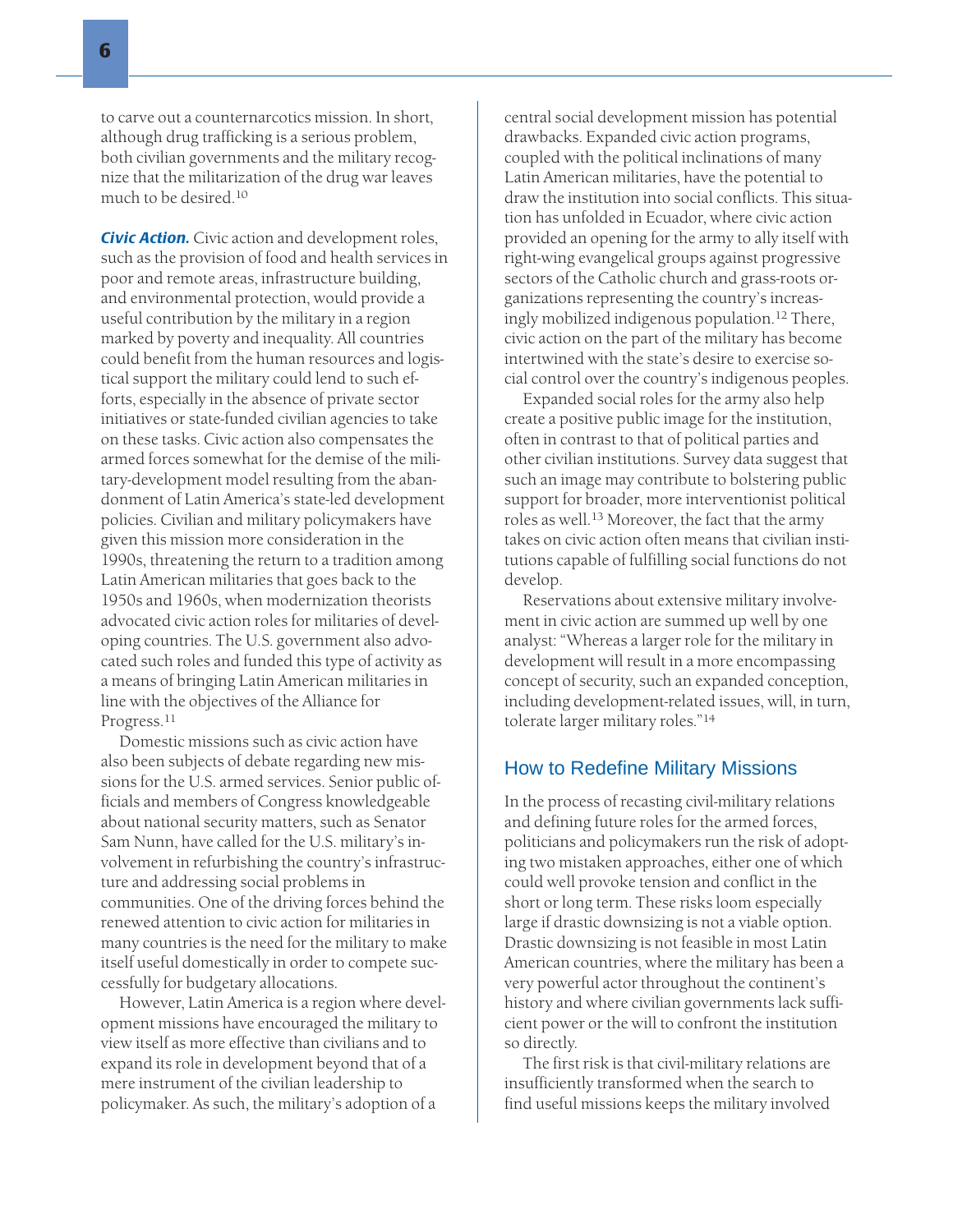in activities that immerse it in broad social problems. Fighting crime, drugs, and insurgencies perpetuates the notion of the military as the guardian of internal order, and civic action or public works activities keep the armed forces in the role of "nation-builder." Even if they are not coupmongering or actively trying to usurp power, the armed forces will remain a politicized institution at the center of domestic strife. Expanding military jurisdiction ("mission creep") is a definite danger, with injurious long-term effects on reorienting civil-military relations in line with democratic standards and principles .

The second risk is that civilian efforts to control the military and minimize its role in society end up isolating the institution. Such an outcome may stem from the economic and political imperatives of the late twentieth century or from the mistaken notion that all forms of military strength are necessarily dangerous for democracy.<sup>15</sup> In any event, marginalizing what remains in many countries the most organized institution with the greatest coercive power is obviously not a wise policy option. Such a tendency could well ignite civil-military conflict in the short term and create the basis for festering military resentment with adverse longer-term consequences for stable civil-military relations.

Because civilian elites in Latin America have historically viewed the military as part of an alien culture, despite the comprehensive role of the institution, it is particularly imperative that contemporary civilian leaders not be perceived as downgrading the profession of arms or the social status of officers. The partially correct view among military officers that civilians have looked down on them socially and have always held the military profession in low esteem (but have willingly turned to the institution for a strong hand to resolve political crises) has bred in the officer corps a resentment that militates against accepting civilian dictates.

In this respect, there is a threshold above which civilian leaders probably cannot go without provoking a backlash. Even if active military rebellion in response to real or perceived isolation is not an immediate threat, the perceived contempt of civilians toward men in uniform will not facilitate greater military openness to the idea of subordination to civilian authority. Such an exclusionary approach may even work against the armed forces'

own impulses toward a higher level of integration with the civilian world. In this connection, one analyst of military affairs notes a lesson to be drawn from recent experiences in Latin America:

Many Latin American armies are organizing from a defensive posture, in the sense that they face shrinking public resources, diminished social esteem, or military defeat. In this context, it would be expected for any institution to withdraw, regroup, and find ways to build walls between itself and the outside world. It is precisely at these moments that civil society must remain open to civilmilitary rapprochement, and make explicit overtures to this effect. The uncomfortable legacies of military domination may make continued segregation between civilians and soldiers seem the path of least resistance, but it is precisely at this juncture that civilian leaders need to take the initiative to assure the continued vitality and need for senior officers to be part of the state's future.<sup>16</sup>

An overly inclusive approach to military missions may make use of the military's human resources and logistical capacity but at the risk of further role expansion. An approach that carries the risk of excessive exclusion reduces defense spending in the immediate term but may plant the seeds of future civil-military conflict. In light of these perilous choices, the question for civilian governments becomes, Are there alternatives that both sides can accept?

One alternative is to keep military budgets and salaries at Cold War levels (or thereabouts) and allow the military to develop greater and more sophisticated capabilities against intangible and remote enemies in exchange for the institution's acceptance of political subordination and a shrinking degree of influence in the domestic sphere. Put simply, why not "buy them off," or placate them financially at least as a temporary strategy? In this connection, one retired U.S. military officer and analyst of Latin American militaries points out, "The idea that the military will be provided for is one of the successes of the civil-military contract in the United States." This contract includes "providing an adequate standard of living—health care, retirement, housing, etc.—to ensure professional integrity and to discourage the armed forces from seeking financial resources from other sources."<sup>17</sup> Similarly, in his guidelines for democratization,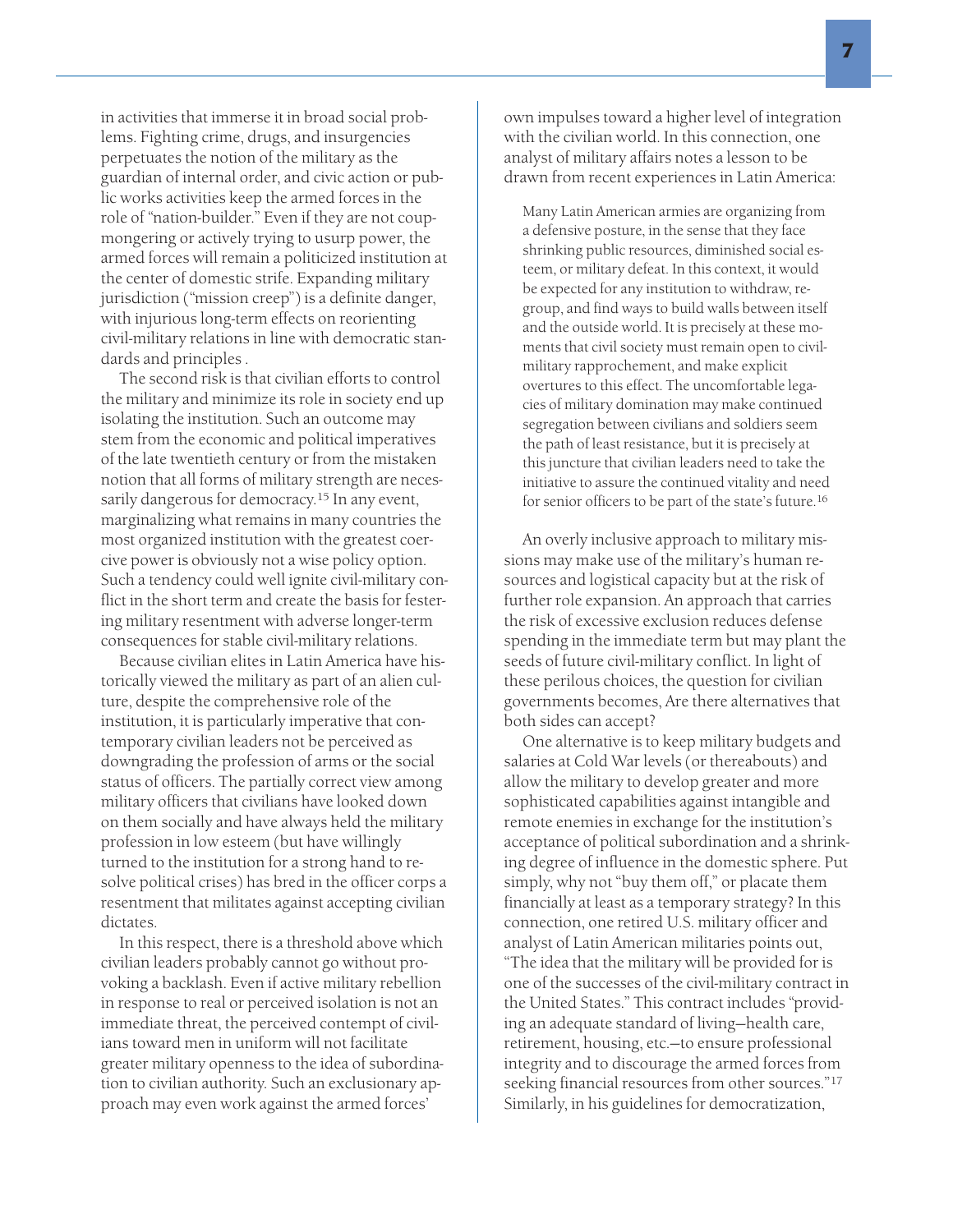Indeed, allocating relatively high levels of financial resources to the armed forces would seem to go a long way toward placating officers at a time when they fear the virtual elimination of their institution. Core concerns of officers at the present time include the ability to earn salaries high enough to afford them a middle-class lifestyle and budgetary resources sufficient to maintain reasonable levels of training, education, and equipment.

# Objective vs. Subjective Civilian Control: Pros and Cons

The strategy of funding the armed forces well enough for them to carry out their professional roles is an important aspect of the notion of objective civilian control, originally elaborated by Samuel P. Huntington. This concept rests on the assumption that the vocation of most men in uniform is that of arms, not politics. Civilian control is said to be "objective" when civilian politicians provide the armed forces with the conditions to organize, plan, equip, and train for combat roles (external defense) that reflect their special status as experts in the management of violence. The armed forces, in turn, jealously guard this sphere of competence and autonomy in return for political subordination.19 At the risk of oversimplification, adherents of objective control recommend giving the military "new and fancy toys" in order to occupy its attention and keep it satisfied.20

Modernization and professionalization help create the conditions for objective control by enhancing the military's professional status.<sup>21</sup> Both modernization and professionalization rest on material or technological improvements as well as the ability to maintain reasonable levels of training, leadership, strategy, organization, and coordination. Professionalization alone has not and most likely will not prevent the military from engaging in political meddling, as Alfred Stepan suggests in his concept of "the new professionalism," referring to the fact that the most technologically advanced militaries of Latin America came to power in the 1960s and 1970s.22 Nevertheless, enhancing professionalism can help tame the military by

conferring prestige on the institution and giving it direction.

Objective civilian control is thought to be superior, or at least a necessary complement, to subjective civilian control, which seeks to minimize military power by maximizing the relative power of civilian groups and institutions. Instead of recognizing an independent professional military sphere, subjective control means that civilian groups define, oversee, and monitor military activities. However, subjective control suffers from at least two related problems. First, "the maximizing of civilian power always means the maximizing of the power of some particular civilian group or groups."<sup>23</sup> Since some civilian groups in Latin America—particularly on the right—have historically supported military activism to protect the status quo, their "control" over the institution might not keep officers out of politics. For example, Peruvian president Alberto Fujimori appears to have an impressive level of command and influence over the country's armed forces. But at the same time, he has also used them as a domestic political instrument. Subjective control also does not allow the military to develop its own independent commitment to political noninterference. By inducing the military to be less interested in politics, objective control mechanisms would eventually provide an additional source of military restraint should civilian governance falter and lead groups to "knock on the doors of the barracks."

Hence a strategy of control based on objective mechanisms or professionalization might seem superior and highly useful politically, but current conditions do not provide a propitious context for the development of objective civilian control in Latin America. While there is no necessary correspondence between levels of spending and the professional status of the armed forces—that is, militaries can learn to do "more with less" and can become "leaner and meaner"—higher levels of funding certainly facilitate modernization and professionalization. Objective control is more likely to exist in the presence of formidable external threats and ample defense expenditures. A strategy of civilian control based on co-optation lacks feasibility in an era when external enemies are few and when governments are seeking to stabilize their economies and reduce public deficits. Such a strategy is also untenable when the first goal of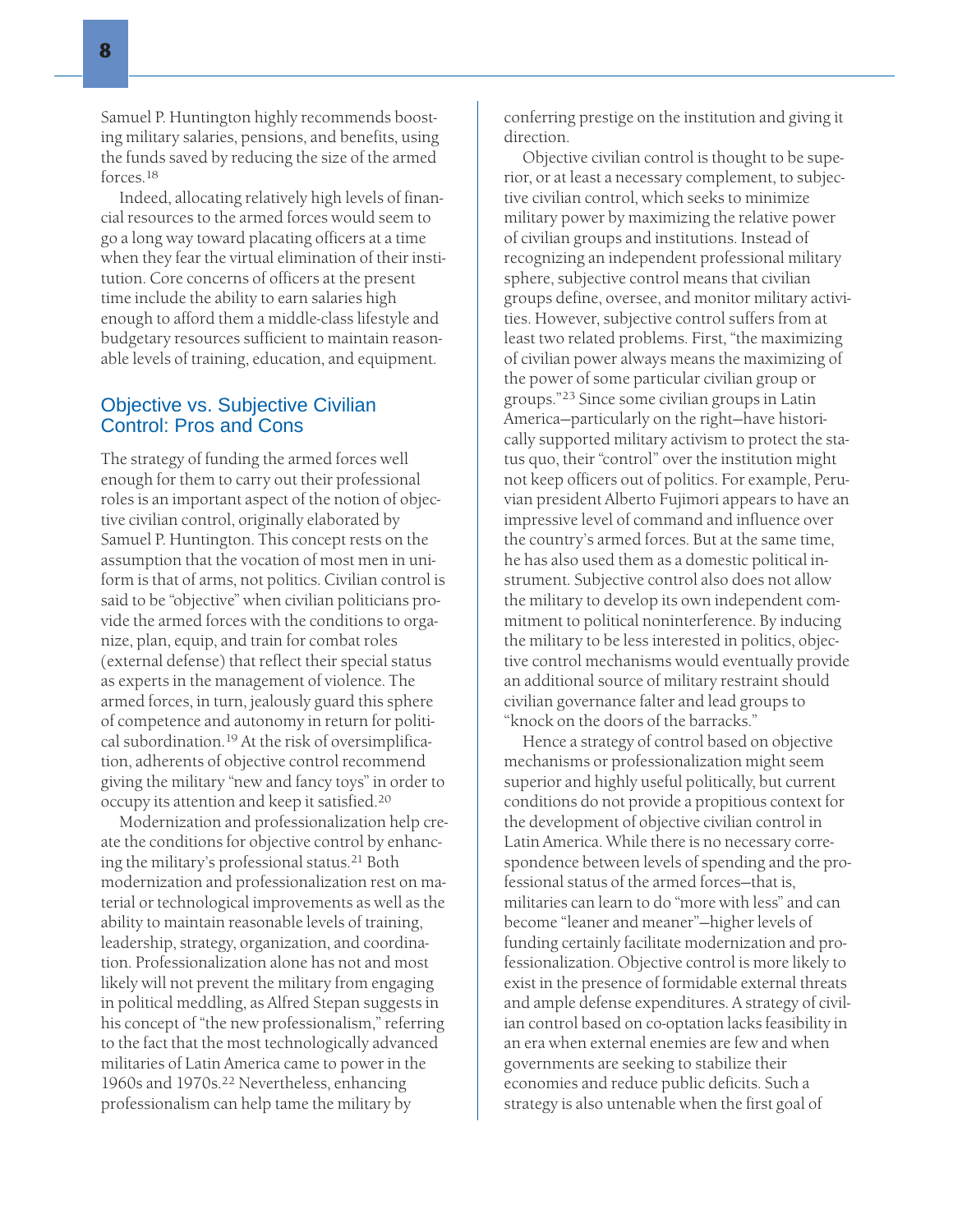many politicians is to fund programs that will win them votes with the public rather than points with the high brass and when international powers make loans and other benefits conditional upon diminished defense expenditures. Indeed, neoliberal economic reform imposes crucial limits to "buying off the military."<sup>24</sup>

In any event, although the current juncture presents an opportunity for civilians to provide the military with a clear guide to its proper conduct, the cross-cutting pressures of the 1990s render difficult a definition of military roles compatible with narrowing the military's jurisdiction while simultaneously achieving and sustaining the primacy of the civilian sector. Pressures of this type include the desire among many civilian governments to confine military functions to defending national borders in an era that sees few tangible external threats; budgetary constraints that tempt civilians

to neglect the expensive modernization necessary to turn Latin American militaries into more viable combat organizations and to sanction domestic operations instead; and U.S. pressures on Latin American governments and militaries to engage in operations other than war, such as drug interdiction. Despite these and other problems, the failure of Latin America's fledgling civilian governments to provide their armed forces with clearly defined missions may well invite traditional patterns of behavior to reemerge and exacerbate the current crisis of identity among many of the region's militaries, a condition that is not salutary for democracy or political stability.

Let us now turn to three cases—Argentina, Brazil, and Chile—where the armed forces have assumed somewhat different profiles in reaction to recent domestic and international developments.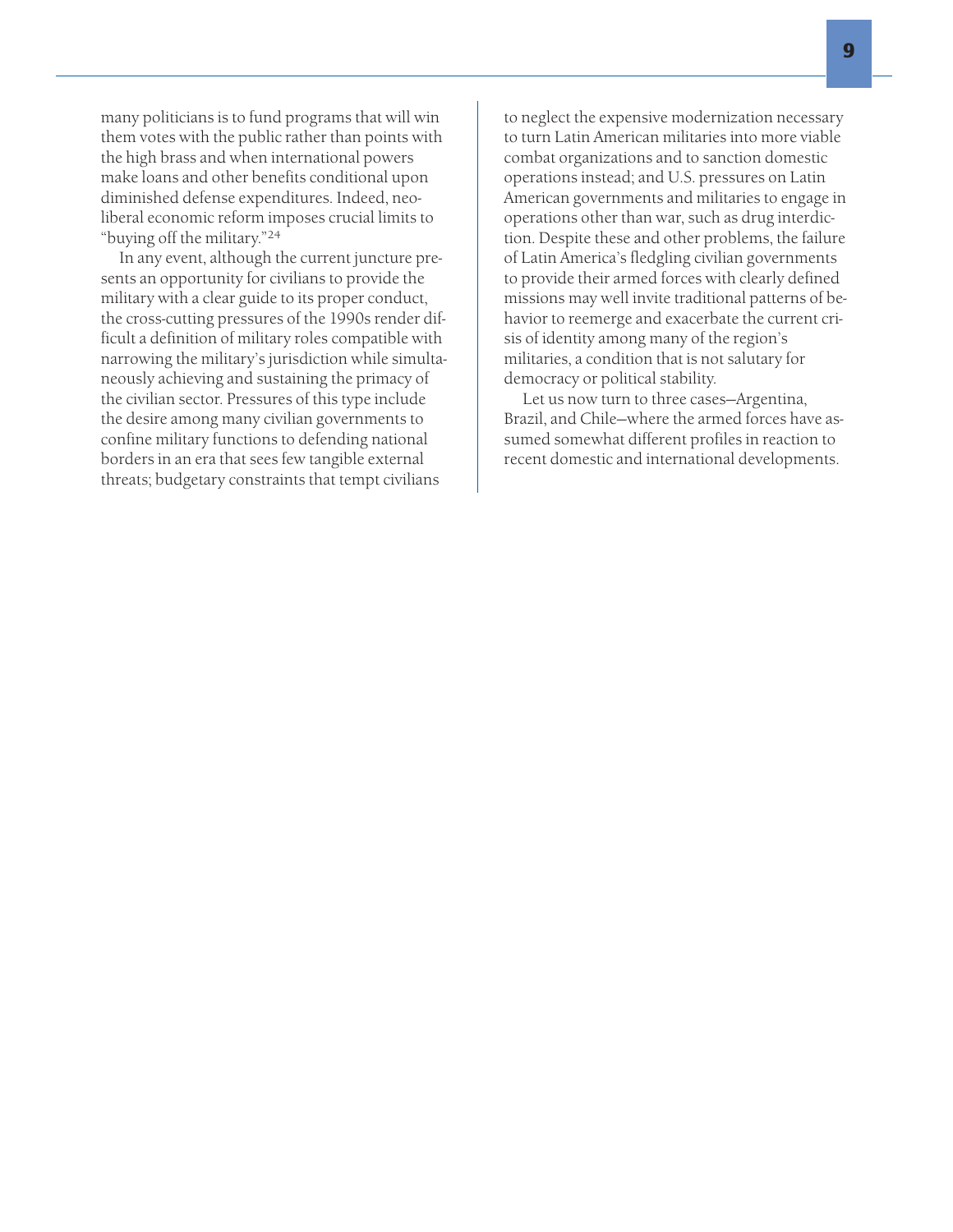# A RGENTINA'S MILITARY **22**<br>**2**<br>Political W<br>Modest E Political Weakness and a Modest External Role

**O**f the three militaries under study,<br>Argentina's is without question the<br>most subject to civilian control. It is als<br>the institution with the most modest and circum-Argentina's is without question the most subject to civilian control. It is also scribed role; conventional defense is defined as its main mission. International peacekeeping, logistical support in antinarcotics operations, and community aid in the event of national disasters are secondary missions.25

In practice, the Argentine armed forces' sphere of activity is confined almost exclusively to the external arena, namely to international peacekeeping and conventional defense roles. Only under very exceptional circumstances—when civilian security forces are overwhelmed—do the armed forces have the authority to participate in functions that come under the rubric of "internal security." Their contribution to drug interdiction is merely logistical. Aside from occasional stints in disaster relief, their participation in civic action/public works is practically nonexistent. Compared to past eras, when Argentine *caudillos* and generals issued sweeping *pronunciamentos* with far-reaching consequences for the political and economic order, today's armed forces, while still an actor to be reckoned with, have assumed a much narrower scope and exercise less authority in the economic, social, and political order of the country.

To explain the recent constriction of the military's domain, it is necessary to return to the past, specifically to the period of military dictatorship during 1976–83, the self-styled Proceso de Reorganización Nacional (Process of National Reorganization). The armed forces' abuse of power in this period (also known as the "Dirty War"), combined with their devastating defeat in the Malvinas/Falklands War with Great Britain in 1982, turned Argentine society against the institution. This forced the military to subordinate itself to a new civilian regime and to assume a more circumscribed role in society, politics, and the economy, causing considerable conflict between the military and the civilian leadership. If Argentina's first postauthoritarian president, Raúl Alfonsín, ended up marginalizing and isolating the armed forces in his vigorous efforts to subordinate them, his successor, Carlos Saúl Menem, has sought to reintegrate the armed forces in Argentine society and give them direction. Alfonsín's measures were crucial in ultimately bringing the military under control, but their immediate result was to provoke a military backlash. Menem's more accommodationist strategy has lowered the level of conflict between the civilian leadership and the military.

The following discussion of Argentina is divided into three parts. The first section describes the expansive role definition for the military in Argentine history. The dictatorship of 1976–83, which ultimately turned society against the armed forces and unleashed efforts to contract their sphere of influence, represented an extension of this pattern. The second section traces the process by which Argentina's postauthoritarian governments have managed to assert their authority over the often unwieldy military institution, shrink its jurisdiction, and ultimately channel its members' energies in directions judged fitting for sustained civilian rule. The third section evaluates the country's current civil-military relationship and discusses remaining and potential problems.

# The Military: From Nation-Builder to Powerful Political Player

In the century between the 1870s and 1970s, the Argentine military evolved from playing a central role in the final demarcation of the country's borders to seizing power from elected civilian leaders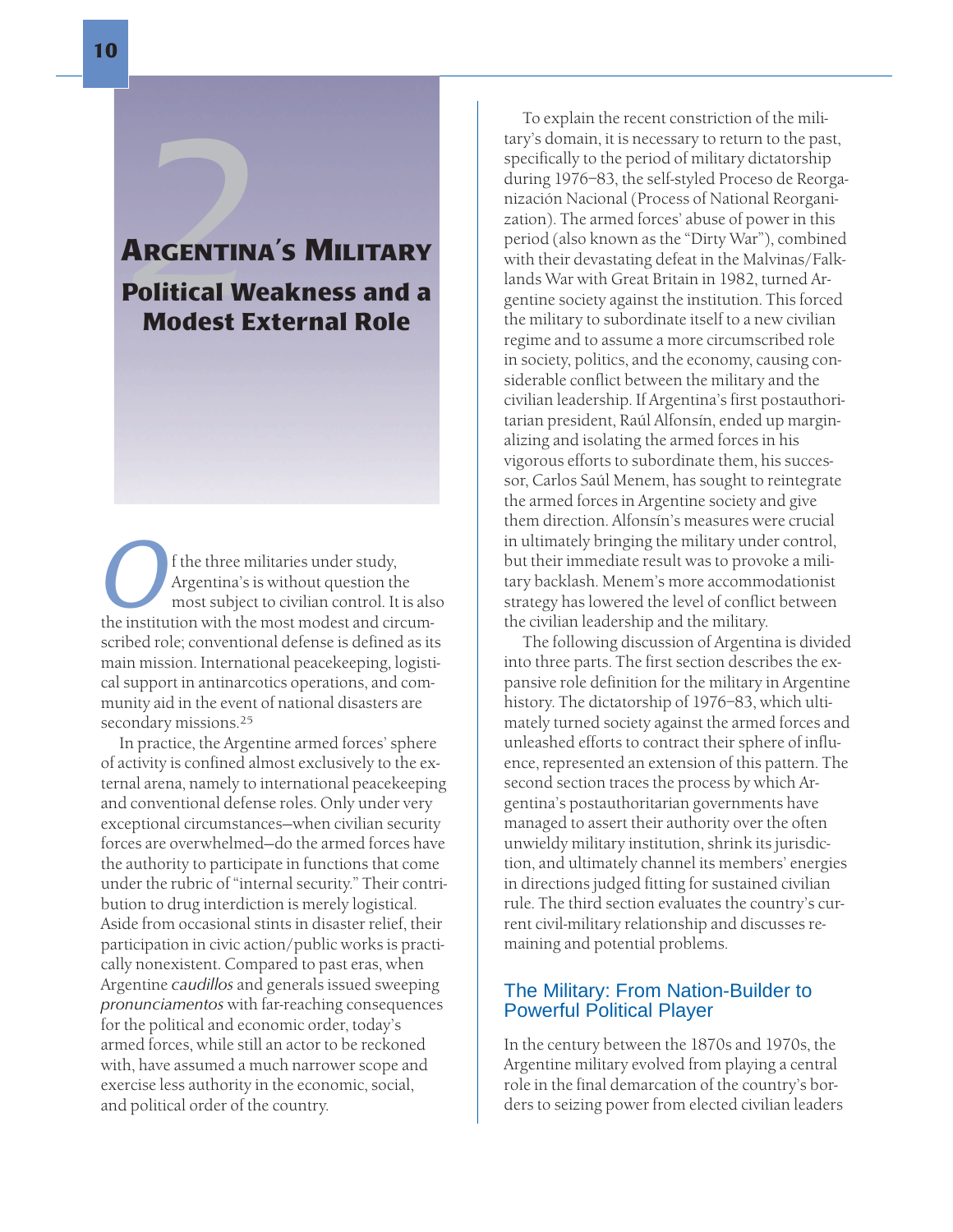and sitting at the head of government. In the late nineteenth century, Argentina's hierarchical and unified army occupied Patagonia and defeated warring Indian populations in what became known as the "conquest of the desert."<sup>26</sup> This period was critical in establishing the army's self-image of national unifier and defender against not only divisive internal forces but external attack as well.

The Argentine military made its first direct political intervention in a 1930 coup, arrogating to itself the role of "guardian of the nation" and "supervisor of the political system." From then on, Argentina oscillated between military and civilian governments. As one specialist on the Argentine military writes, "After early appearances as the 'watchdog' against corruption and guardian of the constitution, military leaders increasingly began to impose their own rules and standards on the political system, until, eventually, the armed forces became that system's most powerful player."<sup>27</sup> Over time, the armed forces also established for themselves a huge military-industrial complex in arms, metals, petrochemicals, shipping, and other strategic industries.

The most recent instance of the military's chronic political interventionism took place in the 1976–83 dictatorship. This period was an unmitigated disaster for all institutions of Argentine society. The junta advanced economic policies that led to the demise of important industries and produced record-high levels of unemployment.<sup>28</sup> Systematic state repression caused the "disappearances" of at least nine thousand Argentine citizens—suspected subversives and countless innocents. A desperate eleventh-hour attempt to salvage the regime's support led Argentina into a reckless war with Great Britain over the Malvinas/ Falkland Islands. The failures, errors, and crimes of military rule—a damaged economy; extensive, heinous human rights violations; and an ignominious defeat in war—all served as the basis for efforts by Argentina's subsequent civilian governments to diminish military power and influence and reorient military missions away from the domestic arena and toward external defense. By 1983, the armed forces were badly divided and in too weak of a position to defend themselves against these efforts.

Since the return to civilian rule in 1983, elected politicians in Argentina have gone much further

than their counterparts in either Brazil or Chile in diminishing the armed forces' political, economic, and social standing and asserting authority over them, even if the country's two postauthoritarian governments went about this task in radically different ways. Raúl Alfonsín waged a direct confrontation against the military and set in motion a redefinition of institutional roles—at the risk of causing leading officers to feel attacked and excluded. Conversely, Carlos Saúl Menem has gone a long way toward reintegrating the military and developing an accommodation with its members without relinquishing control over them.

## The Alfonsín Government: Contesting the Military without Redirecting It

The failings of the Proceso and the widespread public support for reducing military influence motivated President Raúl Alfonsín to assume office determined to break the institution's political clout.29 From the time he took office in December 1983, he proceeded to challenge the military on its political prerogatives, budgetary expenditures, and human rights record. Such a confrontation on so many fronts was unprecedented in a country where men in uniform had literally gotten away with murder for so long.

With respect to institutional prerogatives, the Alfonsín administration secured the passage of numerous reforms reducing the armed forces' autonomy and influence.<sup>30</sup> Laws passed during this period transferred decision making over important policy areas—such as the military budget, defense production, logistics, and national defense policy—from the heads of the three service branches (downgraded from commanders to "chiefs of staff") to a civilian-led Ministry of Defense. Additional reforms stripped the armed forces of management over public-sector defense firms and charged the Ministry of Defense with supervising them.

The Alfonsín government also succeeded in passing legislation limiting military participation in matters of internal security, a constitutionally authorized attribute the military had relied on in the past to legitimate its political activism. The 1988 National Defense Law (No. 23.554) formed the centerpiece of efforts to remove the military from the realm of internal security, providing a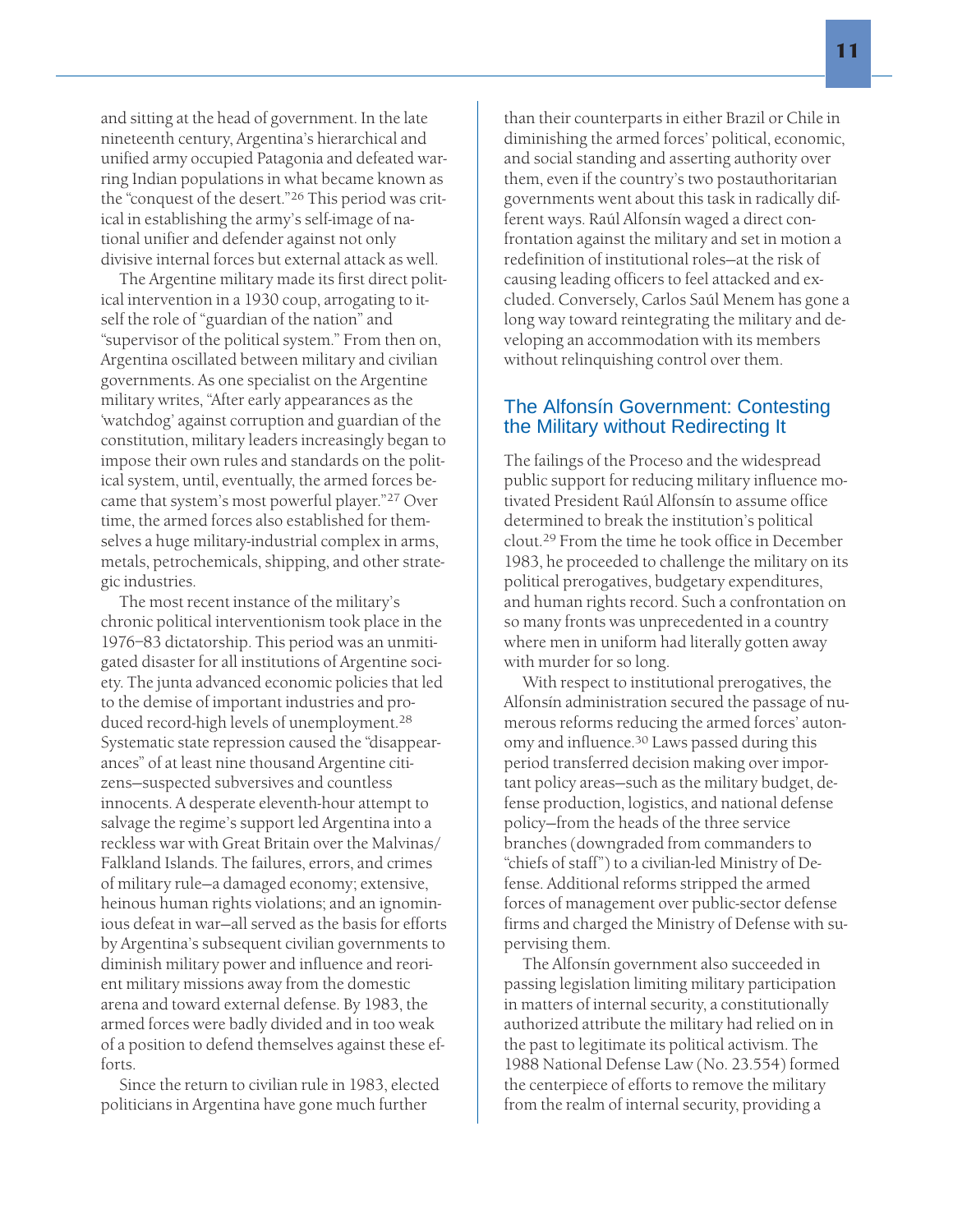legislative separation between external defense and internal security by putting the military in charge of the former and making police forces and border patrols responsible for the latter. This legislative change would not preclude a military bent on intervention from overstepping legal boundaries, but it would increase the costs of undertaking such action. In addition to overseeing the passage of the National Defense Law, the president removed over two hundred active duty and retired military personnel from the country's chief intelligence agency, the Secretaría de Inteligencia y

Defensa del Estado (SIDE), which is now directly subordinate to the presidency.

The Alfonsín government also proceeded with a drastic reduction in defense expenditures as well. The political motive to weaken the military in every way possible reinforced the economic incentives to cut the military budget and thus reduce the country's perni-

cious inflation and public debt. As a share of public sector expenditures, the armed forces occupied 32.3 percent in 1982, compared to 18.4 percent in 1990.<sup>31</sup> Stated in absolute terms, military expenditures (in constant 1993 dollars) stood at \$9.2 billion in 1982 and fell to \$4.9 billion by 1989.<sup>32</sup> Demobilization contributed to a large part of these savings; between 1983 and 1989, the government reduced military personnel from 175,000 to 95,000.33

The budgetary cuts the government imposed on the armed forces weakened their operational capacity severely. The physical condition of buildings and equipment deteriorated. By the late 1980s, finances were so tight that the work week was shortened and the capacity for training was severely undermined by insufficient resources such as fuel and munitions.<sup>34</sup> On any given day during this period, the barracks and army ministry were empty by 2:00 p.m. Officers of all ranks were reported to be "moonlighting." Military service became a part-time job rather than a profession of singular dedication. While all of the services suffered from budget cuts, the army—historically the most politically meddlesome branch—took the biggest hit.35 In short, under the Alfonsín

administration, the military became a shadow of its former self. The days of splendor for the institution were most certainly over.

Civilian moves to reduce the political and economic standing of the military frequently fueled tension in civil-military relations, most notably in the efforts to prosecute officers responsible for the deaths and "disappearances" during the Proceso or "Dirty War." The initial intention was to prosecute only the top leadership and stop there; this was largely accomplished by the end of 1985. Military acquiescence to the trials was put to the test after

> members of the Argentine legislature and some human rights groups sought to extend the proceedings further down into the ranks, specifically to the level of unit commanders, implicating scores of junior officers. This would erode the distinction that the president initially had made between top officials who

had issued commands, individuals who had followed orders, and those who had exceeded orders.

In sum, the crux of government policy toward the military under President Alfonsín was oriented more toward restriction and exclusion than redirecting the institution into activities and missions aimed at keeping its members out of politics. Demilitarization, not redirection through professionalization and modernization, formed the core of government efforts during this period. This orientation is understandable in light of both the extensive misdeeds the military had committed in the previous period and the public sentiment for punishing and weakening the armed forces on all fronts. Such a tack may even have been a necessary precondition for later reintegrating the military on terms favorable to civilian rule. Efforts to cut state resources for the institution also made economic sense, given the crisis-ridden state of the Argentine economy and the competing demands for public funds.

At the same time, major sectors within the military perceived the policies of the Alfonsín era as a multifront assault that stripped the institution of all prestige and deprived it of any role to perform,

*The Alfonsin government's*<br> *The Alfonsin government's*<br> *The Alfonsin government's*<br> *The Alfonsin government's battle with the country's armed forces wound down on a fragile truce.*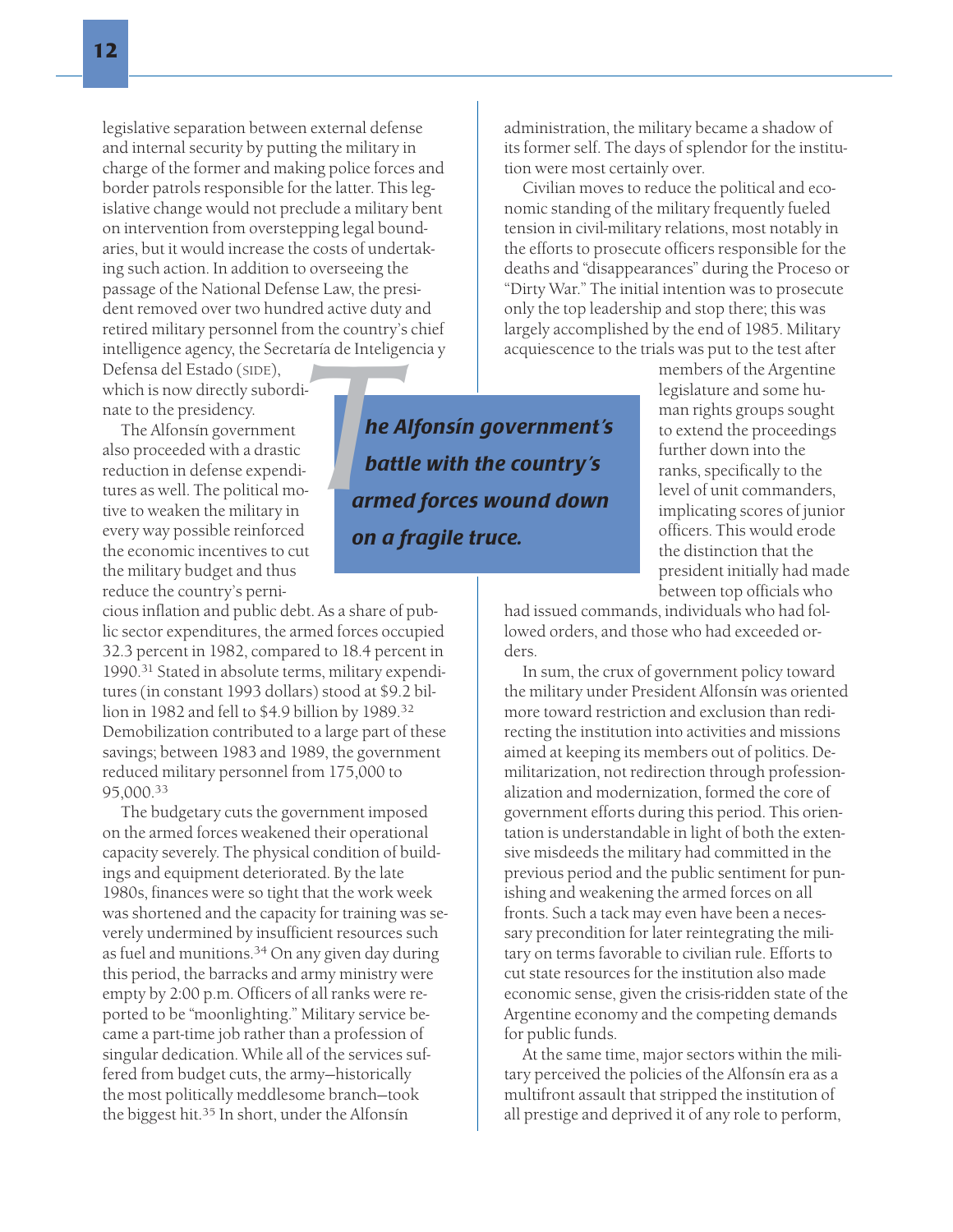including strictly military and professional functions. One student of the Argentine military observed that, "Government policies were aimed at eliminating any danger posed by the armed forces to either government or society. However, their result was to combine steps toward *political* debilitation of the military with their *institutional* debilitation, which, in many ways, had the opposite effect of that intended."<sup>36</sup> Rather than depoliticizing the institution and encouraging its reprofessionalization, goals that enjoyed widespread support among officers, the strategy backfired and led to renewed politicization and defiance of civilian authority.

Junior and mid-level army officers struck back in three rebellions that took place between April 1987 and December 1988. These officers became known as the *carapintadas* ("painted faces"), named after the camouflage paint they applied to their faces. The primary and initial cause of military rebellion was the move to prosecute junior officers for human rights offenses. But the army's perceived isolation, professional degradation, and lack of mission further fueled the rebels' campaign and expanded their following.<sup>37</sup> As is the case with junior officers nearly everywhere, those in Argentina tended to be more radical than their superiors and were more insistent on wresting the conditions for a strong professional role from the relevant political authorities.

The army leadership initially did little to oppose the rebels since it, too, resented these developments and considered them detrimental to the institution's future. Its members were not willing to initiate a confrontation with the government, fearing that such a move would risk further opprobrium for the institution, but they were not above quietly resisting civilian orders to subdue rebellion. The fact that army leaders discontinued their support of the *carapintadas* by the third and fourth rebellions, in which political and ideological issues figured more prominently than institutional or professional ones, suggests that they did not have an explicitly political agenda but, rather, were interested in defending institutional integrity first and foremost.<sup>38</sup>

The perceived linkage of *political* and *institutional* strength is something David Pion-Berlin points to as a phenomenon that is consistently misunderstood among civilian policymakers. In

his view, the blurring of the distinction results in confusion about the military's ultimate objectives. Where military power takes on political connotations, it is indeed unhealthy for democracy. But where military power assumes institutional characteristics—that is, when it bolsters institutional autonomy in ways that enhance modernization and professionalization—it may in fact facilitate the military's withdrawal from politics.39 Such a view is predicated on Huntington's notion of objective civilian control, described above.

Leaving the military with an ill-defined mission and insufficient resources to reprofessionalize contributed to the instability of civil-military relations under the Alfonsín government. Government policy in this critical period erred on the side of isolating and excluding the unwieldy institution in an effort to subordinate it. Nevertheless, the president ended up negotiating with the military in the aftermath of each rebellion, setting an inauspicious precedent for asserting the primacy of civilian power. Miscellaneous concessions were granted to the rebels, the most noteworthy of which absolved all officers below the rank of colonel for human rights abuses, but little was done to try to design a role definition for the army in accordance with what Argentine citizens would find acceptable and what public resources they were willing to spend. The Alfonsín government's battle with the country's armed forces wound down on a fragile truce.

## The Menem Administration's Military Policy: Seeking Accommodation and Integration

The Menem administration's policies have been instrumental in depoliticizing the armed forces, providing them with renewed prestige and professional roles, and stabilizing civil-military relations. While civil-military relations under the Menem government should not be held up as an ideal model of civilian control, its policies may offer some lessons on how to induce military compliance and channel the energies of officers in apolitical directions in countries where military elites have resisted subordination to civilian authority.

The key features of the Menem administration's strategy toward the military consist of conceding issues where implacable military hostility was bound to persist, namely, human rights; upholding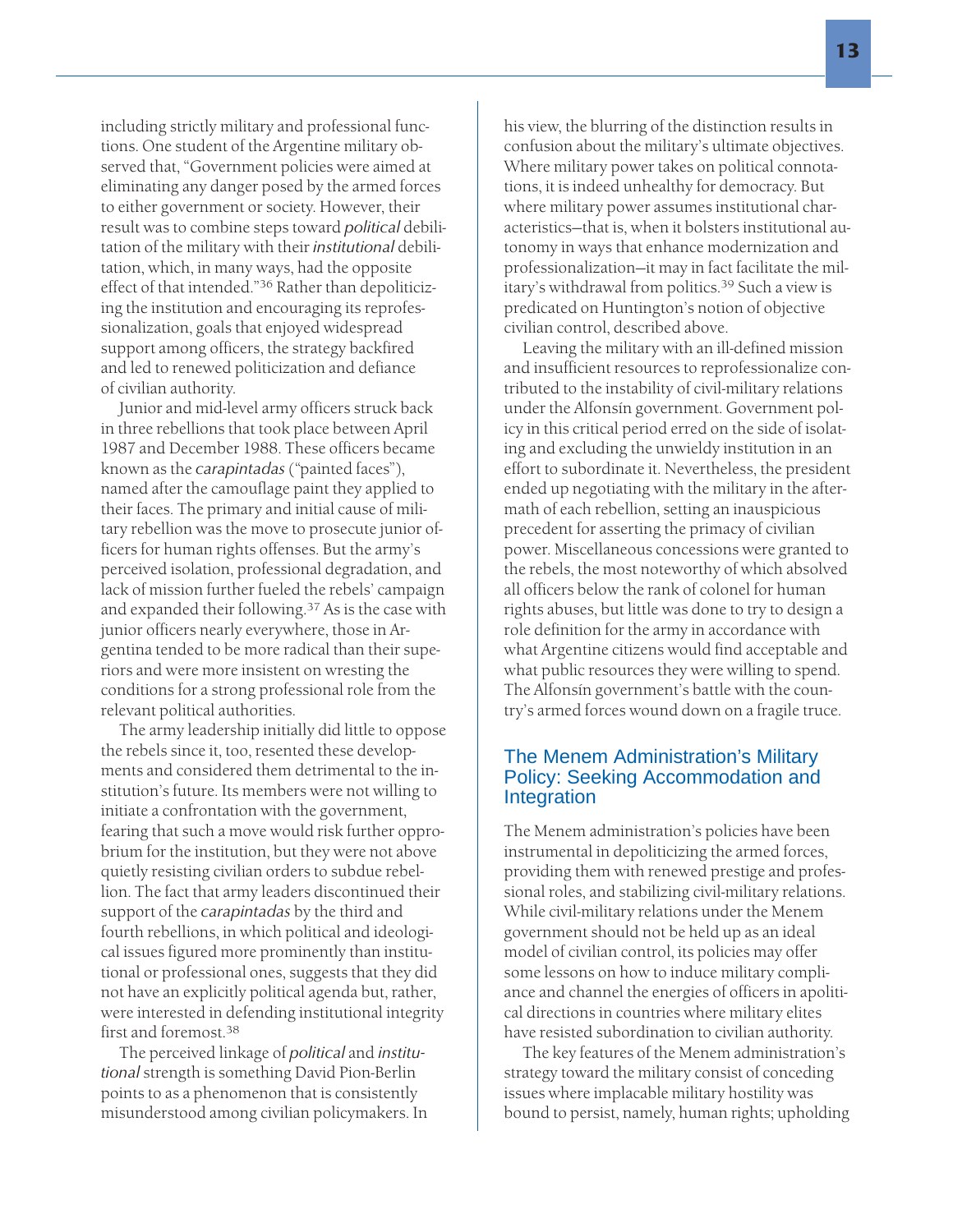the previous government's efforts to weaken the autonomy and standing of the institution (by curtailing its political prerogatives and cutting defense spending); and offering inducements to enhance military compliance by encouraging peacekeeping and other professionalizing roles.

President Menem's relations with the military began on a dramatic note. Shortly after assuming power in July 1989, Menem granted a blanket pardon to officers imprisoned for repression in the Dirty War (including all junta members) and those who led uprisings under the Alfonsín government. Having witnessed what three military rebellions

did to disrupt the preceding administration, Menem's first priority was to purchase peace with the military and then turn to other pressing issues, namely, the deep economic crisis he had inherited.

If the military interpreted Menem's gesture as a sign of weakness and an invitation to test the new president further, it was mistaken. Hoping to extract more concessions, extremist elements in the Ar-

gentine armed forces pushed their luck and revolted for the fourth time since 1983.<sup>40</sup> Menem rose to the challenge by ordering army leaders to crush the rebellion; they complied, firing on rebel forces. By handling the uprising in this way, the president bolstered his reputation for brooking no dissent and strengthened his credibility with the military, dissuading would-be dissenters. Notably, no military revolt has erupted since.

By the end of 1990, the fourth rebellion had been thoroughly quashed and the leaders of the Argentine junta had been pardoned. Only after the dust settled on these events did civil-military relations enter a period of accommodation. The government now focused its attention squarely on the question of defining new military missions. By January 1991, the Menem administration had planted the seeds of reconciliation between itself and the military.

The subsequent stabilization of civil-military relations helped President Menem uphold his predecessor's reforms to curb the political autonomy of the armed forces and continue the trend of smaller defense budgets. Strengthening Menem's capacity to hold his ground against the armed forces was the broader success of his economic policies, namely, curbing inflation and restoring economic growth after mid-1991.

The Menem government has done little to reverse the demise of many of the military's political prerogatives effected under the Alfonsín administration. Institutional prerogatives transferred from the military to the civilian-led Ministry of Defense under Alfonsín's presidency have stayed within the ministry's purview. The general prohibition of military participation in internal security roles re-

> mains in place, save when relevant civilian authorities judge the situation to exceed the capability of the police.<sup>41</sup> While not wanting the army's organizational justification to shrink any further, many officers have grave reservations about reimmersing the institution in internal conflicts and linking soldiers once again with the repression of Argentine cit-

izens, an inevitable consequence of such operations.42 Analyst J. Samuel Fitch, who has conducted an extensive survey of attitudes among Argentine officers, documents a rather marked change of sentiment toward internal security roles between 1985 and 1992: While 70 percent of officers interviewed in 1985 listed internal security as a mission for the armed forces, by 1992 only 30 percent of respondents on active duty regarded internal security as a military mission. Fitch writes, "[p]articularly among active-duty officers, there appears to be a widespread acceptance of the official position that regular military forces are the last resort in cases of insurgency or internal disorder."<sup>43</sup>

The military does have two other "subsidiary" or "secondary" missions that are internally oriented, but these are highly circumscribed. The first is *logistical* support in drug interdiction. The central responsibility for counternarcotics operations goes to civilian security forces, the Gendarmería Nacional (border guards), the Prefectura Naval (coast guard), and the Federal Police.44 Even though Argentina is only a transit country and not

*I*<br>*I*<br>*I*<br>*W f the military interpreted Menem's gesture as a sign of weakness and an invitation to test the new president further, it was mistaken.*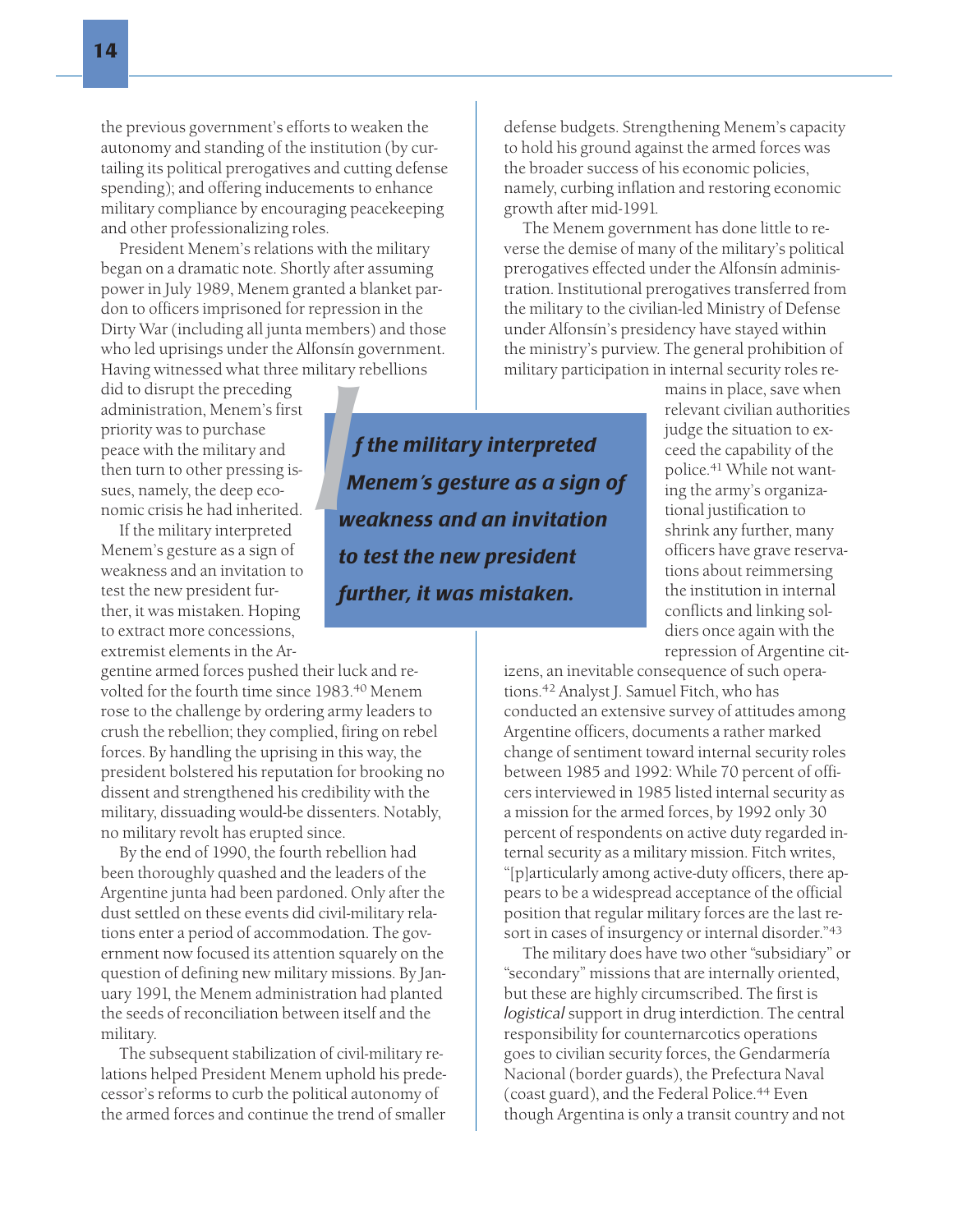a drug producer, the military has been adamant about not wanting to assume a larger drug interdiction role. Representatives of the U.S. military have made overtures to the Argentine government and armed forces to solicit their help in taking joint action against narco-trafficking.45 The Menem government, despite its strong interest in remaining on good terms with the United States, has consistently resisted drawing Argentina's military further into drug interdiction.<sup>46</sup>

Disaster relief is the only other internal role the armed forces perform. Recent examples of this activity include efforts by the army and air force to treat people already infected and prevent further contamination in the cholera epidemic that swept across Argentina's northern provinces during 1992–93. Both service branches helped transport the sick, brought thousands of liters of potable water to the northern region, and set up water purification equipment.47 Departing from a long history of civic action dating back to the beginning of the republic—which included literacy education, medical services, and infrastructure development—the military now performs no civic action roles on a routine basis.<sup>48</sup> Survey data gathered by Fitch in 1992 show that whereas half of the retired officers listed civic action as a legitimate military mission, only a quarter of the active-duty officers did so.<sup>49</sup>

The recent elimination of compulsory military service has further diminished the armed forces' broader impact on society.<sup>50</sup> Instituted in 1901, obligatory military service not only provided adequate troop levels in the event of war, but also integrated and imparted a sense of patriotism to Argentine citizens, who comprised high numbers of immigrants in the first half of the twentieth century. President Menem eliminated Argentina's tradition of conscription after barely consulting with the military leadership.<sup>51</sup> The lack of public protest by the armed forces in the wake of this historic decision was testimony to how much authority Menem had come to develop over men in uniform.<sup>52</sup> As of January 1995, Argentina left behind the era of the citizen-soldier and adopted voluntary military service, a further step toward confining the military to a narrow professional sphere.

In the realm of economics and trade policy, the strict neoliberal orientation of the Menem government has also posed various other challenges for

the armed forces. Regarding Argentina's previous embrace of nationalism and nonalignment as unfitting for a country seeking to bring itself out of a decades-long economic decline, President Menem has advocated instead open markets, cooperative security, and diplomacy. Menem's close relationship with the United States has eliminated obstacles to advantageous commercial and financial relations, but his new internationalism has put further pressure on the armed forces financially, restricting the types of weapons they can buy and develop on their own.

The austerity programs prescribed for Argentina by international lending institutions like the International Monetary Fund and the World Bank have exerted downward pressure on the country's military budget. Continuing the trend toward lower military budgets, defense expenditures under Menem reached only 1.7 percent of gross national product (GNP) in 1993, falling from 2.6 percent in 1989.53 This represents a dramatic drop compared to the late 1970s, when defense expenditures stood at roughly 8 percent of gross domestic product (GDP).<sup>54</sup> The relative decline from 1989 to 1993 corresponds to a small drop in absolute expenditures. Whereas military expenditures totaled \$4.9 billion (in constant 1993 dollars), they fell to \$4.2 billion in 1993.<sup>55</sup> In line with cutting defense expenditures, the government reduced force levels from 95,000 in 1989 to 65,000 in 1993.<sup>56</sup>

As part of a comprehensive dismantling of public sector industries, the government privatized key military firms, including the arms producer Fabricaciones Militares.57 Other assets in the military's vast real estate holdings were sold off as well.<sup>58</sup> Privatization has not only subjected the military's weapons acquisition programs to the demands and uncertainties of a market economy, it has also eliminated many managerial jobs for officers and has greatly diminished the armed forces' impact on the economy.

The Menem government's drive to align its foreign policy unequivocally with powerful Western nations was undoubtedly the chief reason behind its downgrading or elimination of high-technology projects, such as the CONDOR II ballistic missile, which the United States and other Western governments deemed objectionable. The dismantling of the CONDOR II program involved a struggle with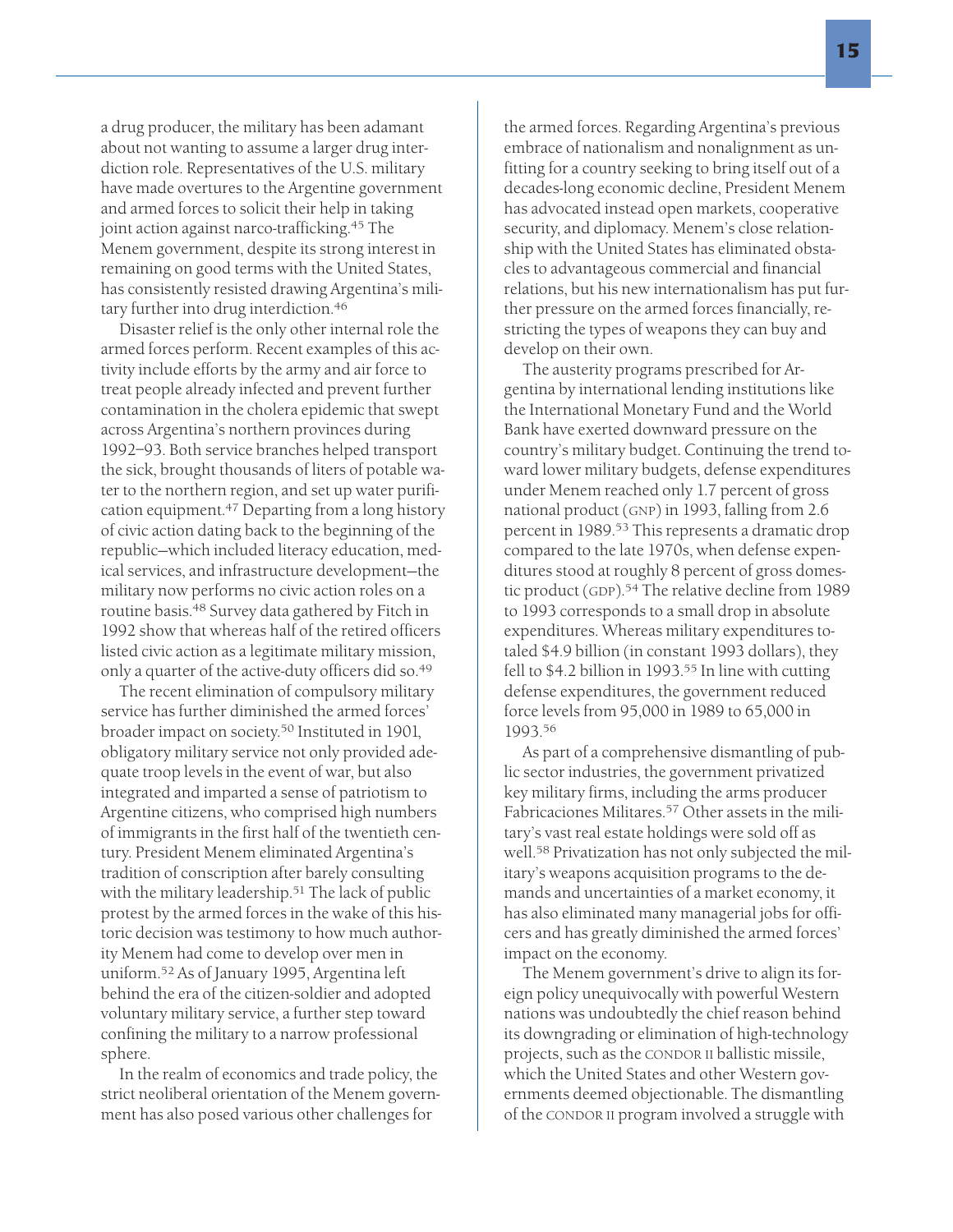the air force, for which the project represented organizational pride and a symbol of national sovereignty, but Menem ultimately prevailed. This act signaled an important shift in Argentina's foreign policy and brought the Menem government closer to the United States.<sup>59</sup> Another subsequent move in this direction was Argentina's decision to adhere to the Nuclear Nonproliferation Treaty.<sup>60</sup>

Some countervailing measures have been enacted to conciliate the military, such as pay raises and the diversion of revenues from defense industry privatization to the purchase of new military equipment. Also, President Menem's emphasis on cooperative security—especially on confidencebuilding and other preventive measures—as a means to reduce international tensions (and, by implication, to reduce the need for a large standing military) has put him in a better position to persuade the officer corps to accept smaller budgets and personnel levels. All in all, the Menem government has continued to limit military spending as part of its program to restore economic growth and stability and to restrict the construction of sensitive military high-technology projects.<sup>61</sup>

Changes in objective threats facing Argentina provide no real impetus to counteract the economic pressures to downgrade the military's arsenal and capacity for modernization. Chile remains Argentina's biggest rival, though diminished tensions with this country as well as with Brazil (another historical adversary) have rendered rather remote the possibility of a conventional war. Argentina and Chile—while at the brink of war in 1978 over three islands in the Beagle Channel signed a series of agreements in 1991 that put an end to most of their outstanding border conflicts. In December 1991, Argentina and Brazil, the two Latin American countries with relatively advanced nuclear programs, mutually consented to opening their nuclear facilities to inspection by the International Atomic Energy Agency. The prospect of greater economic integration between Brazil and Chile enhances the probability of continued peace in the region.62 In addition to diminished tensions with bordering countries, Argentina has reestablished diplomatic ties with the United Kingdom and has committed itself to bilateral negotiations aimed at resolving the historical dispute over the Malvinas/Falkland Islands. Oil exploration in the area around the islands has recently heightened

Argentina's interest in their economic and strategic potential. While still determined to gain control over the archipelago, Argentina has virtually abandoned the idea of doing so by military means, even though some of the country's extreme nationalist groups—including some in the armed forces—still hope for a military takeover of the islands. Recently, Argentina's foreign ministry admitted that it would even consider paying inhabitants of the islands (who prefer to remain under British dominion) to transfer the islands to Argentine sovereignty.<sup>63</sup> In short, the foregoing developments contribute to making military spending an obvious target for a government seeking to economize resources.

Hence, the Menem government has continued the trend toward downsizing that began under Alfonsín. In the decade between 1983 and 1993, military personnel fell from 175,000 to 65,000.<sup>64</sup> Efforts to shape the army chain of command into a more pyramidal structure have heightened competition for places at the top. The seventy slots reserved for generals between 1983 and 1989 fell to forty-two in the period 1990–91, to thirty-four in 1992–93, and to thirty-two in 1995.<sup>65</sup>

If the Argentine armed forces are in such dire straits, what inhibits them from expressing their displeasure and strong-arming the government to redress the situation? On the one hand, leading officers regard as insurmountable the political and economic pressures to confine the goals and economic means of the institution, short of forcing an undesirable confrontation that President Menem shielded by the support of large sectors the Argentine elite and middle class—would be almost sure to win. Acutely aware of the armed forces' image, they have noted that periods in which low military budgets and salaries (accompanied by military complaints) have been major news items are typically followed by dips in the public's approval rating of the institution.<sup>66</sup> Beyond institutional considerations, individual officers need to be concerned about their own careers when speaking out against the government. Being passed up for promotion or led into retirement in more direct ways constitute genuine professional threats, especially in an era of such streamlining.<sup>67</sup>

Beyond the disincentives for resisting civilian directives, the armed forces are relatively quiescent because the Menem government has also offered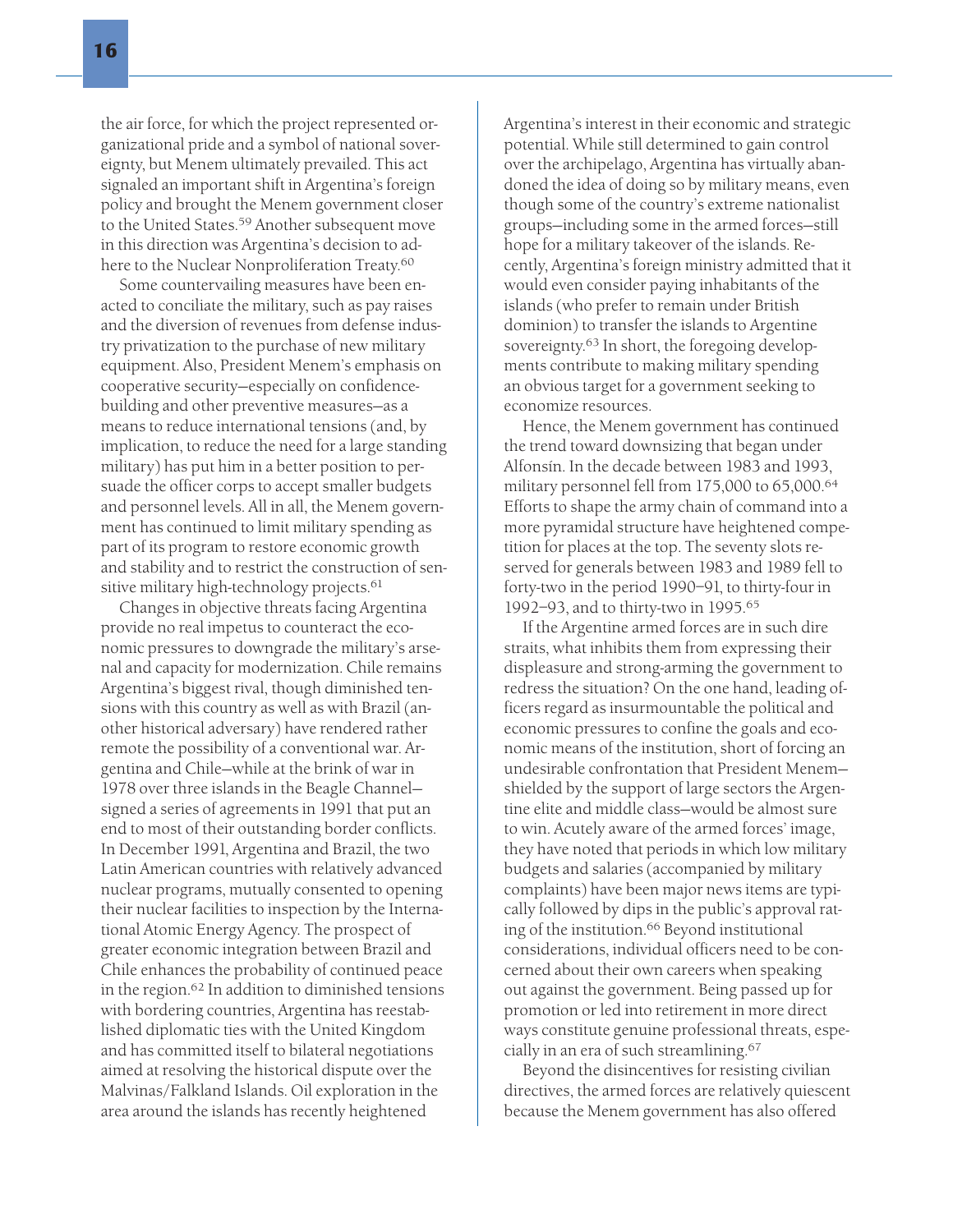them at least the minimal amount of resources to satisfy their core institutional and professional interests. In the interest of conciliation, President Menem has tried to bolster military prestige and find external professionalizing roles for the institution to play. Sending Argentina's armed forces on United Nations peacekeeping missions throughout the world since 1990 is the centerpiece of this aspect of Menem's military policy.<sup>68</sup> Peacekeeping has provided the Argentine armed forces with professional experience, higher salaries, and a boost in morale, serving as a counterweight to the restrictions that domestic financial burdens impose.

It also constitutes a way of integrating the military, marginalized in many other ways, into broader government objectives.

The idea to engage the Argentine armed forces in international peacekeeping operations and elevate this activity to a central mission came directly from President Menem, and the Gulf War provided the first opportunity to lead them in this direction. In September 1990,

a little over a year into his presidency, Menem and his minister of foreign affairs decided to join the UN-sanctioned blockade against Iraq, sending two ships, air force transport planes, and approximately six hundred commissioned and noncommissioned officers to the Gulf.69 Thereafter, Argentina became one of the UN's most reliable participants in peacekeeping operations. In March 1992, Argentina sent an army battalion to Croatia, including close to nine hundred commissioned and noncommissioned officers, with new personnel rotating in and out of the region every six months. Since then, the government has sent troops to places as far ranging as Somalia, Cyprus, Kuwait, Haiti, Angola, and other trouble spots. One analyst writes, "If 1992 and 1993 rates of Argentine involvement continue, by the middle of the decade, over half of the military's permanent personnel will have participated in international missions."<sup>70</sup> In 1994, three thousand men from the Argentine armed services went abroad and took part in such missions.71 The government has

**Provided the Argentinary Conducts**<br>**Provided the Argentinarmed forces with prof**<br>**Provided the Argentinarmed forces with prof** *provided the Argentine armed forces with professional experience, higher salaries, and a boost in morale.*

even sponsored the creation of a peacekeeping operations training center in Argentina for troops from around the world. President Menem inaugurated this center, the Centro Argentino de Entrenamiento Conjunto para Operaciones de Paz (CAECOPAZ), on June 27, 1995.

For the Argentine government, UN peacekeeping bolsters the pursuit of an international economic and foreign policy closely aligned with the United States. It has also given the government a way to offer the country's historically problematic military a credible, positive, medium-expense mission. For the military, peacekeeping addresses im-

> portant institutional and professional concerns, the first of which is morale. For an institution that was an international pariah less than a decade ago, becoming a leader in UN peacekeeping boosts self-image and morale, of critical importance for keeping down restiveness in the barracks. Marching alongside U.S. troops in a Gulf War welcome-home parade—a much reported event back home in Argentina—was a dramatic

change of profile for Argentine troops.<sup>72</sup> Most members of Argentina's service branches welcome the ability to travel and gain foreign experience, and this is especially true among the army's soldiers, few of whom have traditionally gone abroad. Higher wages that accrue to those engaged in foreign operations also provide relief from the dismal financial situation plaguing most military personnel in Argentina.<sup>73</sup> Furthermore, the opportunity to train and work with some of the world's most highly trained militaries provides solid professional experience for soldiers eager to exercise and enhance their skills.<sup>74</sup> In Fitch's 1992 survey of Argentine officers, 81 percent of respondents supported the international peacekeeping mission, as opposed to only 3 percent in 1985.<sup>75</sup>

Officers of more advanced militaries, which face higher prospects of carrying out traditional combat roles, tend not to view peacekeeping in the same way. Among such armed forces, peacekeeping is often considered a "second best" activity, perhaps even one that threatens the institution's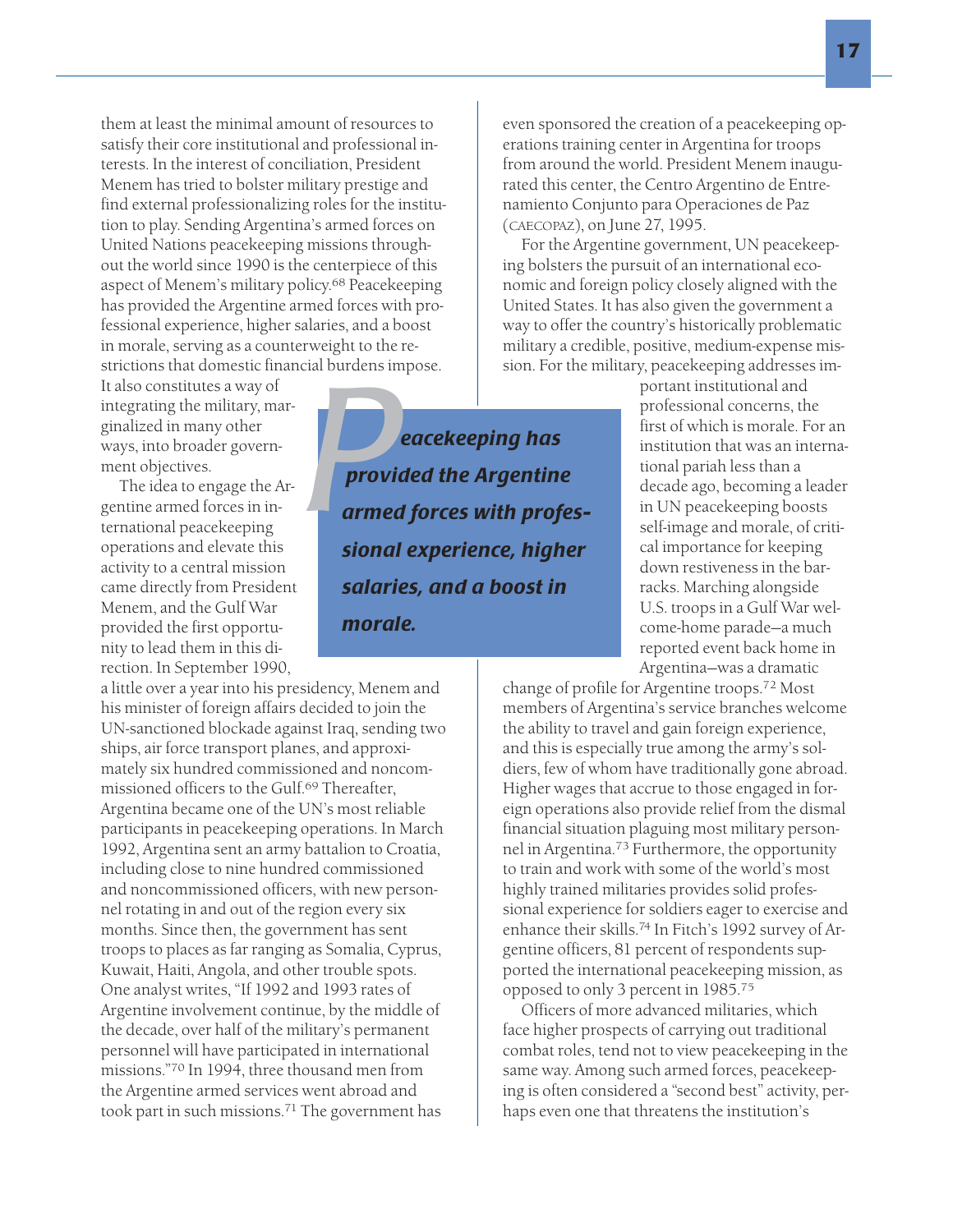ability to carry out more exciting and sophisticated operations.76 Along these lines, Robert Potash, a veteran student of the Argentine military, notes that the military's embrace of peacekeeping is a concession to the fact that its standing in Argentine society has dropped.<sup>77</sup> However, the scope of what encompasses peacekeeping has greatly expanded in the post–Cold War era. Peacekeeping not only often brings military troops into a variety of politically complicated situations, but it also now can include such elements as "civil functions, disarming militias, providing security to the population, rescuing 'failed' countries, organizing elections, launching preventive deployment, encouraging peace settlement, providing humanitarian assistance, or security for delivery of humanitarian assistance."78

Some Argentine officers share some of the more fundamental doubts of their counterparts from more advanced militaries regarding peacekeeping operations, insisting that collective security efforts should not replace the defense of sovereign territory as the number one goal of the Argentine armed forces. At the same time, however, many of them recognize the need for noncombat activities to occupy Argentine troops, at least until resources improve and the armed forces find a more credible and acceptable set of roles to perform. In the meantime, much of the military leadership, as well as the rank and file, remain enthusiastic about donning the UN's blue helmets.

In short, Argentina's experience with peacekeeping missions provides an important example for new democracies seeking to reorient their militaries away from internal security to roles that are more appropriate for democratic regimes in the post–Cold War era. This is not to suggest that peacekeeping is a panacea for diverting the armed forces from domestic political temptations, or that it will replace the need for a careful redefinition of national military missions. But at the very least, the merits of peacekeeping operations as an interim role in a transitional period should be seriously considered.

### Assessment of the Current Situation

Civil-military relations in postauthoritarian Argentina have undergone a dramatic shift. The

civilian leadership has managed to assert a high level of authority over the military institution and to diminish its jurisdiction. The military's principal mission is external defense; international peacekeeping plays an important secondary role. Only under exceptional circumstances does the army engage in internal functions.

President Alfonsín's positive contributions as well as his failings lay in measures to enhance subjective civilian control. By transferring military prerogatives to civilian institutions, Alfonsín aimed to "demilitarize" the military. However, such a strategy caused the armed forces to feel professionally and politically marginalized and provoked their members into attempting to regain institutional strength through extraconstitutional means.

President Menem, while keeping the military's role definition narrow and modest, has adopted a strategy that includes some of the defining features of objective control. In contrast with the predecessor government, the Menem administration allows uniformed leaders more autonomy in professional matters. For example, while setting down general guidelines for restructuring, it has left the details of demobilization to the military. Similarly, it has not directly tried to influence the attitudes and conduct of junior officers. Instead, it has made senior leaders acutely aware that their own professional survival and ascent rests on promoting the notions of subordination and adherence to civilian authority among the ranks. In these and other ways, noninterference in each other's sphere of influence characterizes the relationship between the Menem government and the armed forces.

Beyond this "live and let live" theme in current government policy toward the military, Menem has gone further than Alfonsín in trying to integrate the armed forces into the government. Peacekeeping forms a central part of the integrative aspect of Menem's military policy. By sending the armed forces on peacekeeping missions, the government signals that they have a respectable, explicitly military contribution to make in the sphere of foreign relations. Hence, the Menem government has introduced into its military policy some basic elements of a model of objective control. Even though the application of such a strategy in Argentina does not involve highly sophisticated training and weaponry, the elements that are in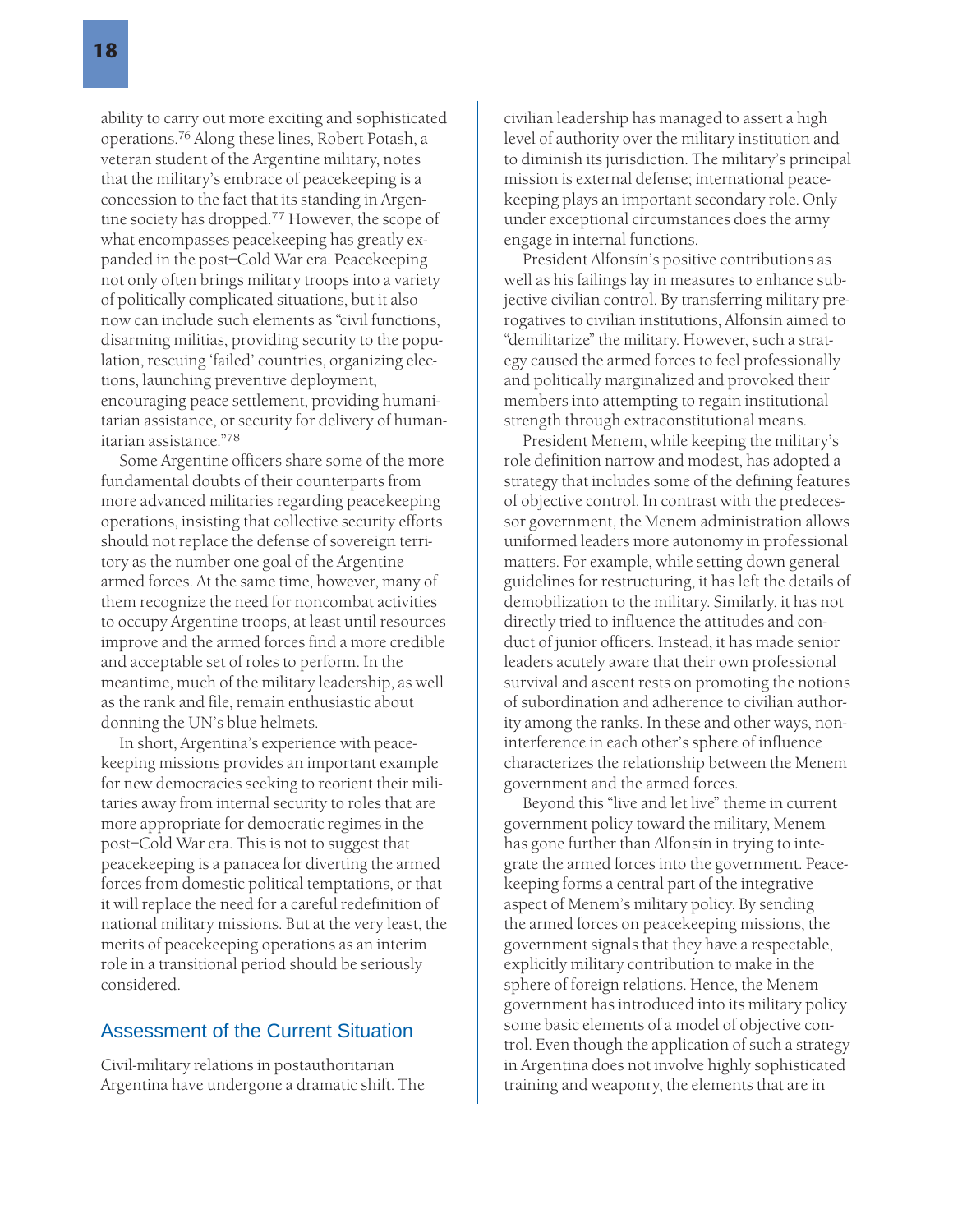place have helped to stabilize civil-military relations and keep the armed forces' jurisdiction confined.

Indeed, the Argentine military has assumed a much lower political profile since 1990; for the most part, it is subordinate to civilian authority and oriented toward the external realm. Needless to say, what the armed forces perceived as "hostility" on the part of Alfonsín strengthens their willingness to accept Menem's "friendly" efforts at subordination. There is much to be said for these developments, especially in light of the institution's history of political unwieldiness and the tense state of civil-military relations as recently as during the Alfonsín government. In this respect, the experience of the Menem government may offer some lessons in how to tame the armed forces and keep them quiescent.

Critics of Menem's military policy are quick to note that much "de facto" military autonomy in everyday decision making within the Defense Ministry is one result of the president's "hands off" posture toward explicitly military matters. This autonomy stems in no small part from the fact that civilians abdicate their responsibilities from the lack of either interest or knowledge, or a combination of the two. To be sure, men in uniform, on active duty and retired, continue to set the agenda and the parameters of discussion over such questions as which defense programs should be developed or phased out.<sup>79</sup>

In this connection it should be underscored that defense expenditures, despite reductions in recent years, still consume a large part of the country's budget. Even with demobilization, the defense budget is on par with that of education, culture, and health combined.80 The purpose of allocating financial resources on this order is questionable in light of the country's diminished external threats and poverty concerns that still need to be addressed. From the standpoint of social needs and efficient resource allocation, there is a reasonable argument to be made for even more

drastic budget cuts. But doing so could very well disrupt the underpinnings of objective control and destabilize civil-military relations.

Menem's critics also note that senior officers have not used their decision-making influence over the allocation of defense expenditures to the institution's advantage. The critics contend that rather than accepting current realities and making their forces smaller yet more efficient, there is little rhyme or reason to the current process of restructuring. Reform has not been undertaken with an eye toward creating an integrated defense system. Given that 80 percent of all defense expenditures go toward salaries, the remaining percentage needs to be used efficiently.<sup>81</sup> However, rather than coordinating their efforts, the three service branches are undertaking separate restructuring projects. Many of the weapons being salvaged or acquired do not comprise a logical system; they are not only costly but are useless from the standpoint of providing the country with a true measure of defense. Expensive weapons that have been purchased often lack the requisite human and material resources to maintain them.<sup>82</sup> "The Argentine military," one analyst has commented, "is like a trunkless elephant."<sup>83</sup> These outcomes—de facto military autonomy in the area of defense and still rather ample defense expenditures—may be the necessary price exacted for the strategy of objective control the Menem government has followed. Pursuing a more comprehensive process of reform would have to address these problems, but doing so could well antagonize the military and disrupt the accommodation that President Menem has forged.

If civilians and the military in Argentina have succeeded in defining the military's main mission as external defense and greatly limiting the institution's reach in other areas, their counterparts in neighboring Brazil have not made such a commitment. While they have circumscribed the armed forces' influence over distinctly political questions, military roles remain relatively diversified.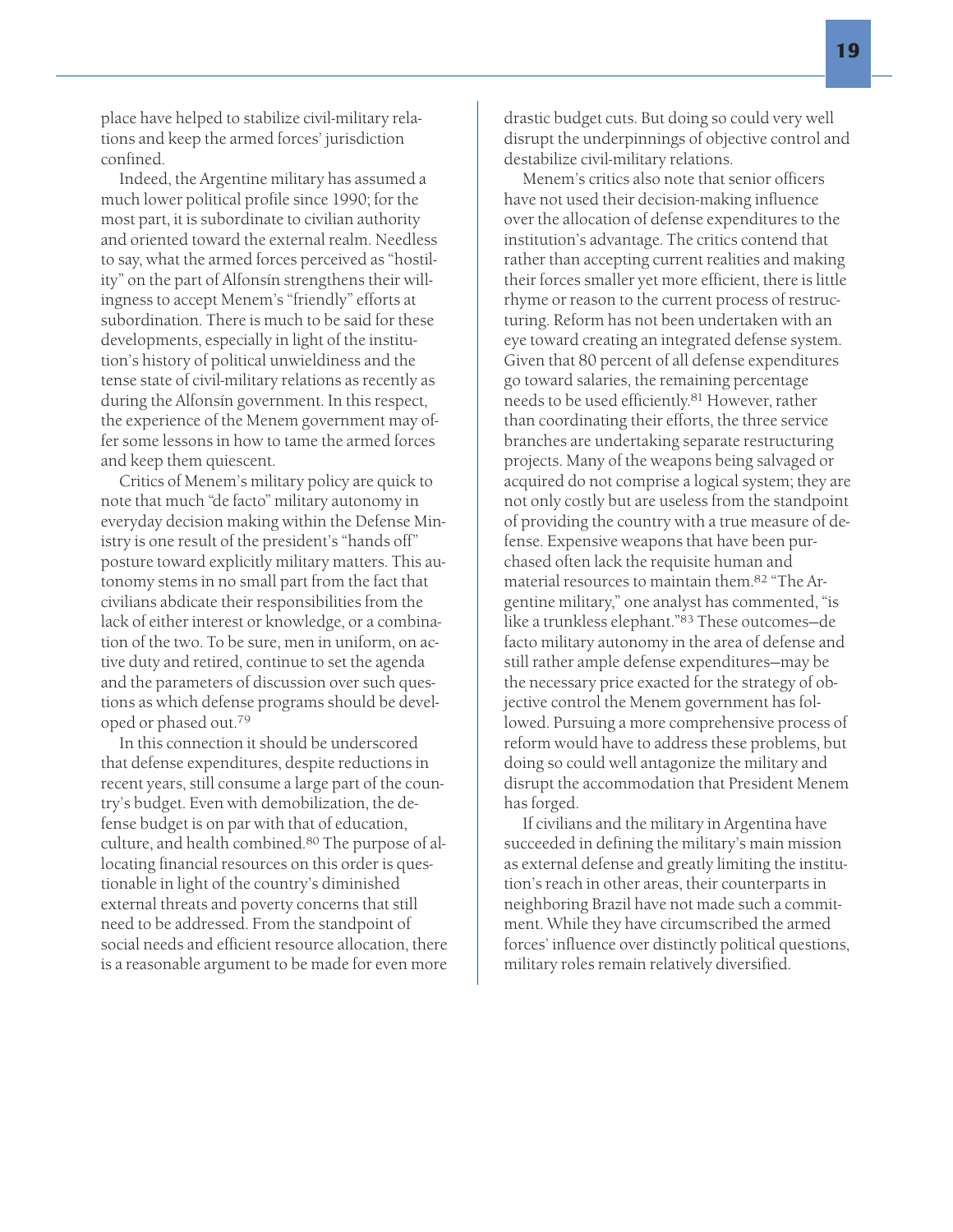# **3**<br>**7** HE B<br>Inter<br>Autor THE BRAZILIAN **MILITARY** Intermediate Autonomy and Diversified Missions

*Military and civilian leaders in post-*<br>
authoritarian Brazil have openly<br>
tackled the question of what role the<br>
tarmed forces should serve for the remainder of authoritarian Brazil have openly tackled the question of what role the this century and into the next. As in Argentina, the political and economic standing of the Brazilian military, as well as the nature of threats facing the country, constitute critical determinants of what missions the armed forces will carry out. In terms of their political and economic strength, as well as their standing in society, the Brazilian armed forces stand midway between the Argentine and the Chilean. Brazil's armed forces have greater clout than the Argentine military in lobbying for their preferred roles, but unlike their Chilean counterparts, they are not sufficiently influential to be able to pick and choose what missions they are willing to perform.

Of the three militaries in question, the Brazilian has the largest sphere of operations at the present time, including conventional external defense, international peacekeeping, internal security (including drug interdiction), and civic action. If the Argentine military has little choice but to accept a role definition limited to modest external defense, and the Chilean armed forces can focus on making conventional defense a primary and robust mission, the Brazilian military is neither as restricted

as its Argentine counterpart, nor as privileged as the Chilean. In order to understand why the attention and resources of the Brazilian armed forces are spread over such far-reaching activities, it is necessary to examine the history of the institution, including its most recent experience in power. Such an examination should also include current political and economic factors, especially the country's persistent weakness of civilian authority and problems of governance.84

# The Military as Nation-Builder, *Poder Moderador*, and Champion of Brazil's World-Power Status

Since the birth of the republic in 1889, the Brazilian armed forces have spent the lion's share of their resources and organizational energy in roles related to internal security as well as the overall development of the country. Beginning in the early twentieth century, the army spearheaded explorations in outlying regions of Brazil; planned and oversaw the construction of infrastructure, principally roads and telecommunications systems, to integrate the vast country; and established and managed state-owned firms in strategic areas of the economy, such as energy and minerals. These roles helped to create and sustain the military's self-image as an indispensable agent of national development and progress. Moreover, such roles positioned the armed forces to champion the idea that Brazil, a huge and resource-rich country, was destined to greatness and world-power status. The aspiration to transform Brazil into a world player accounts in part for the military's developmental orientation and mania for large-scale projects, leading it to promote ventures ranging from the development and occupation of the Amazon region to the construction of a nuclear submarine.

From the last century until now, the Brazilian military has also played a central role in quelling internal conflicts. In the last century, army troops quashed local rebellions, including state secessionist movements in the 1930s. In the 1960s and early 1970s, they assumed a counterinsurgency role against suspected subversives. As recently as 1995, soldiers invaded the slums of Rio de Janeiro to root out criminal gangs and drug traffickers. Since the inception of the republic, all Brazilian constitutions have recognized and legitimated a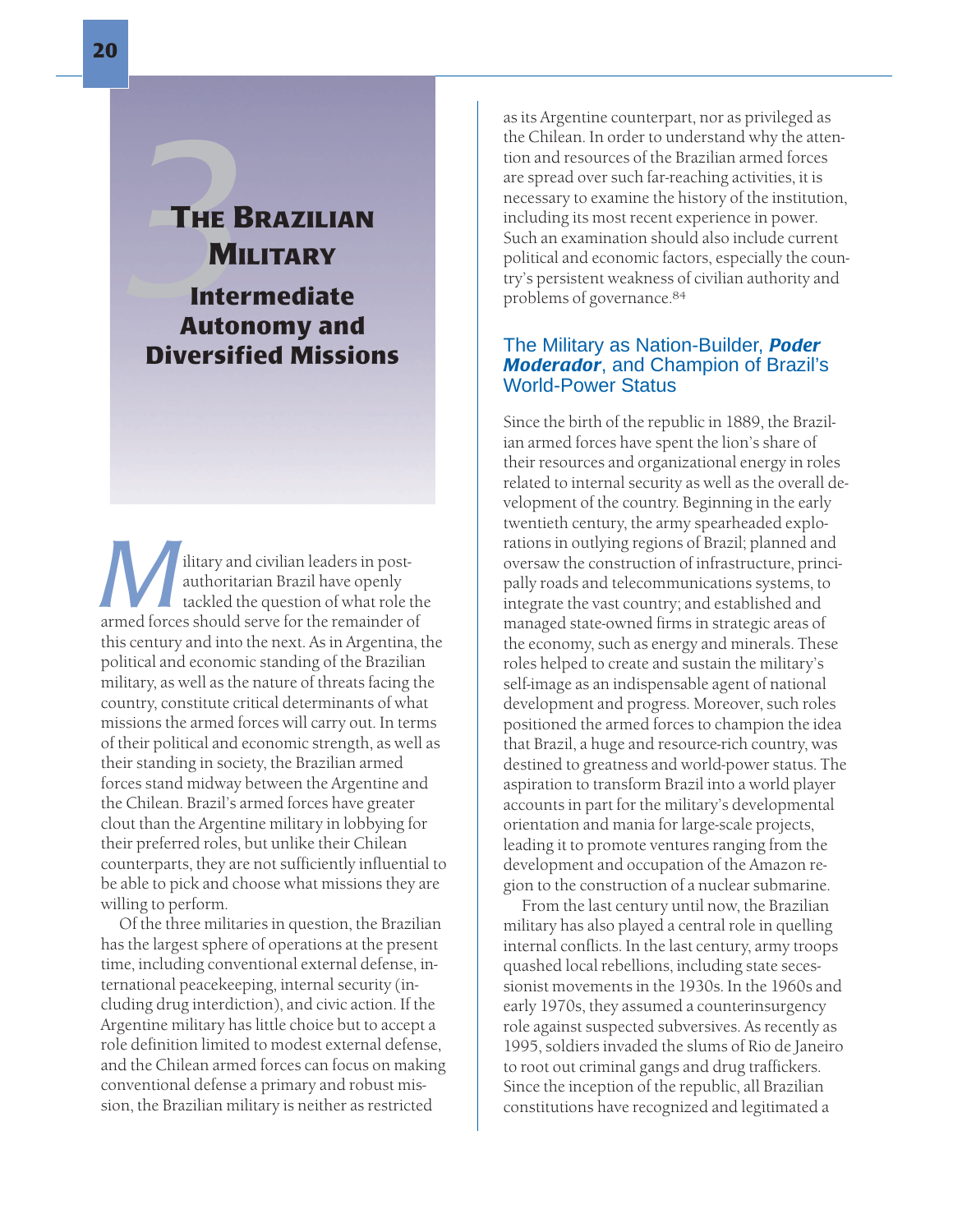role for the armed forces in providing domestic law and order.

As an extension of this internal security focus, the Brazilian armed forces have historically arrogated to themselves the role of *poder moderador* ("moderating power"). Their leaders would justify repeated military interventions as efforts to "moderate" politics or stop governments (even elected ones) from becoming too radical, generally meaning "left-leaning." Beginning with the removal of the monarchy in 1889, the army became the ultimate arbiter of Brazilian politics. After helping to overthrow the oligarchic regime in 1930, the armed forces threw their support to Getúlio Vargas, responsible for instituting important stateand nation-building reforms in the Estado Novo (1937–45). In the years between 1945 and 1964, Brazil's previous period of democracy, military actions were decisive in influencing the course of several national political crises.85

After mounting a coup d'etat in 1964, the military headed the government for twenty-one years. The guiding doctrine of the period, encapsulated in the slogan "security and development," saw a close connection between ensuring social stability (by stemming political mobilization) and safeguarding capitalist economic development. In the first decade of the dictatorship, the military regime demobilized the radical left and greatly expanded Brazil's industrial plant. The modernization of agriculture and large-scale (often ecologically destructive) development projects in the Amazon were among the hallmarks of the economic expansion that took place in these years. Despite the legacy of repression (comparatively mild in relation to what occurred in Argentina and Chile) and financial debt, Brazil's military governments managed to garner an impressive degree of public support for themselves.<sup>86</sup> The country's bureaucratic-authoritarian regime was neither as brutal as the Argentine dictatorship, nor as economically successful as the Chilean.

The military as an institution emerged from the authoritarian governments of 1964–85 in a fairly favorable position. Notwithstanding the legacy of financial debt, the economic successes the public associated with Brazil's military governments, the comparatively low incidence of human rights violations they committed, and the public support they managed to command allowed the last two

military presidents, Generals Ernesto Geisel (1974–79) and João Figueiredo (1979–85), to keep a firm grip on the transition back to democracy and to preserve important institutional prerogatives for the military in the process.87 Compared with the thoroughly discredited Argentine armed forces, the Brazilian military entered the new democratic period with considerable influence over both its own institutional affairs and extramilitary matters as well. However, it did not retain legal guarantees of the degree and kind the Chilean armed forces have used to bolster their political as well as their professional standing.

# The Political and Economic Context for Redefining Military Missions

The armed forces enjoyed considerable political influence under Brazil's first postauthoritarian government (1985–90), led by José Sarney. During this time, they successfully insisted on maintaining internal security as a central role and also made strides to enhance their external defense capabilities. Since then, beginning with the government of Fernando Collor de Mello (1990–92), the military has become more vulnerable to civilian influences that impinge on its role definition. The diminution of threats from Brazil's traditional external enemies and the virtual disappearance of communist insurgencies coincided with the political weakening of the military and its subsequent struggle to maintain increasingly tenuous claims on the budget. Together, these factors forced the military and the civilian leadership to confront the need to redefine military missions. Dependent on resources allocated by civilian politicians, the military could no longer dictate its own role and found it necessary to justify its purpose. The following discussion seeks to illustrate where the process of redefining military missions has led and to explain what political and economic factors have influenced the specific roles assigned to and assumed by Brazil's armed forces.

*Conventional External Defense.* Unified support exists among all branches of Brazil's armed forces for expanding conventional external defense missions. The raison d'etre of most militaries—even ones that meddle in domestic politics—is to protect or advance national sovereignty. Moreover, by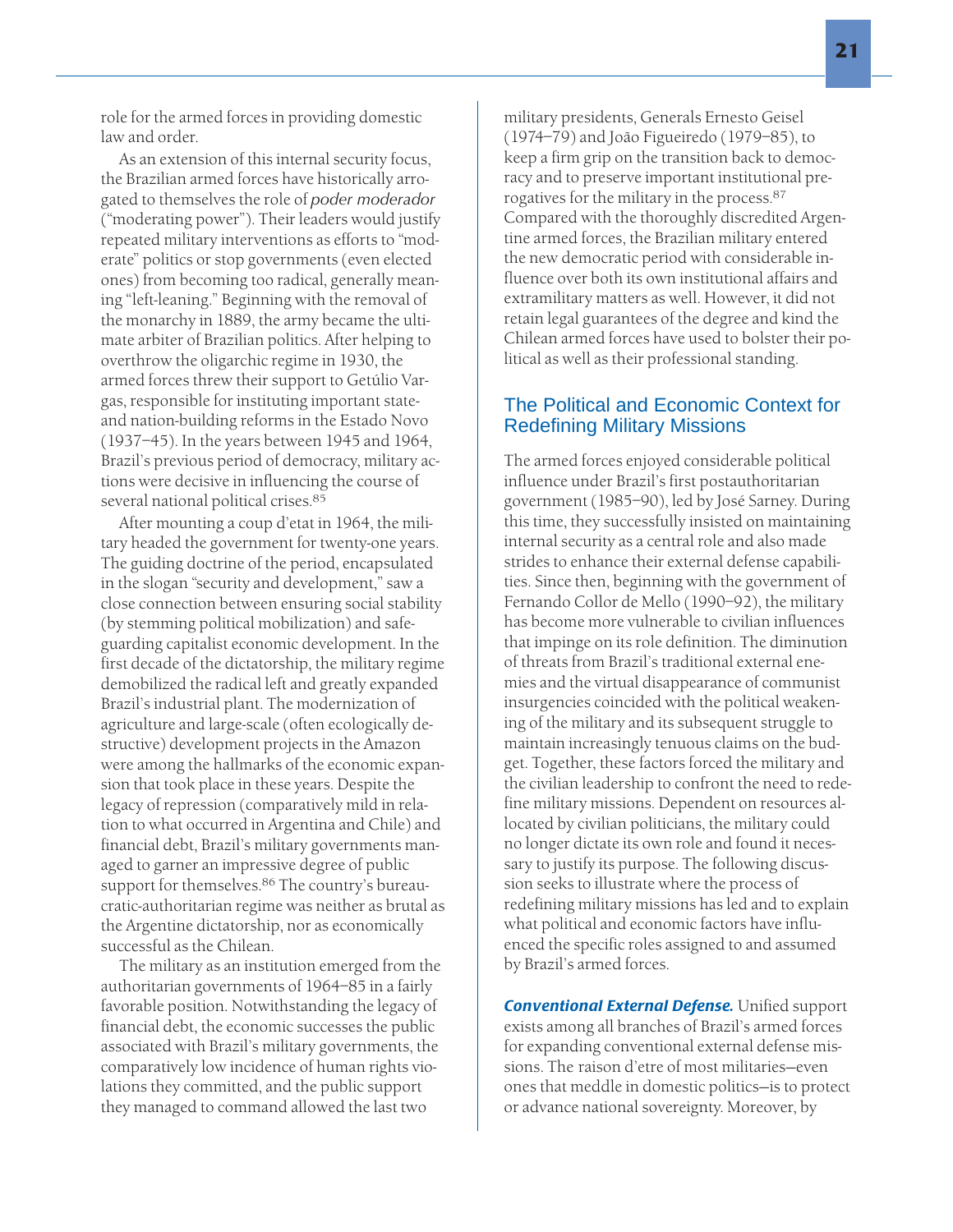1985, being in power for over two decades had taken its toll on the institution. After experiencing the typical strains of military rule—politicization, factionalism, corruption, and an erosion of strictly military capabilities—many officers anticipated with relief and eagerness the renewed attention being given to preparing for combat roles.

In principle, virtually no civilian politicians take issue with this goal. In debates over military provisions in Brazil's 1988 constitution, many progressive politicians argued that the defense of territorial integrity should be the *sole* purpose of Brazil's armed forces. Yet even proponents of an exclusively external orientation for the country's military could not then, and still cannot now, provide many concrete and compelling war scenarios that directly involve Brazil. The external threats facing Brazil that demand a large and vastly equipped military are indeed few and remote, especially given the resolution of previous disputes with Argentina. Even leading officers themselves are hard pressed to point to tangible external enemies, arguing instead that defense is like insurance: something one cannot pay for only when the need arises. But in a setting where economic resources are tight and hotly contested, politicians find themselves reluctant to allocate funds for such vague potential contingencies. Electoral competition has motivated Brazil's patronage-oriented politicians to search ever more energetically for economic assets to distribute as political pork barrel, thereby improving their electoral chances. Defense expenditures in Brazil yield little electoral capital; the arms industry employs few people and is concentrated in one state. Moreover, the Brazilian legislature has limited influence over military bases. Hence, civilian ministries that lend themselves more readily to pork barrel politics, such as transportation, education, and health, have more appeal among politicians.<sup>88</sup> The amount Brazil's politicians are willing to allocate for defense appears insufficient for making external combat roles the sole or even primary mission of the armed forces, especially the army. Without a more extensive organizational justification, the military seems unable to ward off a loss of resources and downsizing.

During the Sarney presidency, especially in its first half, all three branches of the armed forces managed to make headway in technological modernization programs they had announced in 1985. Land Force 1990 (Força Terrestre 1990), the army's plan for reorganization and reequipment, called for new and improved weaponry (especially in the area of advanced electronics), new garrisons (particularly in the northern Amazon region), and a major increase in troops (from 183,000 to roughly 296,000) over several years.<sup>89</sup> The air force sought to develop new air-to-air missiles, telecommunications satellites, and a subsonic jet fighter, the AMX. Sustaining these programs would naturally require high levels of funding.

Since 1985, however, and especially after 1988, when the new constitution bolstered the budgetary powers of Congress, the pressure on defense spending has complicated and rendered difficult the realization of these ambitious plans. Unlike the Argentine case, this pressure stems primarily from domestic political and economic imperatives, not from foreign governments and lending agencies. For example, up until it was forced to abandon the program in February 1996 due to financial constraints, the navy's main goal was to advance its nuclear-powered submarine program. Relative to Argentina, economic restructuring in Brazil has proceeded slowly and has not entailed such strict acquiescence to foreign authorities, although the Brazilian government has come under some foreign pressure to abandon its strategic projects.<sup>90</sup>

As a share of the nation's budget, Brazil's military spending has declined from 20.65 percent in 1985 to 14.27 percent in 1993.<sup>91</sup> Absolute military expenditures, according to U.S. Arms Control and Disarmament Agency figures, fell from \$7.5 billion in 1988 to \$5.8 in 1993 (in constant 1993 dollars). Between these same years, military expenditures went from occupying 1.4 percent to 1.1 percent of GNP. <sup>92</sup> Force levels for the three branches, rather than taking the upward turn the services had hoped for, decreased from 319,000 in 1988 to 296,000 in 1993.<sup>93</sup> Military officials have lamented their financial constraints, complaining that their equipment is outdated and that troops are unable to perform routine exercises. According to one informed source, "The country's military can scarcely deploy highly trained infantry units, with limited air cover, for antiguerrilla operations, and does not have a force structure capable of engaging in an international confrontation."94

Defense of Brazil's Amazon border is the one "external" project that has commanded attention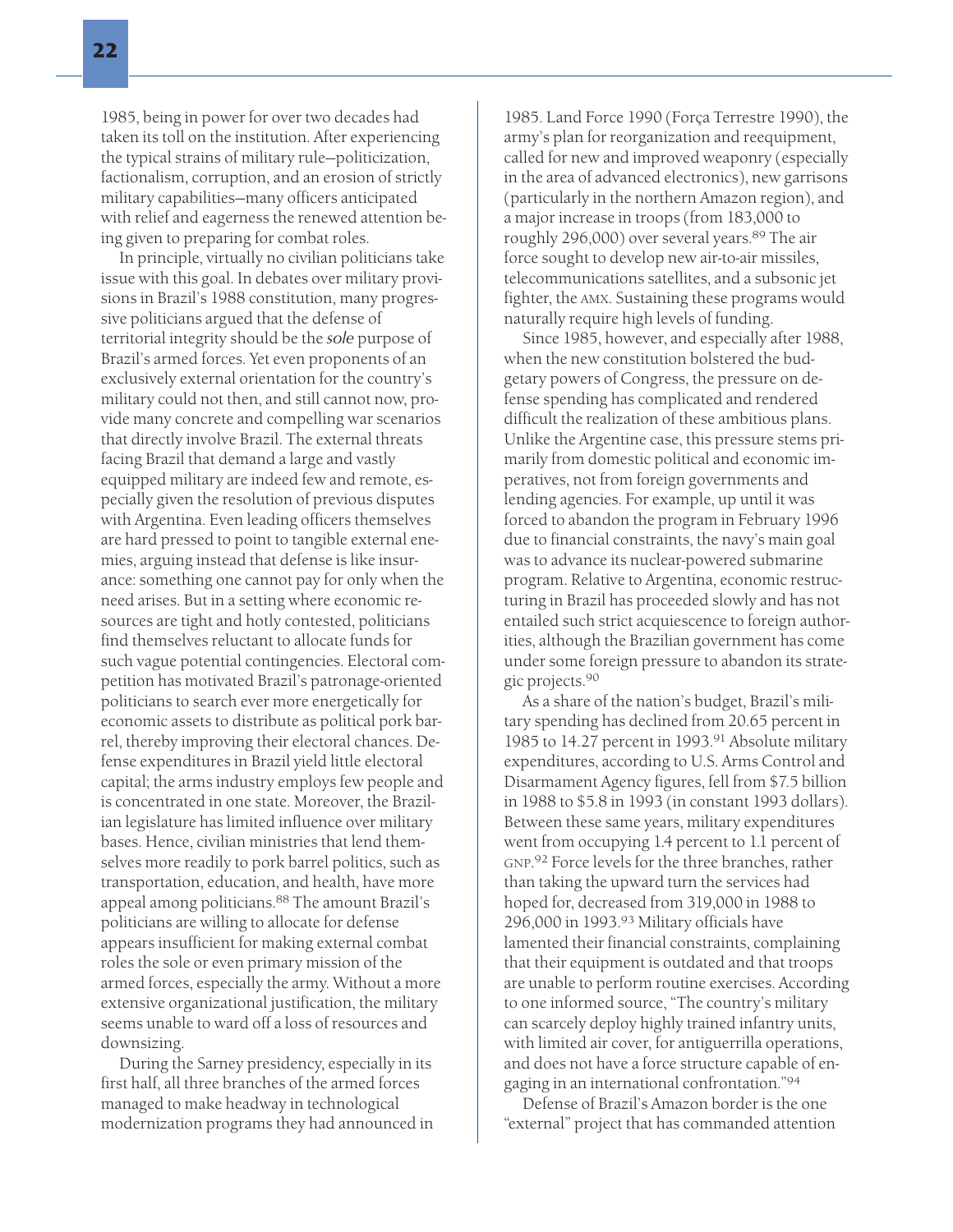and resources in the decade following the return to civilian rule and remains the primary security concern of Brazil's armed forces at the present time. The part of the Amazon within Brazil occupies a little more than five million square kilometers and represents 59 percent of all of Brazil's territory.<sup>95</sup> From a strictly military perspective, the Amazon region is vulnerable; it is sparsely populated, and the nine-thousand-kilometer border itself is poorly defined and defended.96 Traditional geopolitical views of the river basin's susceptibility to foreign penetration inform and reinforce current military views toward Amazonia. The armed forces may exaggerate some recent threats, which include drug trafficking; foreign guerrilla insurgents who regularly cross the border; prospectors from neighboring countries pilfering gold and other contraband;

foreign environmental movements devoted to saving the Amazon rainforest from further destruction; and even the U.S. Army, which recently conducted exercises along the border in Guyana.<sup>97</sup> Nevertheless, the defense of the Amazon borders is probably the most credible external role the Brazilian military could perform in the late twentieth century. The military institution's marginalization in the sphere of Brazil's political life renders its Ama-

zon claims especially vital. The armed forces do not appear to have any expansionist designs in the region, but they do make much ado of anything that can be construed as a threat. There is virtual consensus within the armed forces for fortifying security in the region.

Civilians across the political spectrum also support strengthened security in the Amazon, at least in principle. Political groups of practically every stripe can identify with the nationalist implications of guarding the resource-rich region from foreign interests. Progressive forces see an added benefit in relocating army units and their internal security functions away from Brazil's large urban centers to the remote Amazon region.<sup>98</sup> In the 1989 presidential campaign, virtually all candidates endorsed a central role for the military in the Amazon.

As part of the military's intensified assertion of control over Amazonia, the armed forces initiated the Calha Norte ("Northern Headwaters") project in 1985. Calha Norte involves strengthening security along the northern border through a system of military posts, airstrips and garrisons, roads, and "colonization" projects.<sup>99</sup> Encompassing 14 percent of the nation's territory, the Calha Norte project essentially put roughly four thousand miles of Brazil's border under military jurisdiction, pleasing the Sarney administration's (1985–90) support of military efforts to strengthen border defense.

Since the early 1990s, military units have relocated to the northern border from the states of the center-south, such as Rio de Janeiro and Rio Grande do Sul.<sup>100</sup> In 1992, the army created a new

and other contraband;<br> **From a strictly military**<br> **From a strictly military**<br> **From a strictly military**<br> **From is vulnerable; it is**<br> **From is vulnerable; it is** *perspective, the Amazon region is vulnerable; it is sparsely populated, and the nine-thousand-kilometer border itself is poorly defined and defended.*

military command headquartered in the northern state of Pará.101 President Fernando Collor de Mello (1990–92) supported in principle advances in Amazonian defense that the military tried to make under his tenure.

Under Collor's successor, Itamar Franco (1992–94), the military made progress toward another major defense project, Sistema de Vigilância da Amazonia, or SIVAM (System for the Vigi-

lance of the Amazon). SIVAM is an expensive surveillance system consisting of satellites, ground-based and airborne sensors, and environmental data-collection platforms.<sup>102</sup> SIVAM's radars will be able to monitor invasions of the country's airspace by planes and missiles and track the movement of ships and ground troops. The program has the potential for use in environmental protection, but it appears to be essentially a military project aimed principally at post–Cold War, nonstate ("gray-area") threats, such as drug trafficking and the movement of other contraband, guerrilla insurgencies, and recent challenges posed by indigenous peoples' movements in the region.

Most signs suggest that military efforts to enhance its mission in Amazonia will continue, but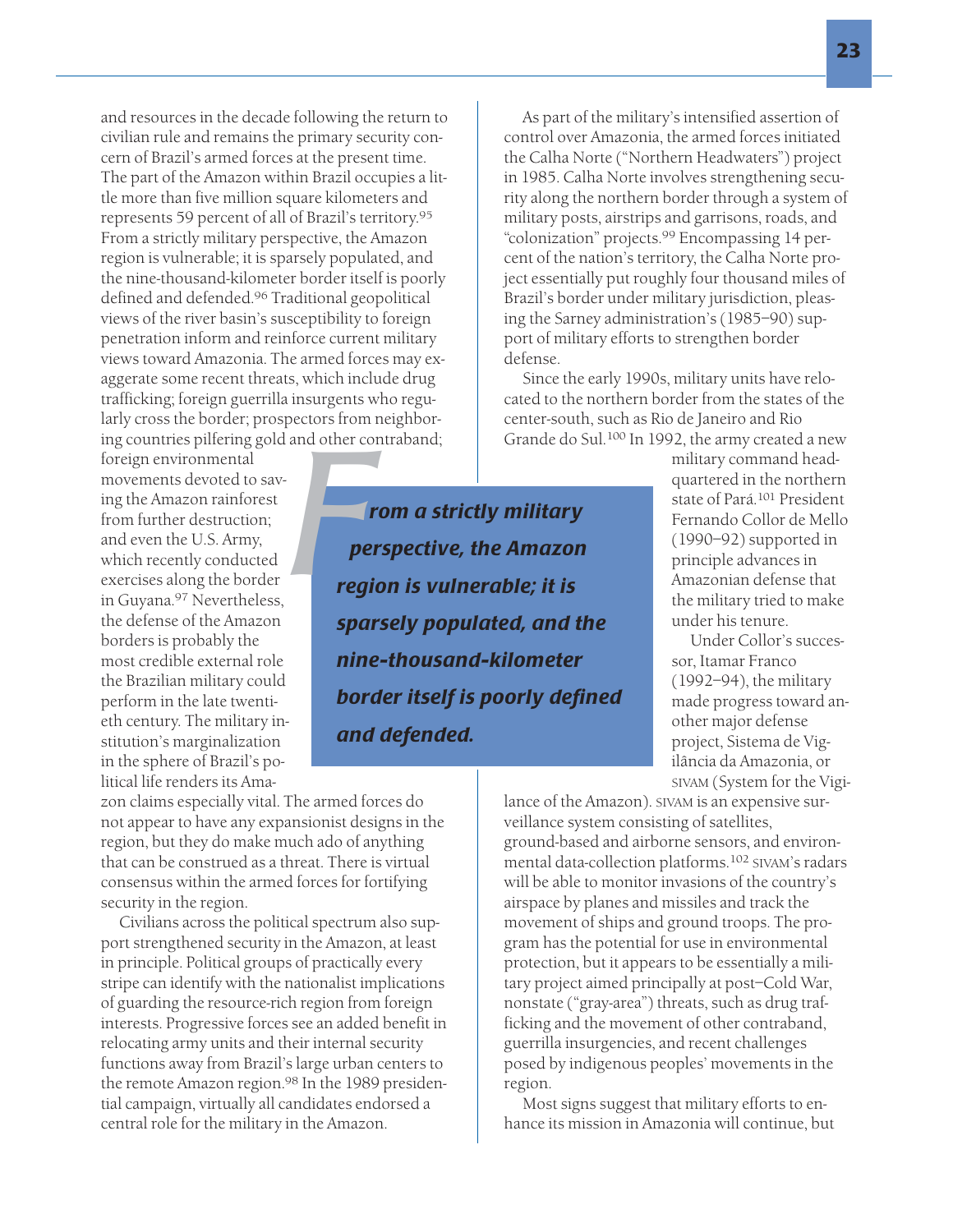even this mission is subject to political and economic constraints. The political weakness of President Sarney, which reinforced military influence, contributed to the institution's ability to stake out its claims in the Amazon. It succeeded, despite the heavy pressure exerted on the Brazilian government by foreign environmental groups, governments, and lending institutions to rein in the occupation and development of the rainforest. Under President Collor, whose neoliberal economic program made him more susceptible to international opinion and whose political strength (at least initially) made him willing to challenge the military, the advancement of Project Calha Norte practically came to a halt. The project was subject to scrutiny on environmental grounds and was deprived of funds by civilian ministers and politicians for whom it was not a priority.

Collor's successor, Itamar Franco, allowed military influence to expand in response to his own beleaguered presidency and conceded to military lobbying for SIVAM. The go-ahead for the surveillance system, approved in August 1993, came in the wake of extensive saber-rattling over the dwindling funds devoted to the military's budget. However, the program has been suspended over charges of corruption in the contracting process. Despite the scandal in the SIVAM program, Brazil's president since 1995, Fernando Henrique Cardoso, has done little so far to restrict military activities vis-à-vis Amazonia, which will most likely remain the principal focus of the Brazilian armed forces' activities. If past patterns serve as any indication, though, a weakening of the military politically will mean less maneuvering room for the institution even with respect to one of its most legitimate and widely supported missions.

*Peacekeeping.* Brazil's military has participated in a few international peacekeeping efforts, but such operations are far from a central mission for the country's armed services. Between 1965 and 1966—when Brazil was the principal Latin American contributor to the Inter-American Peace Force in the Dominican Republic—and the end of 1993, Brazil had little involvement in international military missions. At the present time, Brazil has small contingents of troops in Mozambique (at one point, up to 850 soldiers), El Salvador, and the former Yugoslavia.<sup>103</sup> In 1995, after much

deliberation, eleven hundred Brazilian troops embarked on a peacekeeping operation in Angola, constituting the largest Brazilian military operation overseas since World War II.<sup>104</sup> Prior to that, a Brazilian general supervised the withdrawal of Cuban troops from Angola.105

Brazil's involvement in Mozambique and Angola stems from the country's long-standing ties to the two former Portuguese colonies. Both countries, especially Angola, have been the site of Brazilian investment, particularly in developing Angola's petroleum industry. The army ministry saw the Angolan mission as a good opportunity for training, and the army's mission there is also undoubtedly linked to Brazil's positive assessment of the country's investment climate. The United Nations sought Brazilian participation in its Angola and Mozambique missions because of the common language. Recently, U.S. Secretary of Defense William Perry expressed interest in seeing greater Brazilian participation in UN peacekeeping efforts.106

We should not expect to see Brazil assume a peacekeeping role on the scale of the Argentine armed forces. Brazil's foreign ministry does not regard such operations as key to the country's broader foreign policy goals. Even though important segments of Brazil's civilian and military leadership have ceased to embrace anti-American strains of Third World nationalism, Brazil still resists coming under the influence of the United States and international organizations subject to heavy U.S. influence. Much more than Argentina, Brazil has tried to remain independent in its economic and foreign-policy making even as it undergoes economic restructuring and the shift to a more open market economy.

Moreover, peacekeeping remains tangential to the establishment of an institutional purpose capable of preserving a major military organization. In contemporary Latin America, only a very weakened and discredited military, like the Argentine, would embrace peacekeeping as a central mission. Even in such cases, the military regards it as "second best" to combat roles. As such, the Brazilian military is concerned that allocating money and resources to peace operations will detract from other, more central, missions.<sup>107</sup> Such reasoning is consistent with the military's resistance to abandon sensitive military technology programs.108 It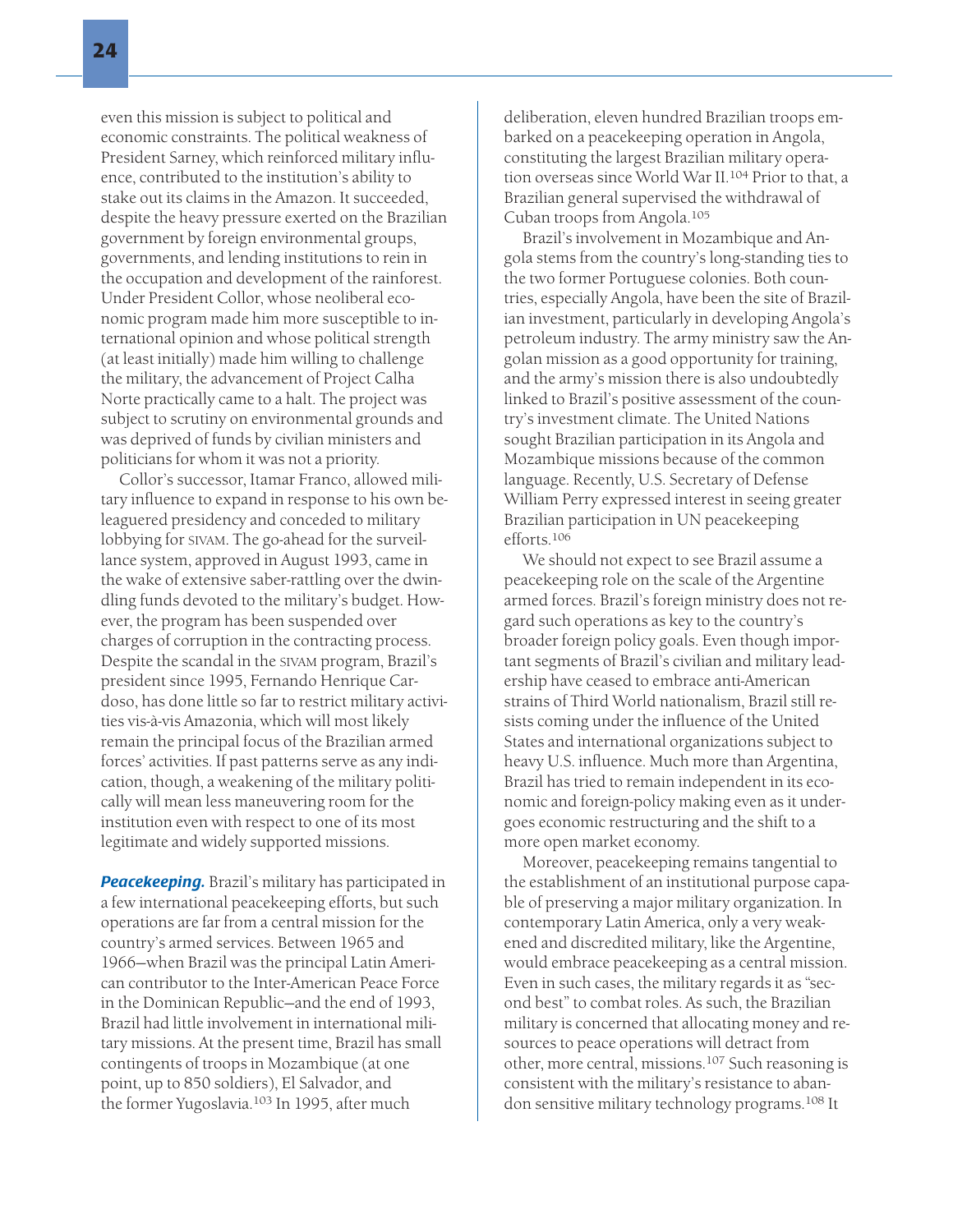is also consistent with the traditional aspiration of the officer corps to see Brazil develop into an important and relatively independent power.

**Internal security.** The Brazilian military's role definition goes beyond the conventional defense and peacekeeping activities discussed above to include internal security and civic action. Many political leaders and citizens alike regard the problems surrounding these internal missions as more immediate than those supporting the military's external defense roles. Internal missions bolster the army's organizational justification in particular and thereby help this service branch resist budget cuts and reductions in force levels. In contrast to the situation in Argentina, comparatively solid public support for the Brazilian military regime has allowed the military as an institution to keep traditional internal activities and even acquire some new ones. In light of these and other factors, the army in Brazil has maintained a highly diversified role definition.

Internal security missions enlist military troops in what are essentially police or national guard functions, including combating crime in urban areas and drug interdiction. Civilian and military support for military involvement in such activities is mixed, but army troops have nonetheless carried out these functions in recent years, at least on a temporary or emergency basis. Internal security roles rest squarely within the tradition of the Brazilian armed forces, as all Brazilian constitutions have sanctioned military involvement in guaranteeing "law and order."<sup>109</sup> The constitution in place since 1988 allows the military to continue to play this traditional central role but goes further than previous basic laws in making sure that civilian authorities decide the terms of the military's involvement.

What constitutes Brazil's current internal security problems? The threat to stability posed by the country's radical left in the 1960s has all but disappeared. Brazil's most important leftist party, the Workers' Party, is firmly committed to electoral politics. The demise of communism certainly lowers the probability that threats to internal security of the kind that prompted the military to intervene in the 1960s will return.<sup>110</sup> Nevertheless, other internal conflicts remain and are even on the rise, including crime in Brazil's major cities and drug

trafficking.111 Many regard the army as the most obvious institution to combat them.

No one disputes that crime in Brazil's urban centers is a grave problem, especially in Rio de Janeiro. Gambling, racketeering, gang violence, the trafficking of arms and drugs, and general disorder create a tremendous sense of public insecurity. For the last several years, the hills surrounding Rio de Janeiro have witnessed nightly shootouts. From time to time, gangs descend onto the beaches of the city and rob people en masse. The police tend to be corrupt, lack credibility, and are outgunned by criminal gangs.112 The military maintains that fighting crime is a job for the police.<sup>113</sup> At the same time, the military is well aware that the crime problem will not be resolved short of an all-out reform and reequipping of the police, something that Brazil's civilian leadership has yet to tackle in a comprehensive way.<sup>114</sup> Military leaders also note that it is not their prerogative to set policy but, rather, to respond to civilian orders. Recent years have given rise to numerous civilian-initiated proposals to deploy army troops to combat urban violence. Two particular instances of military participation in crime control deserve mention since they reveal the sources of civilian and military support for the army's participation in internal security as well as the bases of its reservations regarding such activities.

Military troops were deployed to guard Rio de Janeiro during the 1992 United Nations environmental conference. The army's massive presence in the city reduced the incidence of crime sharply and led to an outpouring of public praise and suggestions that the army assume regular police functions. Charged with safeguarding the city during the Earth Summit, military intelligence mapped out areas particularly prone to problems stemming from drugs, arms trafficking, and criminal gangs. The army drew up a plan of action should conflict spiral out of control during the conference.

The army became more deeply involved in internal security in the fall of 1994. By August of that year, organized crime and related gang violence, gambling racketeers (*bicheiros*), and general disorder in the slums of Rio de Janeiro (much of it related to the trafficking of arms and drugs) had reached such alarming proportions that civilian authorities were forced to consider taking aggressive action to combat it. They looked to the army.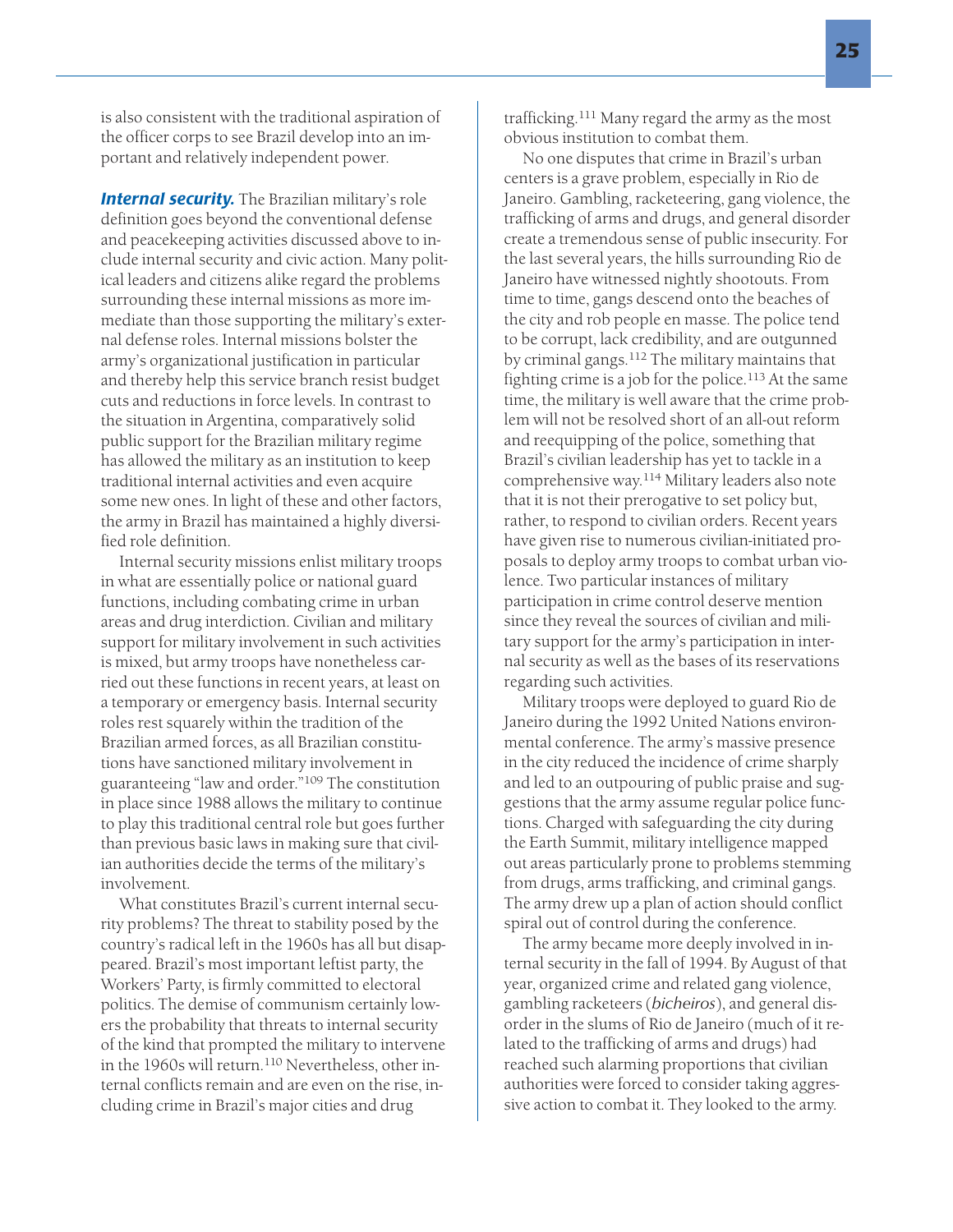The great majority of the city's residents supported the idea of the institution's intervention: 82 percent favored such a prospect, 13 percent rejected it, and 5 percent expressed uncertainty.115

In an offensive called "Operation Rio," the army commanded its own soldiers, the military police, the federal police, and the state's civil police in a massive sweep of the *favelas* (slums) of Rio de Janeiro. The operation, described as a "sweeping out" of the *favelas*, lasted from November 1 to December 30, 1994.<sup>116</sup> The purpose was to overwhelm traffickers and gangs, remove the large caches of arms that had accumulated in the hillsides, and put in place public works for the impoverished residents of the city's *favelas*. <sup>117</sup> Operation Rio was not an independent military initiative. Rather, it was launched as a joint initiative of the

state governor and the president after undertaking careful planning and legal precautions.<sup>118</sup> President Cardoso approved another military sweep of the *favelas* in March 1995, calling for participation from all three service branches.<sup>119</sup> Before assuming the presidency, Cardoso maintained that it was not appropriate for the military to be involved in police duties due to their lack of proper training.<sup>120</sup> Yet given the gravity of the

*u* joint initiative of the the situalistics in the situalistics of the **military, which is necessarily confined to** *military, which is necessarily confined to modest external activities, Brazil's army retains the popular support to operate on the domestic front.*

military involvement in such roles should go only as far as providing logistical support and not extend to direct operations.124

The army has demonstrated on several occasions that it does not want to abdicate its guardian role, enshrined in the constitutional prerogative to maintain "law and order." But at the same time, the unfolding of Operation Rio indicated that most officers reject the development of a regular and central mission in internal security. A frequently stated objection is that public security puts the institution at the center of society's conflicts without granting its leaders broader policymaking authority. Another objection is that police duties do not require distinctive military skills, diminishing the army's unique professional standing and dragging it into situations for which its soldiers are not pre-

pared. The potential for corruption in fighting organized crime is a further concern. Asking poorly paid military personnel to interdict drugs and intervene in other forms of crime that involve large amounts of money is to tempt fate.

*Civic Action.* Civic action roles are part of a longstanding tradition in the Brazilian armed forces. They are rooted in notions of the military as an agent

of development and a state- and nation-builder.125 Many Brazilian officers continue to think of their institution as a force for national integration and the sole representative of the state in remote regions of a vast and underdeveloped country. Concrete examples of enlisting military troops in civic action include the construction of roads, bridges, dams, and other infrastructure projects, and the provision of education, food, and field health services in impoverished and remote areas.

As the institution with the most penetration into the country's interior, the Brazilian military began its social action mission at the end of the last century.<sup>126</sup> The 1950s and 1960s witnessed renewed attention to military involvement in such activities when U.S. policymakers tried to mobilize Latin

situation, which he likened to an "undeclared civil war," he eventually sent them back in.

Support for army intervention rose from 82 percent to 86 percent in a poll conducted after soldiers first occupied the streets of the city.<sup>121</sup> Overall support for the military as an institution ran high in the aftermath of the fall 1994 operation, despite the occurrence of human rights violations.122 As the weeks passed, especially after human rights violations were exposed, the army reiterated its position that public security not be part of a permanent mission but, rather, only an episodic role during emergencies. Military leaders appeared increasingly concerned about staying in the *favelas* too long and having public sentiment turn against the army troops.<sup>123</sup> They stressed that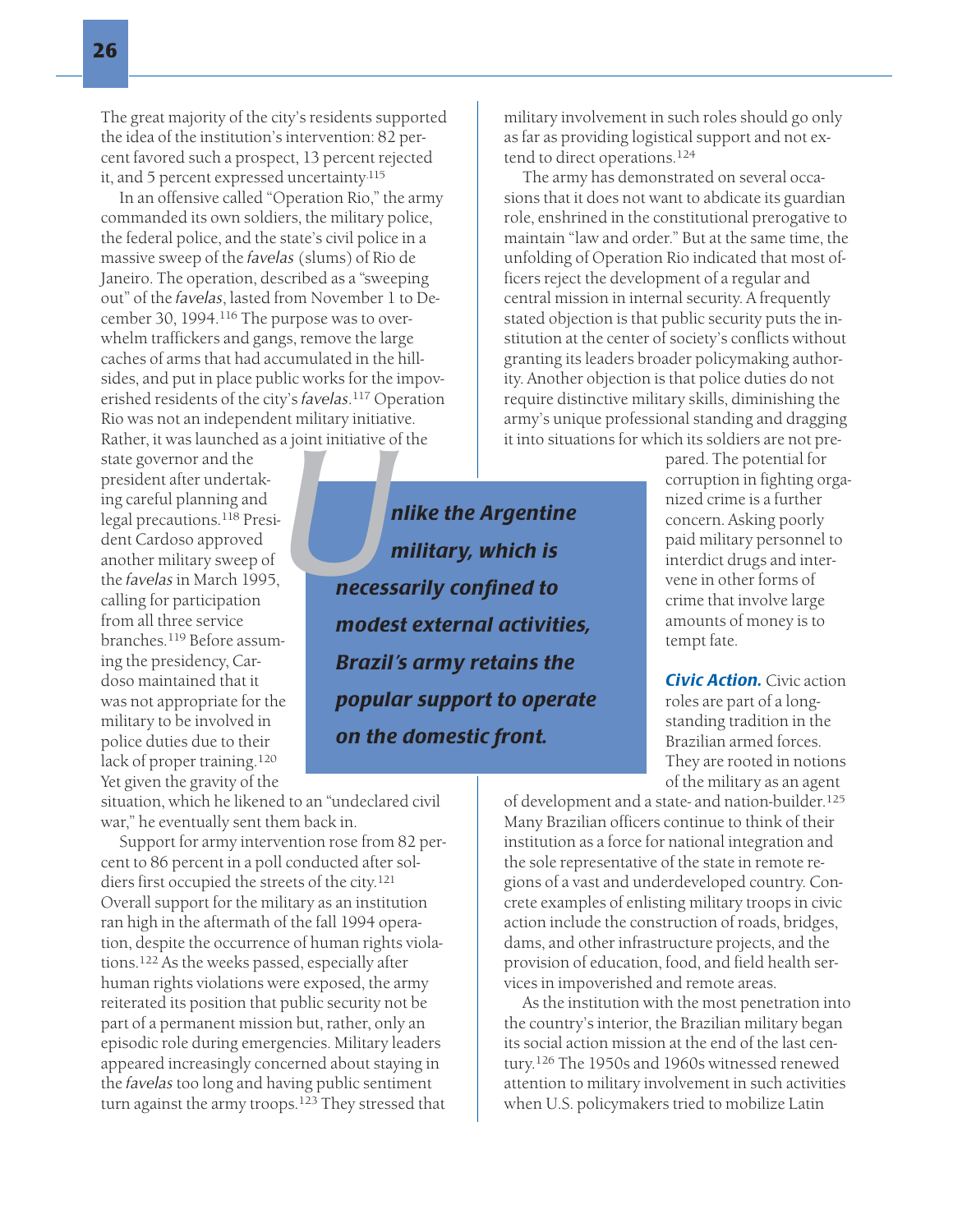American militaries to assume development roles in order to diminish the attraction of leftist movements among the continent's poor.127 The Brazilian military has revisited civic action in recent years, beginning with the Franco administration (1992–94). Since then, the army has stepped up efforts in poverty-stricken areas to distribute donated food; construct roads, public housing, and sanitation systems; and provide field health and educational services. In the first four months of one program's existence, the army distributed basic foodstuffs to over eleven hundred municipalities. Eight battalions of army engineers—over two thousand men—are currently engaged in an effort to repair over eighteen hundred kilometers of roads in several remote states.<sup>128</sup>

The armed forces have regarded the assumption of greater development and civic action roles as a mixed blessing. They cannot deny that abject poverty and underdevelopment are problematic and could even constitute a threat to security insofar as frustrations stemming from misery and inequality could eventually lead to mass social unrest. In reaction to a wave of supermarket lootings across the country, a top officer recently proclaimed, "Today, misery, not communism, threatens to subvert the social order."129

Civic action also expands the organizational justification of the army at a time when downsizing and budget cuts are a real danger to the military's vitality. The army has been rather open about agreeing to take on social functions conditional upon gaining budgetary resources for doing so.130 Another motivating factor is the improvement in the army's public image that comes with civic action. Army leaders perceive (probably correctly) that social development roles help the institution appear as "a friend of the people." Another perception is that carrying out tasks that have concrete and immediate social utility helps boost the morale of soldiers at a time when the identity and direction of the institution are unclear.

On the other hand, military leaders have reservations about enlisting soldiers to combat poverty and underdevelopment. Their first reservation is shared by all relatively advanced professional militaries: Should military troops regularly engage in noncombat roles; that is, roles that do not call on distinctly military training? Will doing so diminish their status as professionals and eventually jeopardize their ability to perform and acquire resources for more sophisticated combat roles?

Another objection is that domestic assignments in general immerse the military in social and economic problems, which could eventually pose a threat to institutional boundaries. Many officers seek to lift the institution out of the kinds of conflicts in which it was mired for over two decades. Yet another source of resistance stems from the at least partially correct perception that the U.S. defense establishment is trying to mobilize support for noncombat roles on the part of Latin American militaries, while denigrating their conventional defense missions.

Nevertheless, ample civilian support exists for military involvement in civic action. Proposals to enlist the energies of soldiers and the logistical capacity of the military in antipoverty efforts have received more substantial and unequivocal support from civilians than efforts to deepen military involvement in sophisticated external defense roles. As a whole, Brazil's legislature is amenable to the idea, even though it keeps the institution involved in the domestic sphere. Legislators from the Workers' Party favor this activity for the military, despite their general exhortations to turn the military's attention outward.<sup>131</sup> Most civilian leaders regard poverty as a more pressing problem than the external threats facing the country. Moreover, they view social action as a better use of the country's limited resources.

## Assessing the Direction of Military **Missions**

In sum, Brazil's armed forces have a very diversified role definition, with a foothold in functions involving conventional external defense as well as internal security. Brazilian politicians have demonstrated a reluctance to continue funding expensive military programs against unlikely, intangible enemies. Military missions that make a social contribution in some concrete and immediate way are on the rise. Pressure to scale down the military budget and the combination of low external threats and the numerous social and internal security problems that beset the country militate against an exclusive expansion of the army's energies in the direction of conventional defense and toward involvement in internal security and social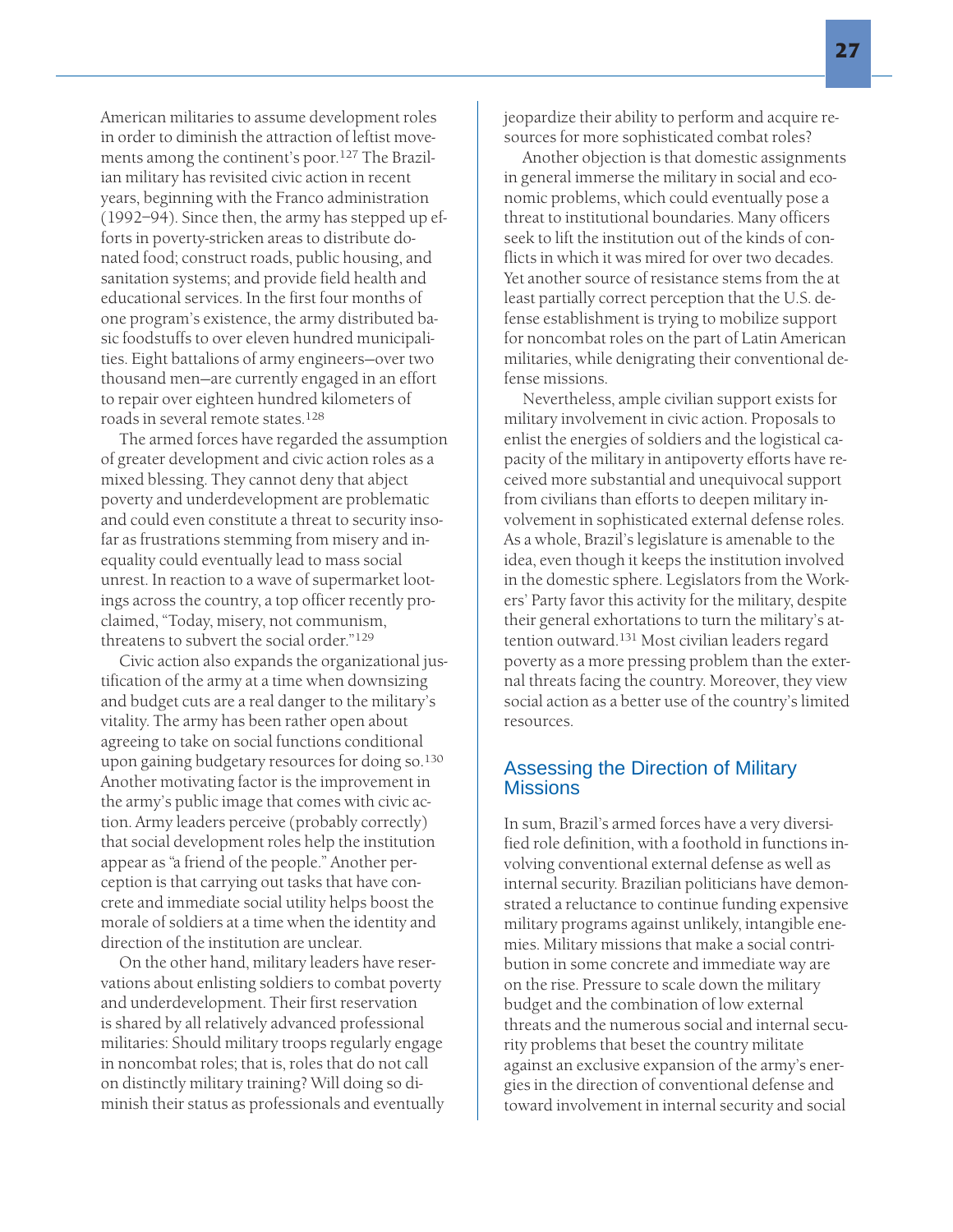action. This has begun to occur despite high military interest in building up missions related to the former and reservations about deeper involvement in the latter.

Unlike the Argentine military, which is necessarily confined to modest external activities, Brazil's army retains the popular support to operate on the domestic front. But in contrast to its Chilean counterpart, it lacks sufficient clout to pick and choose its activities. Hence, no activity enjoys the status of a primary mission. The lack of a concrete definition of the military's place and function is therefore greatest in Brazil, compared with Argentina or Chile. Brazil's army is torn between professional impulses to turn outward and pragmatic political considerations to continue its traditional internal security and nation-building focus. Absent the occurrence of a major political movement to discredit the military (along the lines of the Proceso in Argentina), traditional missions continue to reemerge and reinforce current developments shaping military role definitions.

Does the situation that has begun to develop in Brazil present cause for concern? Put simply, in terms of the two broad risks for democracy and civilian supremacy noted at the outset, if civilian governments in some countries undergoing a reassessment of civil-military relations and military roles err by going too far in isolating or excluding the institution (for example, Argentina under Alfonsín), Brazil's civilian leadership can be faulted for keeping the domain of military roles overly broad and inclusive, thus failing to transform historical patterns of military activism in wide-ranging national issues. Since 1985, civilian politicians have indeed curbed the military's tendency to venture autonomously into extramilitary activities. Yet "mission creep" and the subsequent unraveling of civilian control nevertheless remain a danger when the military takes on internal functions. Moreover, it does not bode well for democracy that the army, upon expanding into internal operations, comes to be regarded as more effective than the civilian police. Nor is it salutary for civilian supremacy that military units are virtually the sole representatives of public authority in many rural areas.

Creeping jurisdiction would not present such a high risk if Brazil's civilian governments tended to be more effective. With the partial exception of the current administration of Fernando Henrique Cardoso, which has successfully brought down inflation and promoted economic growth, all of Brazil's post-1985 governments have been marked by political and economic instability, a context that renders more difficult the maintenance of stable and confined military roles.<sup>132</sup> While Brazil's current democracy has so far been able to survive despite corruption, hyperinflation, and stagnant growth, in past years the country was not able to sustain democratic rule in the midst of poor political, social, and economic performance. Hence, in a country where social problems remain profound, civilian political institutions are weak and often ineffective, and economic stability is far from assured, the failure to delimit the boundaries of military jurisdiction and provide the institution's members with a clear sense of identity and direction is indeed cause for concern.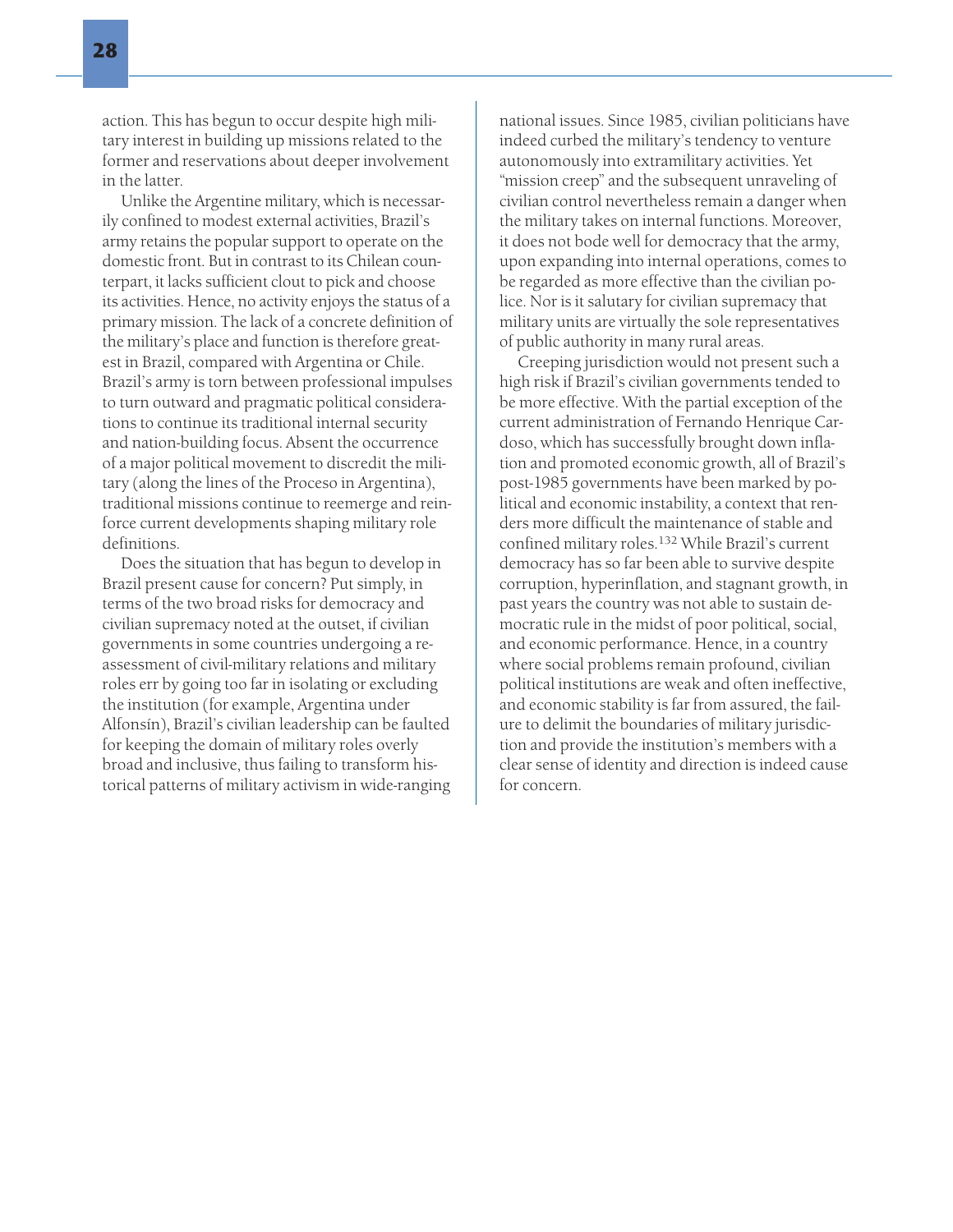# T HE CHILEAN MILITARY **FHE CHILE**<br>Political !<br>Professi Political Strength and Professionalization

**C**ivilian-imposed constraints on the military<br>have been the lowest in Chile. The politi-<br>cal and economic autonomy and strength<br>of the Chilean armed forces in the postauthoritarhave been the lowest in Chile. The political and economic autonomy and strength ian period have allowed them to act on their renewed interest in enhancing military professionalism. Chile's armed services are heavily engaged in national defense, strictly defined. Unlike its counterpart in Brazil, which faces greater budgetary constraints, the Chilean military is not making noncombat tasks a major part of its regular role definition, although it is involved in national development to some degree, and the constitution does charge it with a tutelary political role (to "guarantee the institutional order of the Republic"). In contrast to the Argentine armed forces, the Chilean military's participation in international peacekeeping missions has been minimal. Instead, the armed forces in Chile are engaged primarily in preparing for conventional defense.

The current direction of the Chilean military corresponds with the generally apolitical nature of the institution roughly from 1938 to 1970.<sup>133</sup> However, given the military's sharp break with this apolitical stance beginning with the coup of 1973 and continuing throughout the seventeen-yearlong dictatorship of General Augusto Pinochet, something more than tradition is necessary to

explain the current profile of the institution. The political and economic strength of the Chilean armed forces is what allows them a high degree of freedom in choosing the roles they wish to perform. Officers regard as desirable and prestigious missions relating to national defense in a strict sense, and these have prevailed over noncombat functions. Stated more dramatically by one U.S. army officer who participated in joint exercises with the Chilean army in 1992, "Chilean officers are obsessed with war-fighting."<sup>134</sup>

There is evidence of the military's desire for an expanded (vis-à-vis pre-1973 levels) role in Chilean development, particularly in the sphere of science, technology, territorial occupation and border consolidation, and the exploitation and protection of the country's natural resources. Yet to the extent that this orientation exists, it stems much more from the armed forces' confidence and conviction of their own broader importance, which grew under the Pinochet dictatorship, than from a defensive need to enhance organizational purpose. Supremely confident in their institution, senior officers view the armed forces as uniquely qualified to guide the country into the future. According to one analyst, "Chileans who wear the army uniform still see themselves as symbolizing the finest attributes of the Fatherland, as having a historical vocation, and as playing social and developmental roles—and doing so successfully."<sup>135</sup>

What factors have enabled the Chilean military to elude some of the constraints faced by their counterparts in Argentina and Brazil? Many of these factors go back to the dictatorship of 1973–90 and to the negotiated transition back to democratic rule. The armed forces presided over what eventually became a showcase model of an open economy. Many Chileans—while critical of the human rights offenses that occurred under military rule—credit the regime with saving the country from chaos and putting it on a path to success. While insufficient for victory, the 43 percent of the vote that General Augusto Pinochet garnered in the 1988 plebiscite to determine whether he would remain in power for eight more years reflects the considerable support that still existed for the regime. Public opinion polls suggest that the military continues to enjoy a fair degree of public support.136 Such support was critical to General Pinochet's ability to wrest and sustain the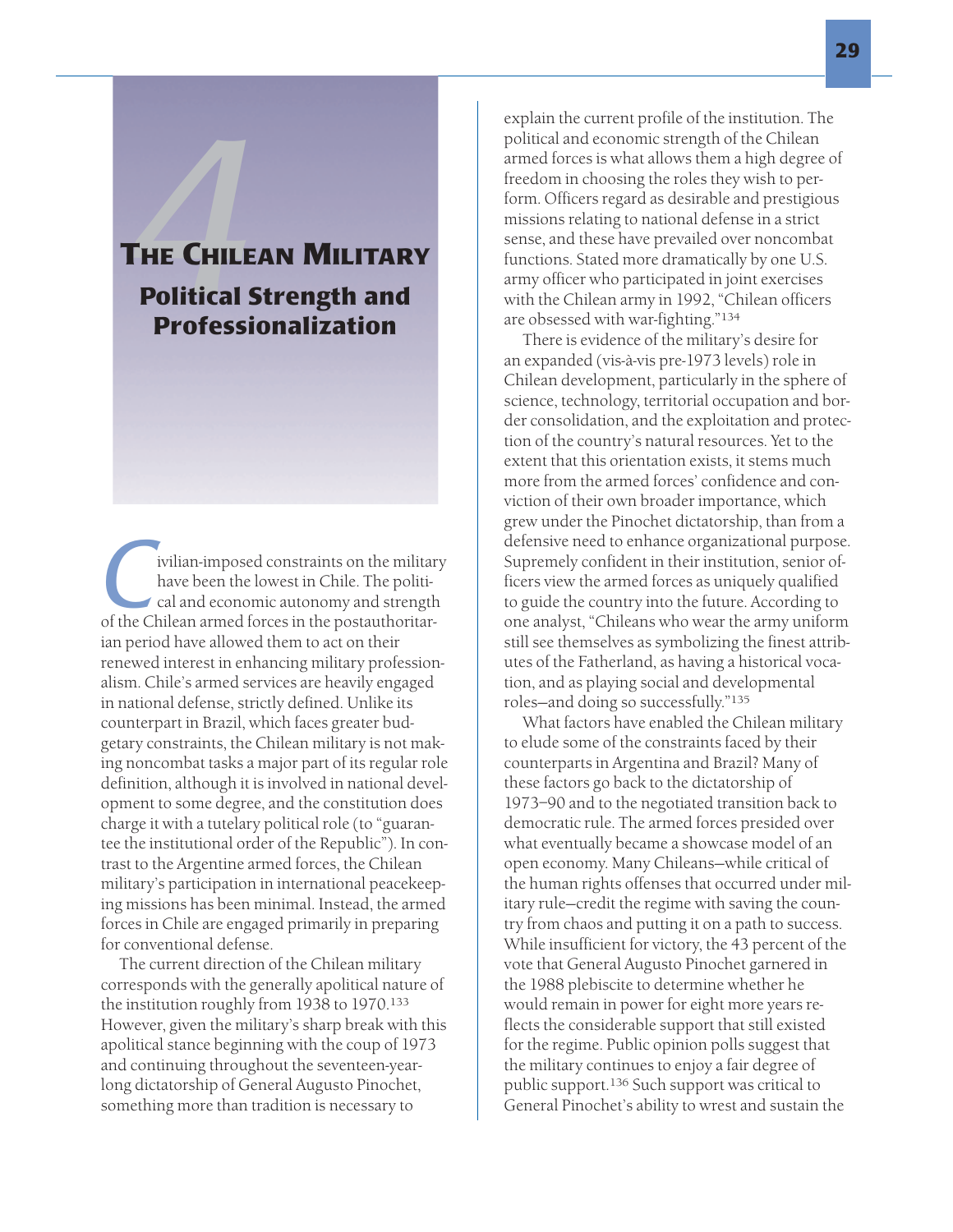institutional prerogatives that insulate the military from forces that might otherwise seek to reduce its institutional and professional strength.

What do these prerogatives consist of? The 1980 constitution and the Leyes Orgánicas Constitucionales for the armed forces conferred guarantees of autonomy on the military and police, while limiting executive, judicial, and legislative authority. Concessions to the military included a provision for General Pinochet to remain at the helm of the army until 1997 and immunity for all military officers—from the commander-in-chief down (including the chief of the police, or *carabineros*) from dismissal by the president. The prerogatives also included a powerful, military-dominated National Security Council, whose authority extends beyond advising the president to exercising veto power over policies affecting national security. The

National Security Council gives the military a stronghold in the executive branch. Notwithstanding the passage of reforms in 1989 that have weakened the council's formal authority and deprived the armed forces of a majority presence on it, the council remains a central locus of military influence.137

General Pinochet's blueprint of a "protected democracy" consisted not only of a military with considerable autonomy but also a strong political right wing. Both actors had been allies since the rise of leftist radicalism in the early 1970s and were expected to support each other against the inevitable reemergence of the center-left in a new democracy. Thus beyond measures to expand specifically military prerogatives, the outgoing authoritarian regime made provisions to overrepresent the right in the Senate. The designation of nine senators, coupled with the introduction of a "binomial majoritarian system," was designed for this purpose.<sup>138</sup> Conservative politicians were expected to defend the military prerogatives put in place by the Pinochet regime. The overrepresentation of conservative parties and the formidable obstacles to amending the constitution and the Leyes Orgánicas (requiring a two-thirds vote in both houses of the legislature) would make it difficult

**I**<br> **I**<br> **I**<br> **I**<br> **I** *n short, the Chilean military enjoys an unusual degree of independence from civilian authority.*

for any reformist government to pass measures weakening military influence.

In addition to expressly political prerogatives, the military enjoys important economic privileges that underpin the combat role definition it is assuming. The first of these privileges, enshrined in the Ley Orgánica de las Fuerzas Armadas of 1989, ensures that the armed forces receive budgetary allocations equivalent to at least those of 1989 levels in real terms. To ensure that its fortunes would not be tied to the whims of civilian politicians and to the electoral imperatives to which democracy would give rise, the military sought to guarantee its own fiscal autonomy before it departed from power.<sup>139</sup>

The second noteworthy economic prerogative of the Chilean military provides it with 10 percent of all profits from copper exports of the state mo-

> nopoly, Codelco. This prerogative represents an advance on what the armed forces claimed previously. In 1973, the armed forces enjoyed the right to 10 percent of all copper profits, but with a floor on returns set at U.S.\$90 million. In 1986, a new law (No. 18.445) retained the 10 percent provision, but raised

the floor to U.S.\$180 million. In recent years, the armed forces have extracted upwards of U.S.\$400 million annually from this extrabudgetary source.

The funds channeled to the military through the copper surtax are divided equally among the three branches and designated expressly for the purchase of equipment. Because it pays for new weaponry, the money from the copper surtax has indirectly expanded the military's ability to increase the numbers and salaries of its personnel. The payroll for the armed forces has doubled since the 1970s (in contrast to most other Latin American militaries), and this level of expenditure is guaranteed to continue due to the constitutional arrangements the military secured before leaving power.<sup>140</sup>

From time to time, civilian politicians have proposed reallocating money from the copper fund for education, health, or other social programs.141 Because the military jealously guards this prerogative,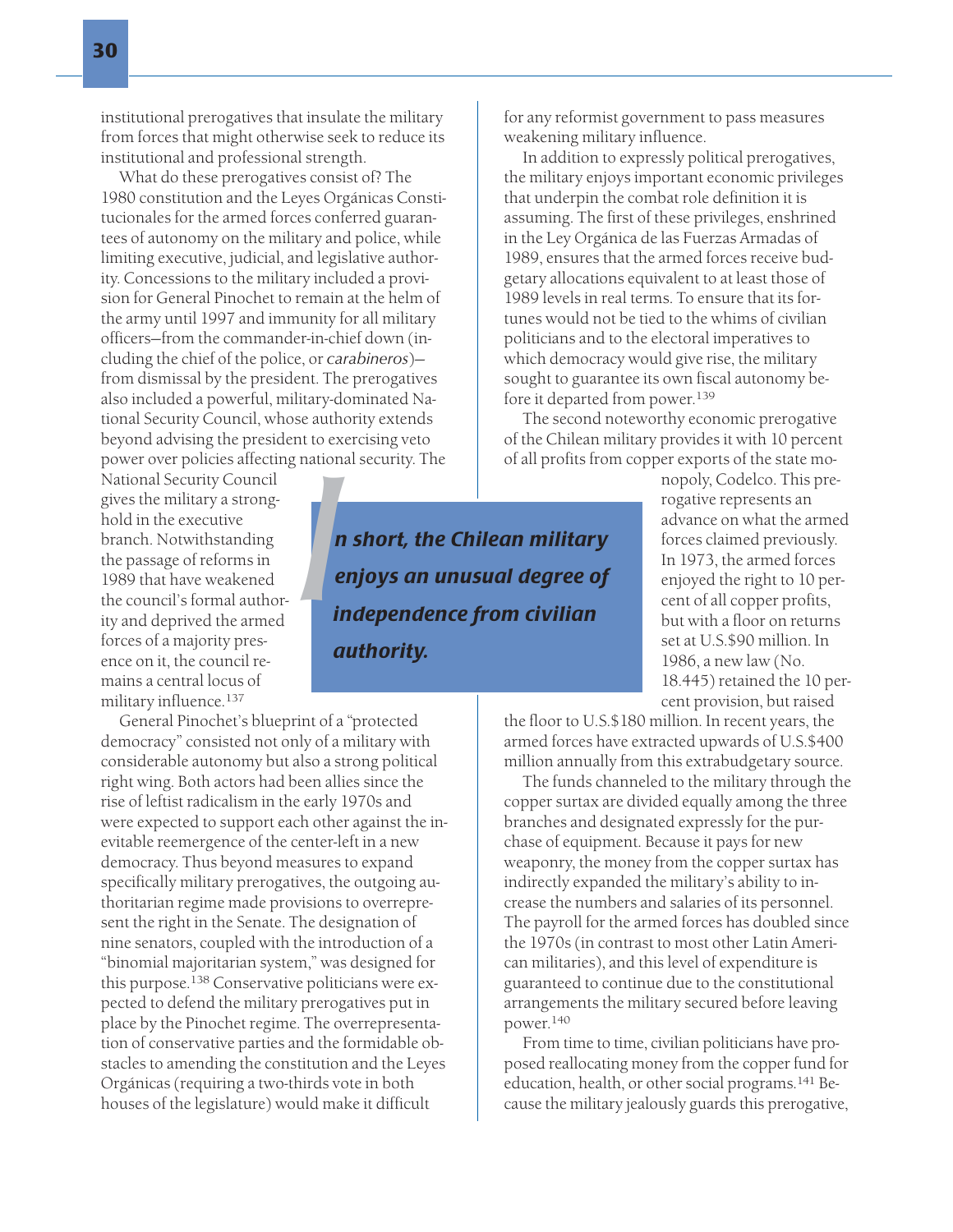it would surely resist losing its control over the fund. If such reforms advanced before General Pinochet's departure in 1997, the general himself could be expected to lead the struggle against their passage and implementation. Moreover, given the overrepresentation of the political right in the Congress, it is far from clear whether advocates of reforms to eliminate these military prerogatives could even garner enough support among civilians.

In short, the Chilean military enjoys an unusual degree of independence from civilian authority.<sup>142</sup> In neither Argentina nor Brazil does the military possess such standing. This has allowed Chile to keep up defense expenditures, advance in the modernization of weaponry, and elevate the training and skills of its troops. Chile's per capita defense spending is roughly twice that of Argentina, four times that of Peru, and ten times that of Brazil.143 Historically, Chile was not a country with large military budgets. If one examines defense spending as a percentage of fiscal expenditures (a valid way to see where defense stands in relation to other government priorities), the Chilean military did not fare particularly well compared to its counterparts in neighboring Argentina, Brazil, or Peru in the decades between 1940 and 1970. On this basis, Chile ranked fourth in the postwar years in relation to these comparable Latin American powers.<sup>144</sup>

Chile's military numbers 91,800 for a population of only 13.5 million. Brazil has a force of 296,700 for a population of 156 million and Argentina has 65,000 active troops for a population of roughly 33.5 million.<sup>145</sup> Thus with less than half of Argentina's population, Chile has nearly 27,000 more military personnel. In fact, in proportion to its population, Chile has the largest standing military force in South America, even exceeding those of Bolivia, Peru, and Colombia, countries in which the military is busily engaged in combating drug cartels and guerrilla groups. Consistent with their relatively privileged position, the Chilean armed forces also provide more extensive training for recruits than their counterparts in Argentina and Brazil. There is no question that obligatory military service will remain in place.<sup>146</sup>

In short, the Chilean military enjoys a level of institutional and professional strength far in excess of the Argentine armed forces, and greater also

than the Brazilian military. How does the relatively privileged position of the Chilean armed services affect their role definition?

### Military Missions

Unlike the Argentine and Brazilian militaries, whose repertoire of missions has been defined largely in a prohibitive manner (according to what they *cannot* do), the Chilean military has taken a proactive approach to assuming its own roles in the post–Cold War era. The new democratic period has given rise to frequent public articulations by the military leadership of the institution's *razón de ser* (reason for being). Uniformed leaders have also tried to educate civilians about national defense and the military's contribution to it, and to build support for their preferred missions among the political leadership and civilian population in general. Behind these efforts to train their own civilian cadres is the desire to sustain the strong institutional position of the armed forces and their national defense goals, especially should civilian reforms erode the military's political and economic autonomy.

Chile's military leaders state clearly that conventional external defense is the institution's overriding mission, and they are taking active steps to promote this activity. They have participated only minimally in international peacekeeping efforts, despite UN requests and prodding by the U.S. Army's Southern Command, and play a small role in internal security. Military-initiated proposals are under consideration that would provide the institution with a higher level of involvement in national development.

At the present time, all three services are pursuing programs to modernize their weapons systems and enhance training. Their considerable insulation from civilian decision making and their steady source of income give them a more solid and predictable basis on which to chart future programs. The military's objective is to maintain readiness to fight against real and perceived threats from the country's three principal regional rivals: Argentina, Peru, and Bolivia. Although none of these countries poses an immediate threat of war, the Chilean officer corps continues to view these traditional rivals with distrust.<sup>147</sup> Chile's disputes with Argentina over parts of Patagonia date back to the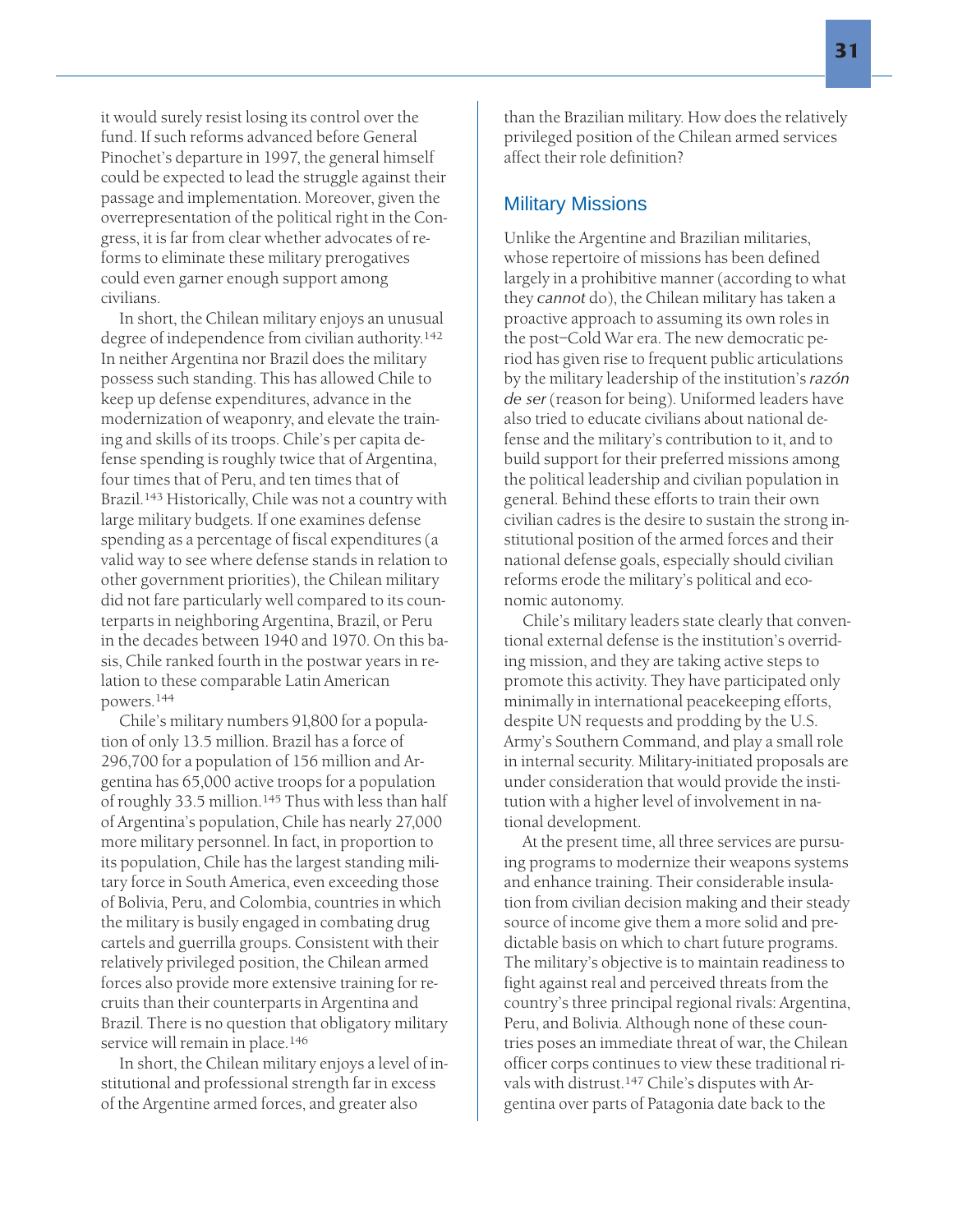last century. Chile fought the most important postindependence war in nineteenth-century South America with Bolivia and Peru (the War of the Pacific) between 1879 and 1883, which shaped the Chilean military's view about the need for preparedness for over a century. Although neither Argentina, Peru, or Bolivia is presently at its peak militarily, Chile's armed services want to be prepared for the possible strengthening of these militaries.<sup>148</sup> For this and other reasons, the Chilean armed forces seek to enhance the training and skills of soldiers and purchase or develop sophisticated technology that will afford them greater independence from the United States and other major powers.

The army has been busy pursuing a modernization program since the early 1990s. This service branch lags behind the others because part of its organizational energies were devoted to the government during military rule. Following the trend among contemporary armies, Chilean army leaders are trying to work toward developing a more mobile, flexible, rapidly deployable, and efficient force. The army's modernization program emphasizes informatics and advanced electronic warfare; in particular, it seeks to strengthen anti-air and anti-armor defense. Military training is being reoriented along these lines at a recently constructed training center, the Centro de Entrenamiento Operativo y Táctico. Beyond reequipping and training the army in an effort to make it a viable, modern war-fighting organization, its leadership has also developed a new center for strategic thought, the Centro de Estudios Estratégicos, with this aim in mind. The country's navy and air force have followed suit, pursuing their own modernization programs to project Chile's presence in the sea and to enhance its air power.<sup>149</sup>

As for international peacekeeping, Chile has been reluctant to assign large numbers of servicemen to such missions. It has sent modest numbers to Cambodia, El Salvador, India and Pakistan, and the Persian Gulf to take part more as observers than as members of missions with a more distinctive military character. In general, however, Chile's reactions to UN requests for greater participation, and a progressive increase in the degree of involvement with each request—from observers, to technical-assistance specialists, and then to combat troops—reveal considerable reservations about

becoming more deeply engaged in peace missions. Chile rejected the idea of maintaining a prepared contingent that would be available whenever necessary for UN peacekeeping missions. On several occasions, it also rejected UN requests for troop assistance.<sup>150</sup> The reasons for these refusals have varied somewhat according to the specific instance; but overall, the military's resolute stance against deeper involvement and that its overriding mission is to deter, fight, and defeat Chile's enemies reflect a relatively privileged position to decline such tasks and still maintain itself as a viable organization.

With respect to internal security, the Chilean military plays a negligible role even though a broad provision for such a mission exists in the constitution.<sup>151</sup> After the coup of 1973, the military conducted counterinsurgency operations in conjunction with the *carabineros*, Chile's heavily armed and disciplined police force. Chile's first postauthoritarian government returned the *carabineros* to the Interior Ministry after a seventeenyear period under the Ministry of Defense, underscoring internal security as the preserve of the police and not the military.<sup>152</sup> It also excluded the army from working with the newly created Oficina Coordinadora de Seguridad Pública (Coordinating Agency of Public Security), the civilian-led agency responsible for coordinating the *carabineros'* antiterrorist program.<sup>153</sup> Evidently, the military did little to resist these moves, suggesting that it does not desire regular participation in counterinsurgency or internal security conflicts as a central role.<sup>154</sup>

Notwithstanding the renewed attention the Chilean military has paid to the strictly military aspects of national defense, the armed forces are moving increasingly into development roles as well.<sup>155</sup> The institution's tradition includes civic action, but not nearly on the order carried out by militaries in the less-developed, less-integrated nations of Latin America, including Brazil.156 The specific type of development projects the armed forces are currently pursuing focus on the occupation and exploitation of land and sea in order to enhance Chile's economic modernization and sovereignty.

Territorial occupation and national integration essentially are the goals of the army's Fronteras Interiores ("Interior Borders") project, whose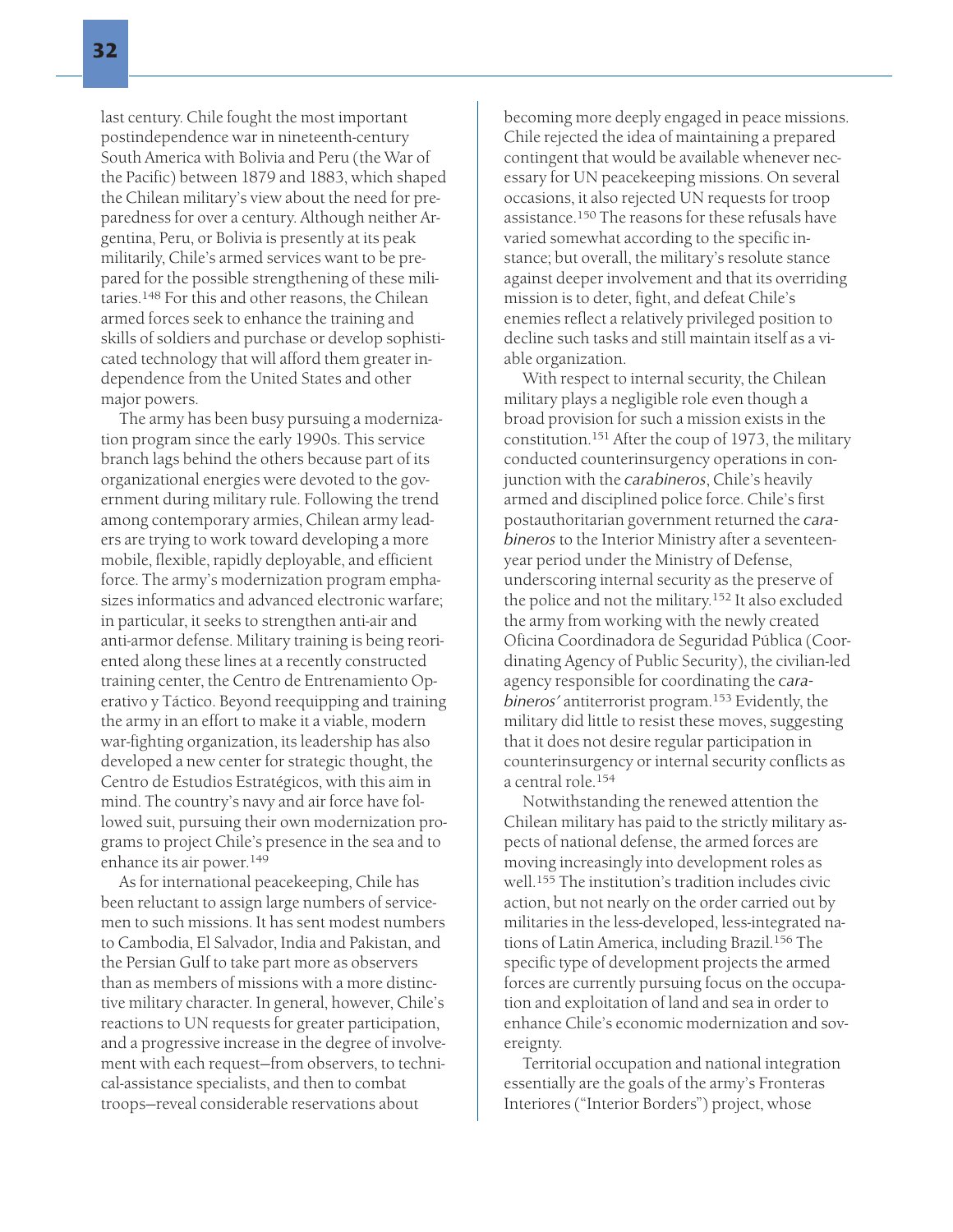33

extramilitary activities nevertheless correspond well with Chile's ongoing efforts to modernize its economy further. The rationale behind Fronteras Interiores is that the country's border regions (especially in the extreme north, south, and eastern strip of the country adjacent to Argentina) need more vibrant regional economies. The military's hope is that boosting these regions' economic value will have a "pull effect" and help to distribute Chile's very unevenly concentrated population over more of the nation's territory. Ninety percent of Chile's population inhabits the area between the cities of La Serena and Puerto Montt. In the army's view, occupying virtually deserted territory not only establishes a base for development efforts but guards against potential encroachments on sovereign territory from across the border. The army leadership has repeatedly asserted that the conquest of the nation's underdeveloped hinterland has always been a military mission, but in fact it appears to represent the reinvigoration of an older policy: the army's drive under the dictatorship to modernize Chile.<sup>157</sup> General Pinochet is fond of repeating that the country should take advantage of the resources and capacity the army can contribute to the Fronteras Interiores project, which would begin with the extensive construction of infrastructure. So far, the army has conducted studies of the border regions and drawn up proposals about how to develop them, but civilian authorities have yet to approve the project.<sup>158</sup>

Similarly, Chile's navy recently formulated a twenty-year plan to project its presence into the Pacific Ocean, fortify Chile's rights in its territorial sea, and expand scientific and oceanographic programs. This project draws on the navy's perception of the ocean as the natural space for Chile's development and growth. The idea for Mar Presencial ("Sea Presence") was formulated in 1989 and envisions staking out Chile's claims beyond the country's two-hundred-nautical-mile exclusive economic zone to include a huge area eastward to Easter Island and southward to Antarctica. The 1982 UN Convention on the Law of the Sea recognizes this area as part of the "high seas" and, as such, open to all nations. The navy's ultimate goal in the Mar Presencial program is to stake an eventual claim of Chilean sovereignty over this area, thereby closing off this portion of the high seas and its resources to commercial exploitation by

other nations. The Chilean navy views these ocean resources as rightfully belonging to Chile.

The three principal projects in the Mar Presencial program are the development of ocean fishing; conducting marine and other scientific investigations; and the construction of a port on Easter Island, which would allow the navy to exercise a greater sovereign presence in protecting and advancing Chilean interests without violating international law.<sup>159</sup>

While staking out claims for scientific exploration and economic exploitation of deep sea resources is undoubtedly part of the reason for Mar Presencial, the goal of projecting Chilean power and sovereignty onto the high seas undoubtedly also motivates this program. Recalling a central tenet of Chilean nationalism—that Chile's destiny hinges on predominance in the South Pacific—the project's goals are both economic and geopolitical. Mar Presencial would expand Chile's maritime jurisdiction from 1.3 to 9.1 million square miles. Based on a unique Chilean interpretation of the 1982 Convention on the Law of the Sea, Mar Presencial contradicts United States policy on the UN treaty. Mar Presencial is still only an idea, but its implementation would surely require Chilean naval power to establish and defend the nation's presence on the high seas.<sup>160</sup>

# Assessing the Current Direction of Military Missions in Chile

The Chilean military remains a strong political and professional institution. Its professional strength and its demonstrated capacity to continue making professional advancements stem in no small measure from its solid political and economic standing. A comparison with Argentina and Brazil, where the military has been less able to defend strictly military aspects of national defense, lends support to this thesis. The Chilean armed forces are progressing more rapidly than their neighbors in building up their arsenal, although they do not rival their Brazilian and Argentine counterparts in sophisticated missile and nuclear-related technology. It is reasonable to expect that unless and until the political and economic autonomy of the Chilean military declines markedly, the institution's ability to enhance its external defense capabilities will surpass that of the armed forces in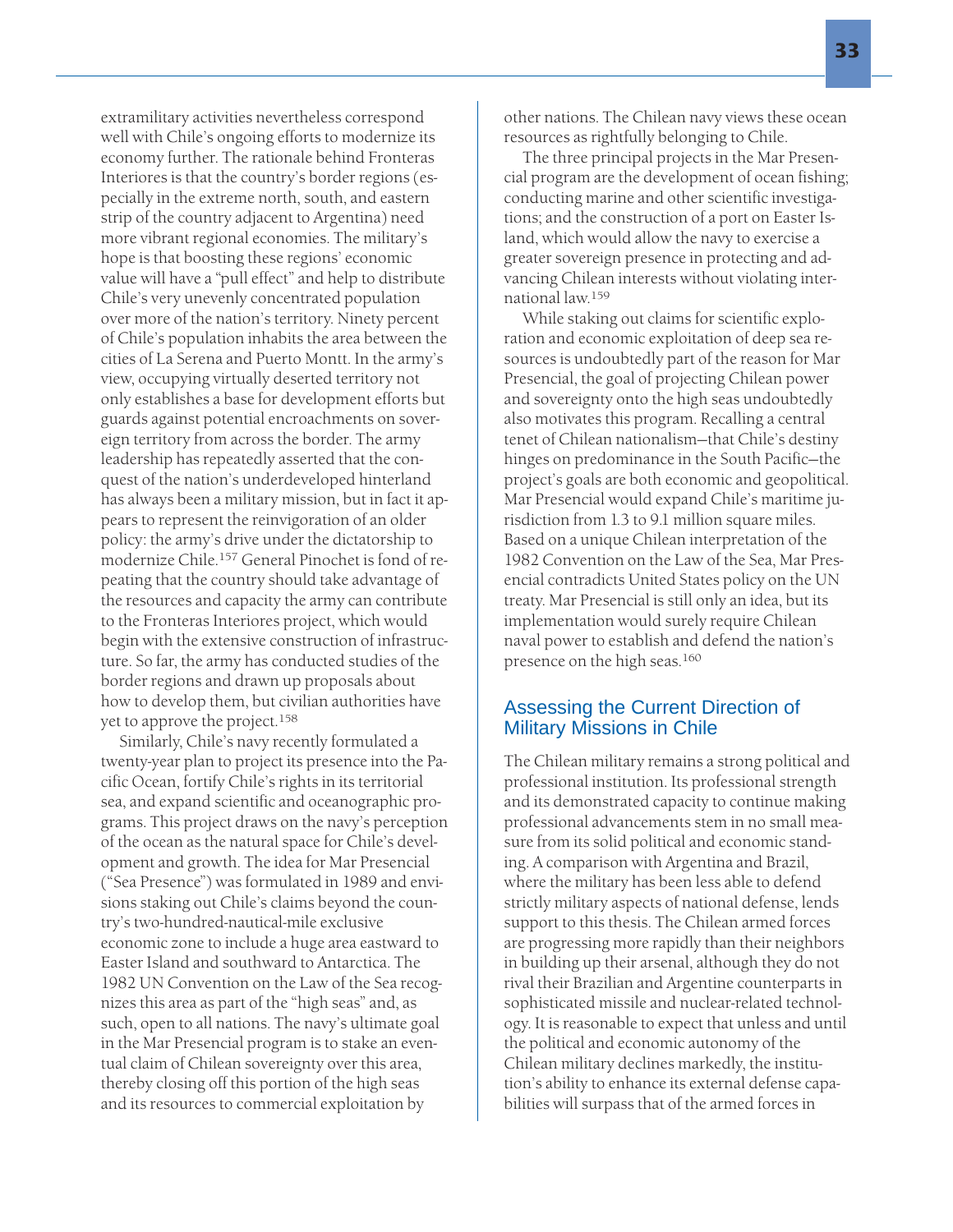neighboring countries, including especially Argentina.

What concerns does the Chilean situation raise? First of all, it should be noted that an examination of the political and professional standing of the Chilean armed forces, compared to the Argentine and Brazilian, suggests an obvious correlation that is not lost on the institutions themselves: The greater the political strength (and, by implication, economic strength) of the military institution in question, the better off it is in strictly military or professional terms. Stated differently, the more the military is forced to accept subordination to civilian authority, the more it exposes itself to contemporary domestic and international pressures that militate in favor of limiting the military's external defense capabilities. If notions about objective civilian control have any validity (namely, that granting the military maneuvering room in the sphere of national defense will create disincentives for domestic political involvement), the reward system for military subordination to civilian authority in the major countries of Latin America is misguided. If civil-military relations are based on a political compact that exchanges civilian funding for the military's obedience, what happens to the compact when the money starts to dwindle?

Another potential problem the Chilean case raises for the region stems from the fact that it is simply out of step with the trend in neighboring countries. While the Argentine military is busy keeping global peace, Chile is buying arms and training soldiers for a conventional war. Both Argentina and Brazil have cut back on the training of troops, but Chile proceeds with full force, creating the general impression that it would be better prepared than its neighbors to fight an actual war should the eventuality arise. Although the Argentine armed forces have grudgingly accepted their civilian-imposed boundaries, at least provisionally, the officer corps is well aware that Argentina is losing ground to Chile, which not only has a strong and prepared reserve but also possesses air superiority over Argentina.161

Similarly, while other countries have shown some interest in collective security arrangements in the region, Chile has signaled its refusal to take part. There are as yet no signs that the growing military imbalance (more in terms of the rate of Chile's advance than its absolute capability) poses a direct and concrete threat to peace in the region. However, concern among neighboring militaries impedes them from letting down their guard and accepting with much confidence the trend toward smaller and less heavily equipped armed services.

As for the Chilean military's recent proposals to expand into development roles, while signifying that the long period of military rule may have led to a more permanent entrenchment of the institution in the political, social, and economic fabric of the country, programs such as Fronteras Interiores and Mar Presencial do not portend the kind of mission creep that could be injurious to democracy in countries with weak civil societies and ineffective civilian governments. In countries such as Brazil, Peru, and Ecuador, nation-states that are less integrated and where political and economic stability is more elusive, military role expansion—especially in internal security but also in civic action—carries the risk that men in uniform will come to believe that they have more competence than civilians to manage governmental affairs and may well be perceived as such by society. However, the impressive performance of Chile's elected center-left governments since 1990 in maintaining Pinochet's economic growth policies and in advancing equity-enhancing social reforms and keeping social order leaves little room for the military to present itself, or be seen as, a superior governing alternative.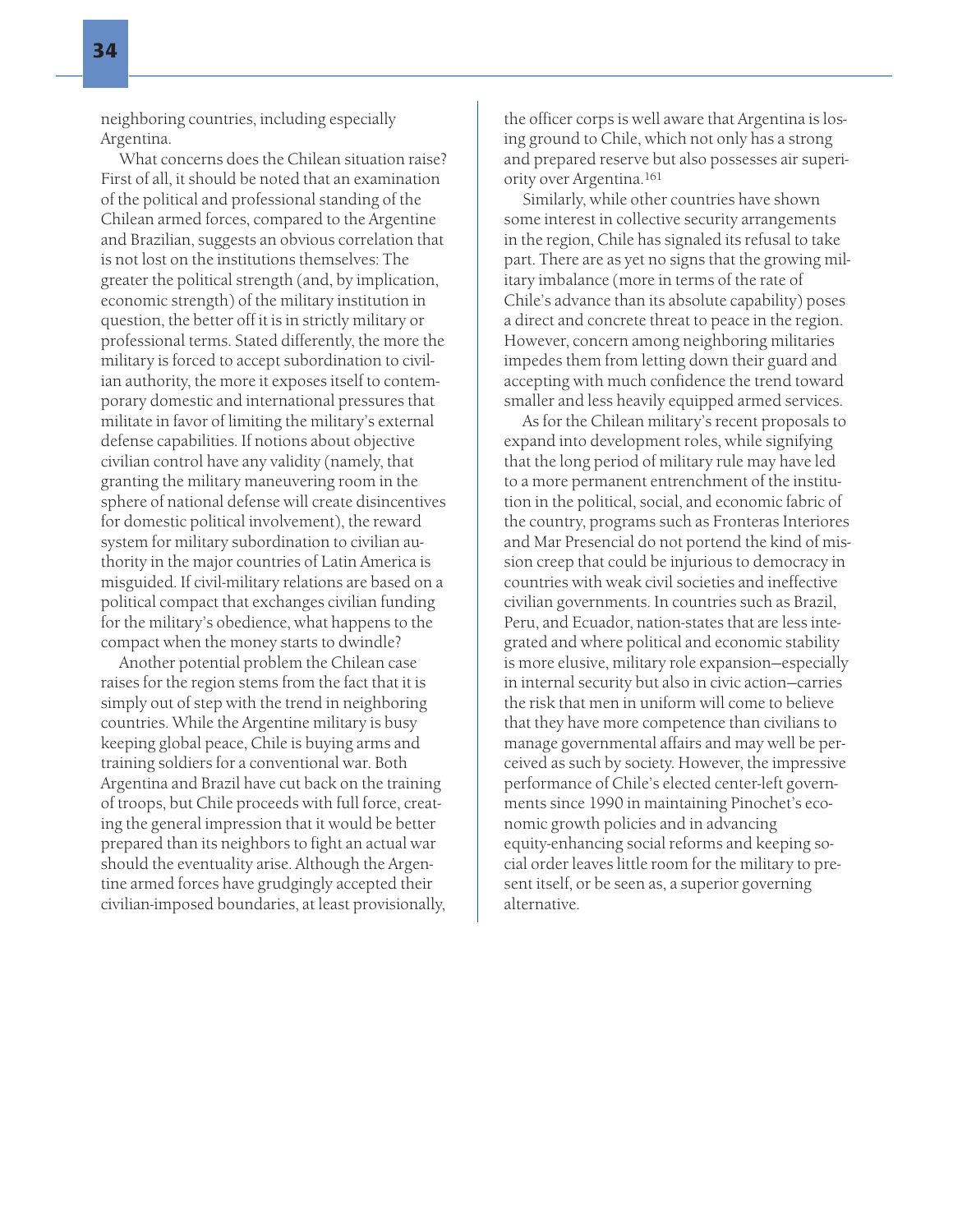# **EXPLORE CONCLUSION**

**The current political and economic climate**<br>
in Latin America presents at once opportu<br>
nities for military reform and difficulties in<br>
reorienting the military away from the internal in Latin America presents at once opportunities for military reform and difficulties in arena and toward robust and professional external roles. The demise of communism and the decline of insurgency groups within Latin America, and the broad support for democratic rule from practically every segment of Latin American society—including the military—bodes well for shrinking the military's jurisdiction. However, the diminution of regional disputes and the rise of drug trafficking and other "gray-area" threats, combined with pressure on military budgets, constrain the development of strictly professional military missions.

Objective control, which rests on defining clear and nonpolitical military missions, is indeed a worthwhile goal for Latin America's civilian governments to pursue. If one risk in redefining military missions is overinclusion, while another is excessive exclusion, the proper response should follow the contours of objective control, or what Joseph Nye calls the "liberal bargain," in which civilians respect the military's special role in providing for defense and support adequate funding for appropriate military missions. In return, the military recognizes that it is accountable to the rule of law and must remain nonpartisan in its respect

for civilian authority.<sup>162</sup> If missions matter insofar as they serve as the basis for the military's independent commitment to political neutrality, then civilians must work to define honorable and credible roles that draw the military out of functions that can lead them into politics.

Subjective control suffers from several drawbacks. When implemented by civilian elites who are willing to use the military for their own domestic purposes, subjective control can politicize the institution and keep its members politically involved. Or, in order to prevent a slide into military activism and interventionism, a strategy of subjective control can pressure civilians to improve their management of the government's affairs. For the time being, the ability of civilians to keep their own house in order is not a major cause for concern in either Argentina, Brazil, or Chile, but this leaves the important issue of civilian control vulnerable to a myriad of factors beyond the control of elected officials. Nevertheless, civilian leaders should work hard to resolve pressing problems, such as terrorism, rampant crime, and economic and political chaos, that have historically led the military to intervene in the affairs of government.

The political strength of the armed forces and their ability to command economic resources goes a long way in determining whether the military can overcome traditional role definitions, stepping out of internal security and civic action functions and adopting an exclusive focus on external defense. The greater the political clout of the armed forces and the more resources they can command, the more confidence and ability they have to focus (almost exclusively) on developing robust conventional defense roles. This describes the case of Chile.

At the other end of the spectrum, where the armed forces have extremely low political standing and face serious economic obstacles, they will be more or less forced into accepting a modest role definition based on external functions in light of social objections to their involvement in the domestic sphere. This characterizes the situation of the Argentine military during roughly the last decade.

Where the military finds itself in an intermediate position—with enough social support to continue operating in the domestic realm and sufficient budgetary allocations to *aspire* to strength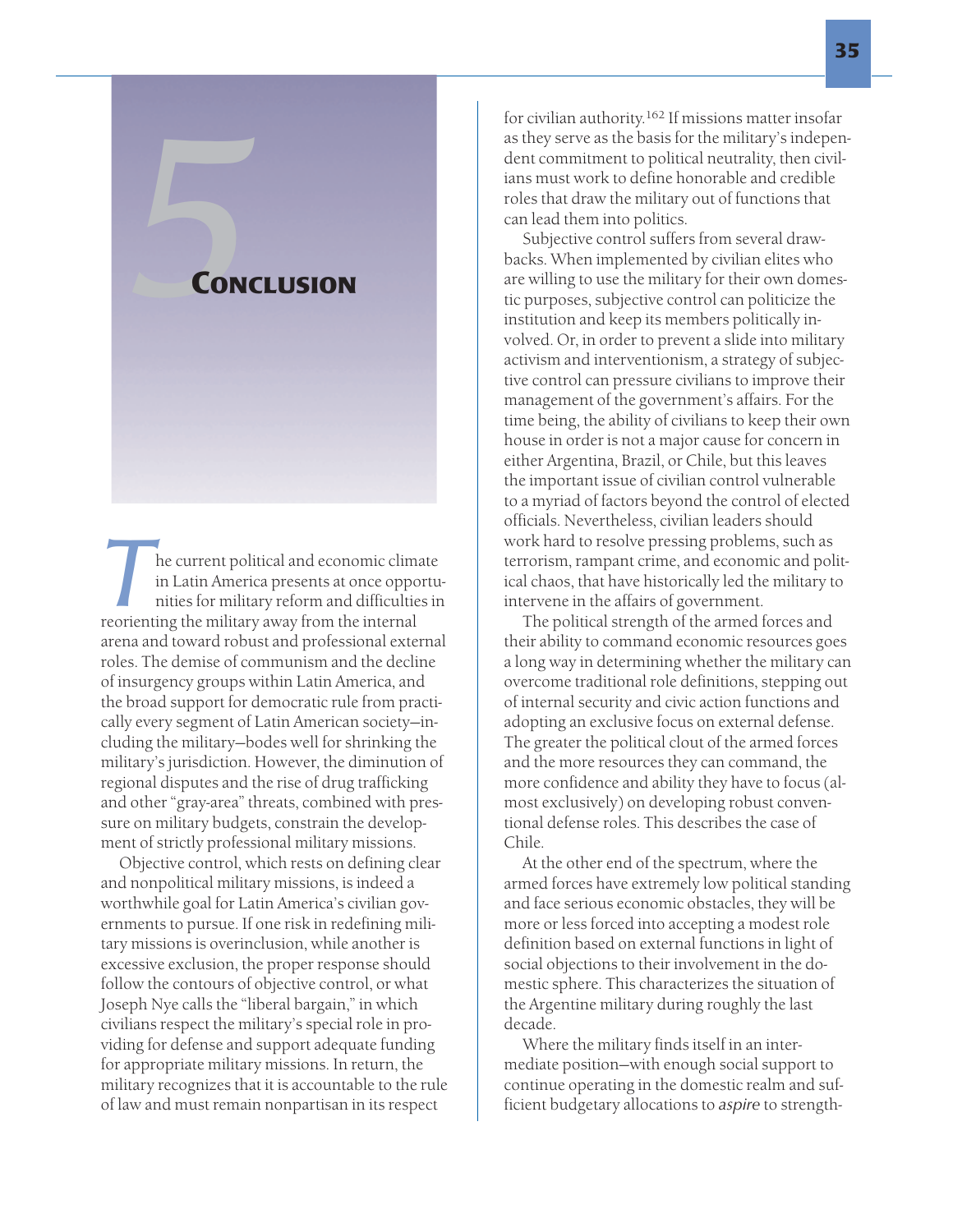ening conventional defense but insufficient to maintain the organizational justification for this mission—it is usually subject to role expansion and diversification. This describes the Brazilian military.

While the Chilean case suggests a strong positive association between political and professional strength, the Argentine case reflects the difficulty of reconciling political weakness with strong professional status. If political strength is required for exercising institutional and professional strength (as the Chilean case suggests), and if such institutional or professional strength is the basis of objective control, then the incentives for military subordination to civilian authority would seem to be misguided. Argentina's Menem has managed to at least partially overcome this apparent "contradiction of civilian control" by creating a basis for objective control without dedicating massive amounts of financial resources to the armed forces.<sup>163</sup> He has allowed the military ample autonomy in its own institutional affairs and has also engaged officers and soldiers alike in a credible external orientation—international peacekeeping while holding the military's political involvement in check.

Based on the patterns elicited in these case studies, the following are shorthand recommendations to civilian policymakers seeking to reform these Latin American militaries in a direction more compatible with sustained democratic rule. In Argentina, they should stay the course. In Brazil, they should define military roles more clearly, more narrowly, and outside the realm internal functions. In Chile, they should try to attenuate the military's political prerogatives (a frontal assault would be politically impossible), yet taking caution to preserve some of the objective control mechanisms already in place.

If "missions matter" and objective forms of control are desired, what policies can civilians enact in the current political and economic milieu to keep up their end of the "bargain" and encourage the military to focus on strictly military functions? The following constitute fuller policy recommendations with these goals in mind. The first set focuses on what civilian leaders in Latin America should do to focus military attention outward and to create the basis for objective control. The second focuses explicitly on what civilian authorities should

do to draw the military out of internal roles that could keep them mired in social and political conflicts. I then turn to the question of what policies the United States should pursue in this area.

First of all, civilians must do everything possible to promote downsizing and restructuring so that the armed forces save money on personnel and other basic operating costs in order to beef up conventional defense capabilities with existing resources. They should, in other words, increase military preparedness and professionalism by encouraging leading officers to do more with less; for example, by reducing standing troop levels and redirecting money toward newer weapons systems. In a further effort to find legitimate ways of channeling the energies and attention of the military outward, civilian authorities should promote external ventures such as peacekeeping operations and other kinds of collective security efforts.

Although the strategy of objective control entails the creation of a separate sphere for the military, this should not be implemented at the expense of trying to integrate the institution fully into the civilian world. In this connection, civilians need to take steps toward turning around their historically disparaging view of the military profession in Latin America. Measures that could serve this end include the promotion of educational exchanges between civilian and military institutions and the training of civilian defense specialists who can interact positively with military officers.

Civilians should also build up police and other nonsecurity forces and rely upon only them to handle what police typically handle: stopping crime and maintaining social order. To make sure the distinction between military and police functions is clear, civilian officials could delineate in clear and explicit terms where the jurisdiction of each institution begins and ends. In this connection, a reform of the police is imperative in many countries, such as Brazil, so that the military does not continue to be the "default option" when civilians decide they need to impose order. A reform of the police must include measures to root out corruption and to force greater compliance with human rights standards.

Similarly, U.S. policies should encourage the professional development of Latin American militaries based on the premise of "shared security." Technological modernization could be promoted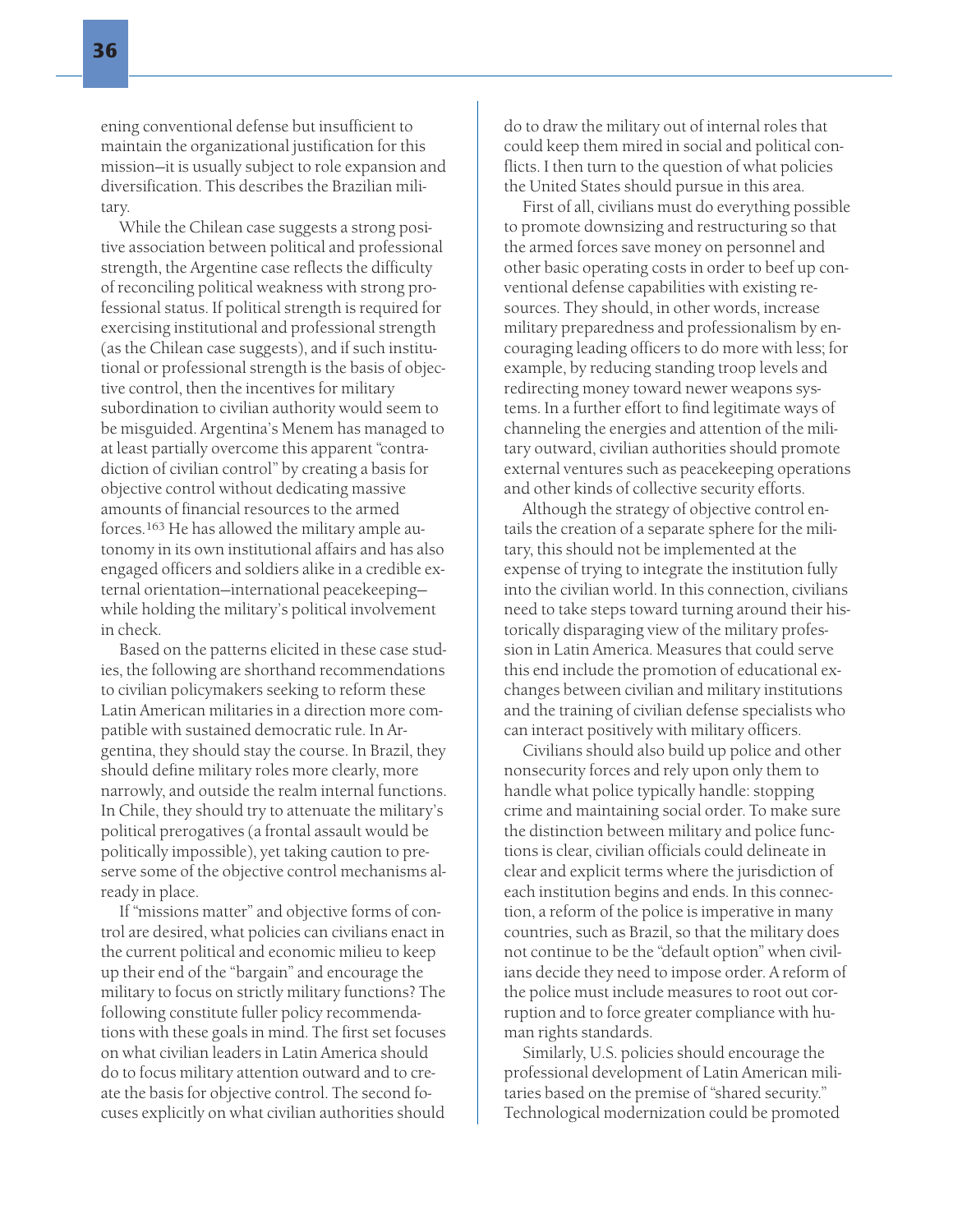through a variety of programs, such as equipment donations, discounted sales/procurements, and participation in joint programs. The development of professional norms and codes of conduct fitting for the military in a democracy could be promoted through the maintenance or expansion of the U.S. Department of Defense's International Military Education and Training (IMET) program. New IMET programs in place since 1991 have focused on civil-military relations, trying to impart to Latin American militaries norms involving accountability—including the protection of human rights—and subordination to civilian authority.

To promote the simultaneous goals of downsizing and professional development, the United States should encourage some standardization of military spending as a confidence-building measure among Latin American states. Similarly, it would behoove the United States to promote collective or cooperative security arrangements in the framework of diplomatic initiatives, since the issue is still sensitive among the continent's civilian and military leaders alike. Such measures would effectively provide Latin American states with the assurance to promote downsizing among their armed forces. Downsizing, in turn, would safely and gradually inhibit these militaries from taking on expanded role definitions in an effort to enhance their organizational justification.

While taking measures to enhance professional development and reduce force levels among Latin America's militaries, the United States should also be wary of pushing noncombat tasks on them. In general, the United States should be cautious not to force new missions on reluctant Latin American military establishments. Officers may resist even sensible suggestions if they perceive them as paternalistic interference by the superpower to the north.

Drug interdiction carries the risk of undermining institutional integrity through corruption. Counternarcotics operations also threaten to draw the military into other internal tasks detrimental to

sustained civilian control, such as intelligence operations. While the case studies offer relatively less evidence to draw such conclusions with regard to these particular programs, their relevance for Latin American civilian governments that are combatting drug cartels' operations (for example, Colombia and Bolivia) lies in trying to assess the political implications of enlisting the military's help in such campaigns, based on crucial similarities in the civil-military relations of these and the case-study countries.

Civic action and development roles may seem innocuous, at least in the short and medium terms, but they may be difficult to reconcile with the longterm goal of trying to reduce the comprehensive role that the military has historically played in the country's society, economy, and politics. Rather than invite the armed forces to become involved in "transitional roles" that emphasize domestic functions, the United States should recognize that the activist history of most Latin American militaries imbues such roles with higher significance than when U.S. forces adopt them.

In short, if Latin American governments are serious about seizing the present moment to redefine the historical role of the military, they need to create the conditions for objective control. They can do this by encouraging professional development and discouraging involvement in extramilitary functions. How military missions are defined will largely determine whether the armed forces lose their traditional role as social guardians and come to see themselves as concerned specifically and solely with questions of external defense. The effectiveness of civilian governance will also be vital in shaping future military conduct. However, given the myriad of factors affecting whether future civilian leaders can preside over governments well enough and provide enough political stability to preclude a return to military guardianship, the careful definition and adoption of military missions with limited potential for role expansion is nothing short of imperative.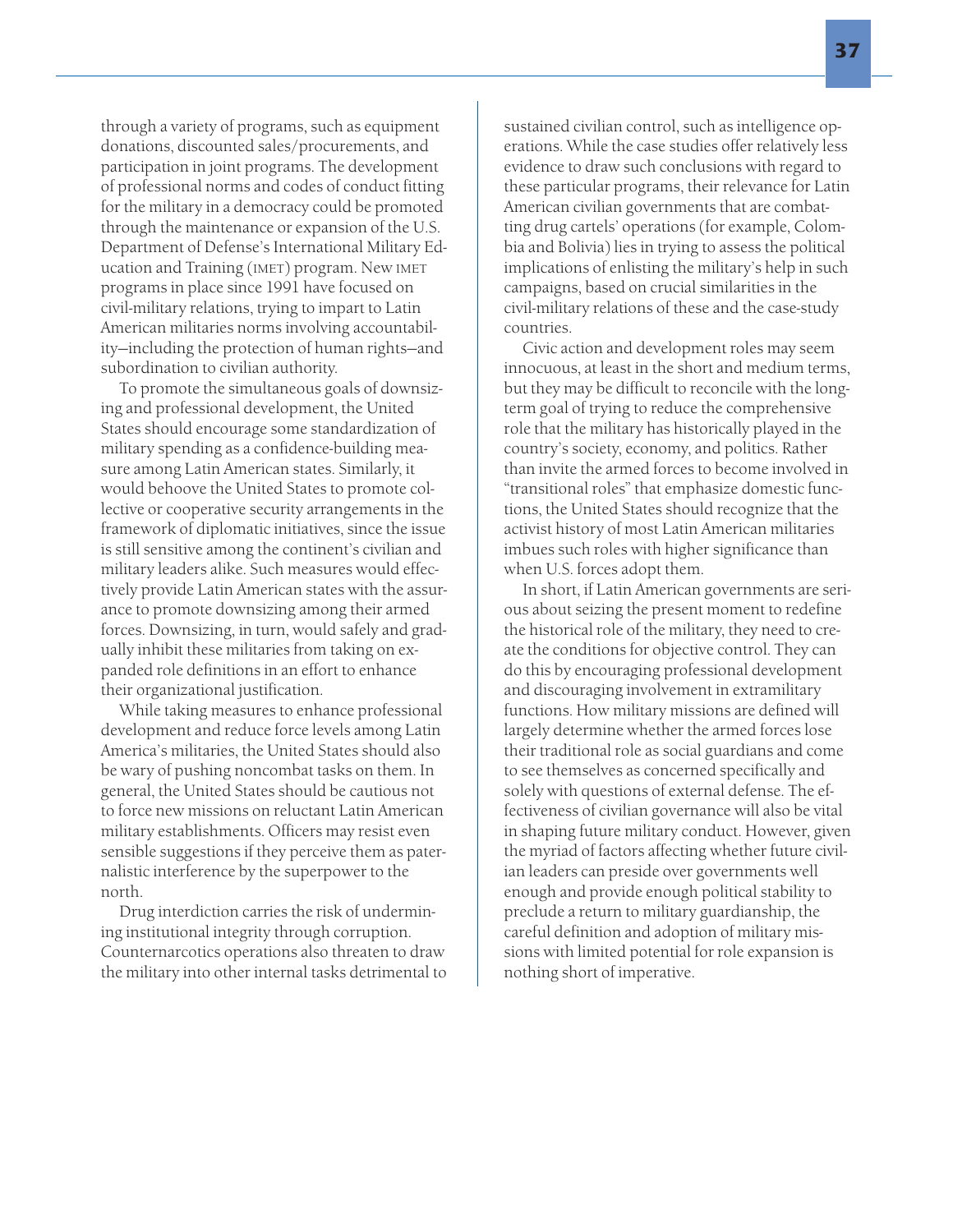# **NOTES**

I would like to thank Claudio Fuentes, Joe Klaits, Brook Larmer, Peter Pavilionis, Francisco Rojas, Luis Tibiletti, and Kurt Weyland for their contributions to this monograph. Special thanks go to Ursula Tafe, my invaluable research assistant at the United States Institute of Peace. I would also like to acknowledge the financial assistance of the University Research Council of Vanderbilt University and the United States Institute of Peace.

- 1. Robert Olson, "Concepts for Future Defense and Military Relations with Counterparts," in *Hemispheric Security in Transition: Adjusting to the Post-1995 Environment*, ed. L. Erik Kjonnerod (Washington, D.C.: National Defense University Press, 1995), 205.
- 2. Georges Fauriol, "Thinking About U.S. Defense Policy in Latin America," in *Hemispheric Security in Transition: Adjusting to the Post-1995 Environment*, ed. L. Erik Kjonnerod (Washington, D.C.: National Defense University Press, 1995), 31.
- 3. Michael Desch, "What is the Mission of a Democratic Military in the Post–Cold War Era?" in *Civil-Military Relations and the Consolidation of Democracy* (Washington, D.C.: International Forum for Democratic Studies and the George C. Marshall European Center for Security Studies, 1995), 6–8. Douglas Johnson and Steven Metz define doctrine in the following way: "Military doctrine is the official, usually consensual, statement of what a service is and does. It is a basic guidebook."; see their article, "Civil-Military Relations in the United States: The State of the Debate," *The Washington Quarterly* 18, no. 1 (1995): 206.
- 4. "Hemispheric Military Leaders Pledge Increased Cooperation," in NotiSur—Latin American Political Affairs [Latin American Data Base], vol. 5, no. 29 (August 4, 1995).
- 5. Thomaz Guedes da Costa, "Post–Cold War Military Relations between the United States and Latin America," in *Security, Democracy, and Development in U.S.–Latin American Relations*, ed. Lars Schoultz, William C. Smith, and Augusto Varas (New Brunswick: Transaction Publications, 1994), 139–40.
- 6. Alfred Stepan, *The Military in Politics: Changing Patterns in Brazil* (Princeton: Princeton University Press, 1971).
- 7. "Why Have Defense Ties in the Americas?," address delivered by U.S. Secretary of Defense William J. Perry on 26 April 1995 at the Annual Strategy Symposium, cosponsored by the United States Army Southern Command and the Institute for National Strategic Studies, National Defense University, April 25–26, 1995, Miami, Florida.
- 8. David G. Bradford, "Planning for Victory in the Drug War," *Military Review* 74, no. 10 (October 1994): 15–24.
- 9. Guedes da Costa, "Post–Cold War Military Relations," 144.
- 10. Gabriel Marcella, "Forging New Strategic Relationships," *Military Review* 74, no. 10 (October 1994): 31–42.
- 11. William F. Barber and C. Neale Ronning, *Internal Security and Military Power* (Columbus: Ohio State University Press, 1966).
- 12. See J. Samuel Fitch, "Military Role Beliefs in Latin American Democracies: Context, Ideology, and Doctrine in Argentina and Ecuador" (Paper presented at the XIX International Congress of the Latin American Studies Association, September 28–30, 1995, Washington, D.C.), 77.
- 13. Fitch, "Military Role Beliefs in Latin American Democracies," 78.
- 14. Felipe Agüero, "The Latin American Military: Development, Reform, and 'Nation-Building'?" in *Security, Democracy, and Development in U.S.–Latin American Relations*, ed. Lars Schoultz, William C. Smith, and Augusto Varas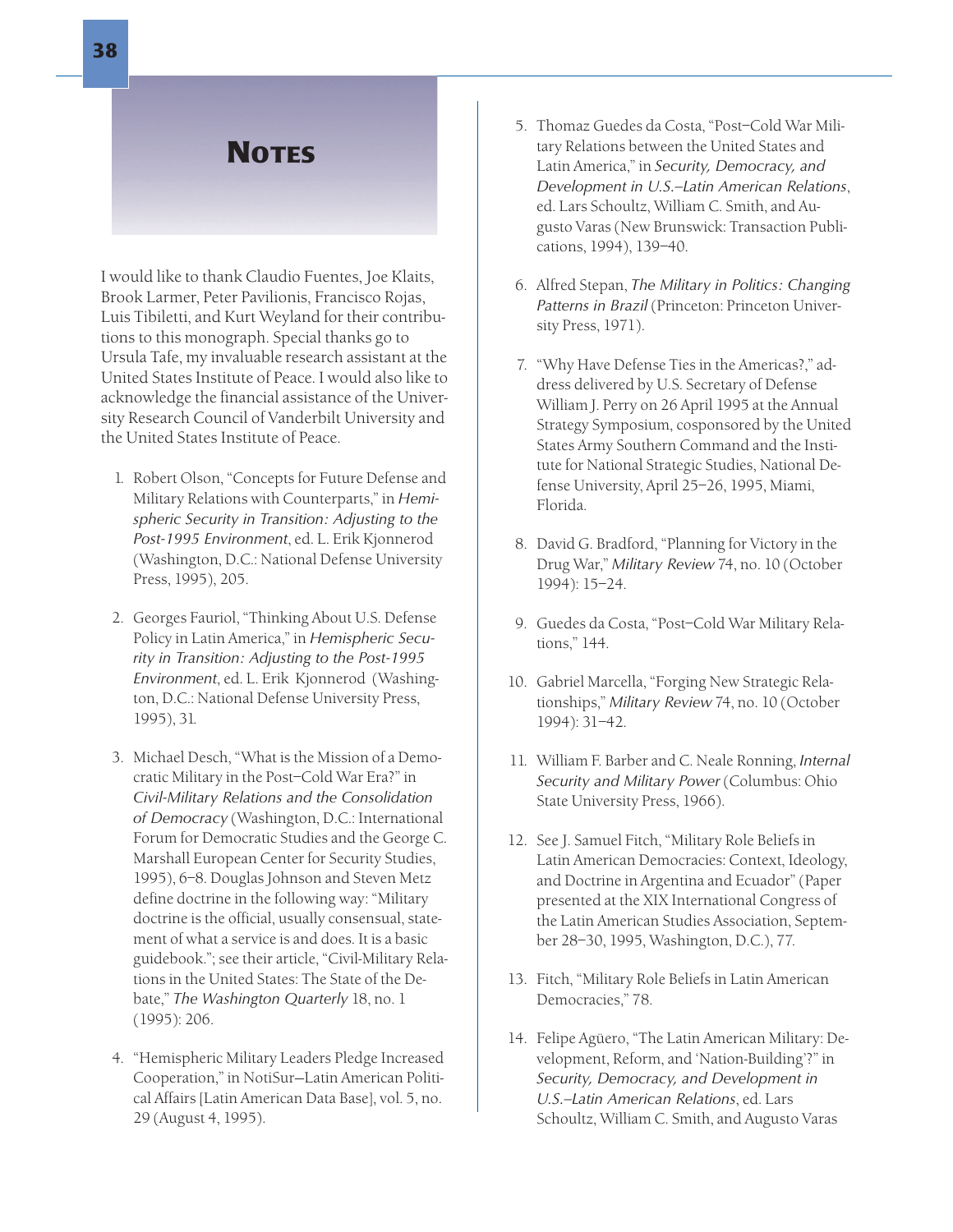(New Brunswick: Transaction Publishers, 1994), 244.

- 15. David Pion-Berlin, "Theories and Theory-Building in Civil-Military Relations" (Department of Political Science, University of California, Riverside, photocopy), 7.
- 16. See remarks of Andrés Fontana as reported in Rapporteur's Report of Presentations at the May 4–6, 1995 Conference, "Civil-Military Relations in Latin America" (Washington, D.C.: The Democracy Projects, 1995), 9.
- 17. See remarks of John Cope as reported in Rapporteur's Report, "Civil-Military Relations in Latin America," 10.
- 18. Samuel P. Huntington, *The Third Wave: Democratization in the Late Twentieth Century* (Norman: The University of Oklahoma Press, 1991), 252.
- 19. Samuel P. Huntington, *The Soldier and the State* (Cambridge: Harvard University Press, 1957), 8.
- 20. Huntington, *The Third Wave*, 252.
- 21. I employ the term "professional" following Samuel P. Huntington, who emphasizes the dimensions of "expertise, responsibility, and corporateness." I do not equate "professional" with "apolitical," as is sometimes done. To define the latter in terms of the former would invalidate on methodological grounds along the argument that professionalism helps draw the military out of politics. See Huntington, *The Soldier and the State*, 8.
- 22. Alfred Stepan, "The New Professionalism of Internal Warfare and Military Role Expansion," in *Authoritarian Brazil: Origins, Policies, Future*, ed. Alfred Stepan (New Haven: Yale University Press, 1973), 47–65.
- 23. Huntington, *The Soldier and the State*, 80.
- 24. Even in the United States, where the armed services arguably face more war-fighting possibilities than most Latin American militaries, civilian

leaders are abandoning objective control, trying to influence issues once within the domain of military autonomy and asking the institution to play a greater role in internal activities, such as antinarcotics operations, disaster relief, and infrastructure development and repair. Civilmilitary relations have come under strain in the process. See Michael C. Desch, "Mission Matters: The End of the Cold War and Future Civil-Military Relations" (John M. Olin Institute for Strategic Studies, Harvard University, June 1995, photocopy), 19.

- 25. The preservation of ecology is also listed as a subsidiary mission. However, there is no firm indication that the armed forces are actually carrying out this mission. See "Misión Principal y Subsidiarias del Ejercito," *Verde Oliva*, no. 8 (November 1993): 7.
- 26. Frederic Ruiz-Ramón, "Depoliticization of Military Organizations: A Theoretical Framework, Policy Implications, and Case Studies of France, Spain, Argentina, and Nigeria" (Ph.D. diss., Harvard University, 1994), 311–18.
- 27. Deborah L. Norden, *Military Rebellion in Argentina: Between Coups and Consolidation* (Lincoln: The University of Nebraska Press, 1996).
- 28. William C. Smith, *Authoritarianism and the Crisis of the Argentine Political Economy* (Stanford: Stanford University Press, 1989), 35.
- 29. Public opinion data collected in Argentina between 1992 and 1994 show persistent negative opinion of the armed forces in general. The data from 1992 report that 55 percent of Argentines surveyed believed the military's prestige had diminished over time, and 23 percent believed that the institution's prestige would continue to diminish into the future. Data collected between 1986 and 1994 reveal that positive public opinion of the armed forces, while increasing from a low of 24.6 percent in 1987 to a high of 40.2 percent in 1990, appeared to be stalled at percentages in the low to mid-30s (31.2 percent in 1991, 36.7 percent in 1992, and 36.3 percent in 1993). See Eduardo Rubilar, "Chilenos y argentinos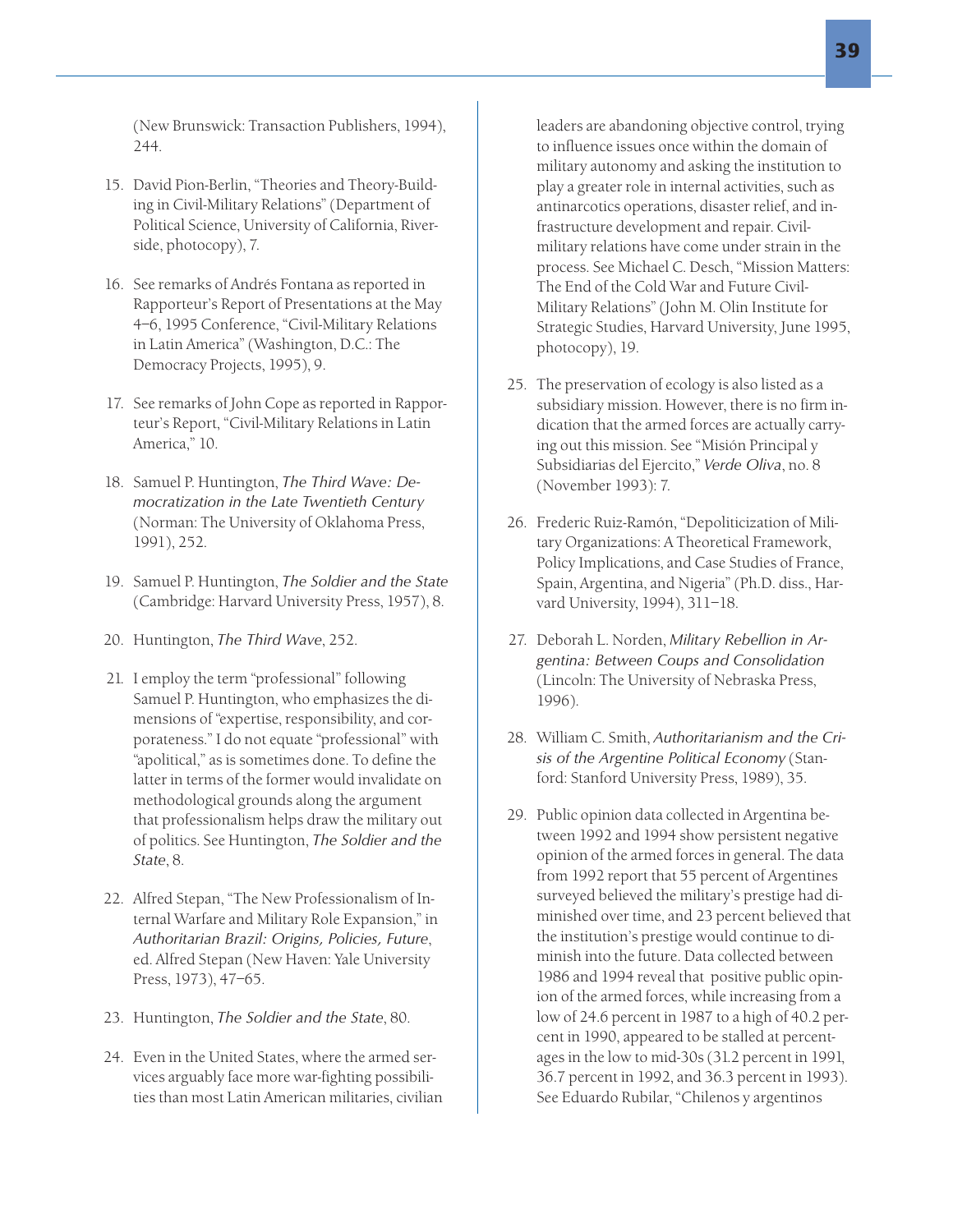opinan de sus FF.AA.," *La Nación,* October 18, 1992; "Percepciones y opiniones sobre las FF.AA. en Argentina y Chile analisis comparativo de dos estudios," *Fuerzas Armadas y Sociedad* 7, no. 2 (April–June 1992): 30–35. See also, "Imagen publica de las fuerzas armadas," *Cuaderno*, no. 51 (Buenos Aires: Centro de Estudios Unión para la Nueva Mayoría, April 1994): 4–5, 16; and "Sondeos de Opinión sobre imagen de las fuerzas armadas," *Cuaderno*, no. 86 (Buenos Aires: Centro de Estudios Unión para la Nueva Mayoria, June 1994): 2, 4.

- 30. See Herbert Chandler Huser, "Civil-Military Relations in Argentina: The Alfonsín Years, 1983–1989" (Ph.D. diss., George Washington University, 1991); Norden, *Military Rebellion in Argentina*; Ruiz-Ramón, "Depoliticization of Military Organizations"; and David Pion-Berlin, "Between Confrontation and Accommodation: Military and Government Policy in Democratic Argentina," *Journal of Latin American Studies* 23, no. 3 (October 1991): 543–571.
- 31. Thomas Scheetz, "Military Expenditures in South America" (United Nations Disarmament Conference, Asunción, Paraguay, working paper, 1993).
- 32. See U.S. Arms Control and Disarmament Agency, *World Military Expenditures and Arms Transfers, 1993–1994* (Washington, D.C.: ACDA Publications, 1994), 52.
- 33. See U.S. Arms Control and Disarmament Agency, *World Military Expenditures*, 52.
- 34. J. Samuel Fitch, "Military Role Beliefs in Latin American Democracies." (United States Institute of Peace, Washington, D.C., 1993, photocopy).
- 35. Apparently, Alfonsín deliberately tried to increase the status of the navy and air force at the expense of the army. In the first two years of his government, the navy's share of the total defense budget rose from 37 percent to 43.4 percent, but the army's share fell from 36.5 percent to less than 33 percent. In a similar vein, while Alfonsín cut many army programs, he allowed the air

force to pursue the development of the controversial CONDOR ballistic missile program, which began in 1979. See Ruiz-Ramón, "Depoliticization of Military Organizations," 364.

- 36. Deborah L. Norden, "Between Coups and Consolidation: Military Rebellion in Post-Authoritarian Argentina" (Ph.D. diss., University of California, Berkeley, 1992), 164. (Italics mine.)
- 37. Complex generational and intraservice divisions were also at work. See Marcelo Fabián Sain, *Los Levantamientos Carapintada, 1987–1991*, 2 vols. (Buenos Aires: Centro Editor de América Latina, 1994); and Norden, *Military Rebellion in Argentina.*
- 38. The *carapintadas* developed an increasingly nationalist outlook in response to President Menem's neo-liberal economic and foreign policy orientation.
- 39. Pion-Berlin, "Theory and Theory-Building," 7–9.
- 40. Among other demands, the rebels wanted the government to elevate the status of the army's *carapintada* faction in order to address the institution's budgetary problems and to veer off or slow its course in foreign policy in general, but in foreign economic policy in particular.
- 41. See "La Ley de Seguridad Interior crea un sistema no militar," *Cronista Comercial*, July 30, 1990. Accompanying the Domestic Security Law was the creation of a bicameral Investigation Committee, composed of six senators and six deputies, to monitor the work of the national security and intelligence bodies. See "Guardians' guardians," *Buenos Aires Herald*, December 23, 1991.
- 42. "El Ejército condiciona su intervención por el tema de la seguridad interna," *La Nación*, January 19, 1994.
- 43. Fitch, "Military Role Beliefs in Latin American Democracies."
- 44. "Integrating Factor," *Buenos Aires Herald*, December 20, 1994.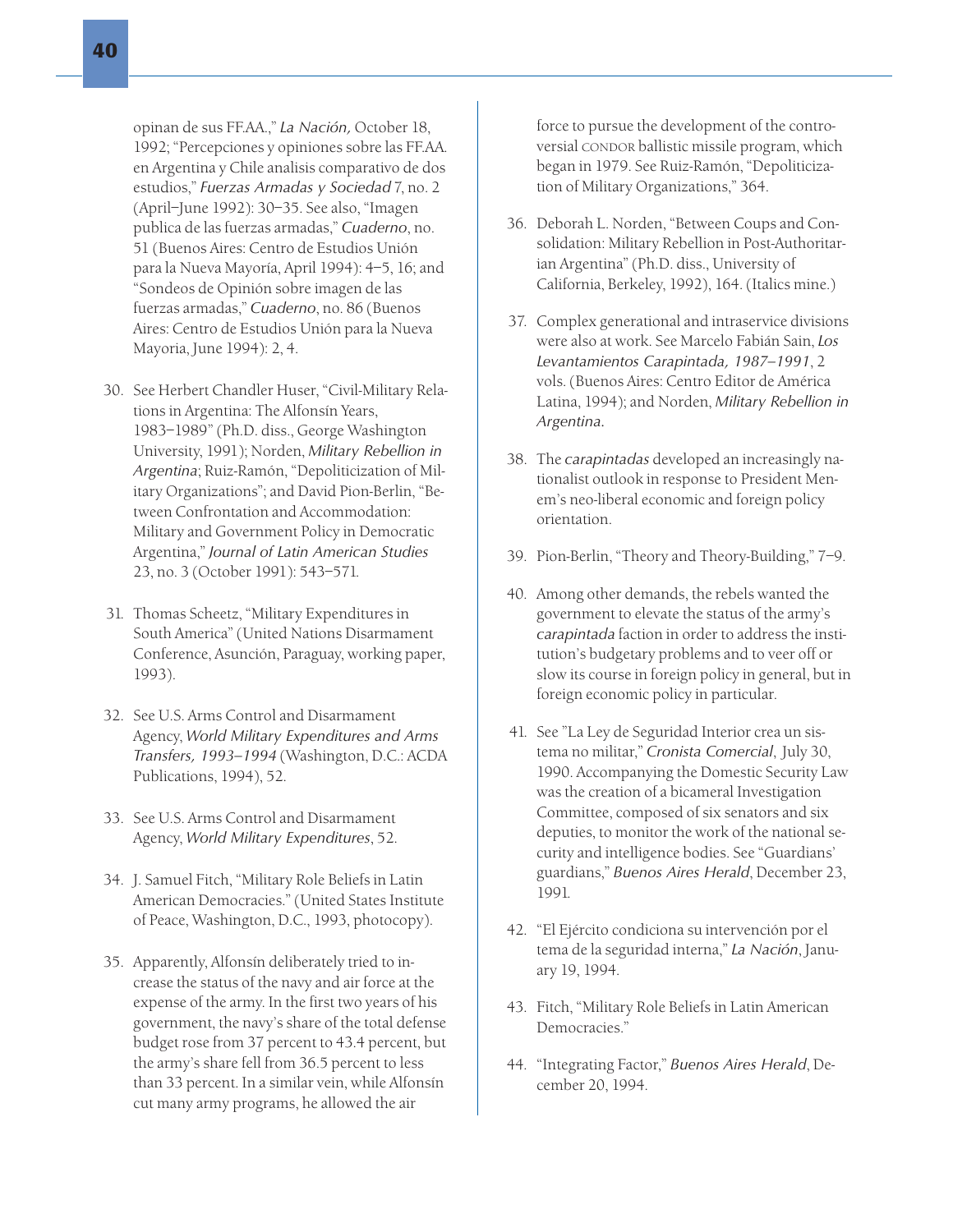- 45. "Jefe del Ejército de EE.UU. realiza visita oficial al país," *Los Andes*, March 24, 1992.
- 46. On the Menem administration's relations with the United States, see Anabella Busso, "Menem y Estados Unidos: Un Nuevo Rumbo en la Politica Exterior Argentina," in *La Politica Exterior del Gobierno de Menem* (Rosario, Argentina: Centro de Estudios en Relaciones Internacionales de Rosario, 1994), 53–109. Regarding Menem's resistance to assign drug-interdiction roles to the Argentine military, see "Descartan intervención militar en tareas de inteligencia interna," *Rio Negro*, March 25, 1994.
- 47. "Cooperación militar contra el cólera," *La Nación*, February 14, 1992.
- 48. Barber and Ronning, *Internal Security and Military Power*, 124–25.
- 49. Fitch, "Military Role Beliefs in Latin American Democracies," 74.
- 50. A presidential initiative in August 1994 (later passed by the legislature) eliminated conscription.
- 51. Public opinion surveys carried out after this incident suggested that only 25 percent of all Argentine citizens favored the continuation of compulsory military service. See "Rebeldes con Causas," *Pagina*, no. 12 (May 28, 1994). For a breakdown of opinion toward conscription based on gender, age, political affiliation, and level of education, see "Sondeo favorable a la eliminación del servicio militar obligatorio," *La Nueva Provincia*, October 2, 1994.
- 52. Leaders of the armed services, while they would have preferred a higher degree of consultation regarding the terms of the shift, basically accepted the decision and noted that the earlier system of compulsory military service corresponded to the "socio-cultural, economic, political, and military situation of the early years of the century, which were not the same as those of the end of the century." See "Quick-Marching the Army into the Future," *Buenos Aires Herald*, June 28, 1994.
- 53. U.S. Arms Control and Disarmament Agency, *World Military Expenditures*, 52.
- 54. "Retreating to Advance," *Buenos Aires Herald*, September 28, 1992.
- 55. U.S. Arms Control and Disarmament Agency, *World Military Expenditures*, 52.
- 56. U.S. Arms Control and Disarmament Agency, *World Military Expenditures*, 52.
- 57. Two entire subsecretariats of the Ministry of Defense were devoted to the privatization and restructuring of military-controlled firms.
- 58. See "Venderán este mes bienes del Ejército," *La Nación*, December 3, 1991. See also "Confirman que se venderán 71 inmuebles del Ejército," *La Prensa*, December 3, 1991.
- 59. "Elogian el 'corage' de Menem al anular el proyecto 'Cóndor II,'" *La Prensa*, June 8, 1991. See also "Menem felicitado por desmantelar el Cóndor," *La Voz del Interior*, January 21, 1993.
- 60. "La Argentina se suma," *La Razón*, February 10, 1995, p. 11.
- 61. See Patrice Franko, "De Facto Demilitarization: Budget-Driven Downsizing in Latin America," *Journal of Interamerican Studies and World Affairs* 36, no. 1 (Spring 1994): 37–74.
- 62. But there is a sense in which the military aspect of the question (i.e., changes in defense policies) have not accompanied the move toward economic integration. "La cuestión militar en la integración," *Ambito Financiero*, March 22, 1991.
- 63. See "Argentina Weighs Offer to Buy Falkland Islanders' Allegiance," *New York Times*, June 8, 1995, p. A13.
- 64. U.S. Arms Control and Disarmament Agency, *World Military Expenditures*, 52.
- 65. "La indefensión ocupa hoy el primer plano," *El Informador Público*, November 5, 1993, p. 4. See also "Desde 1983 se redujo a la mitad el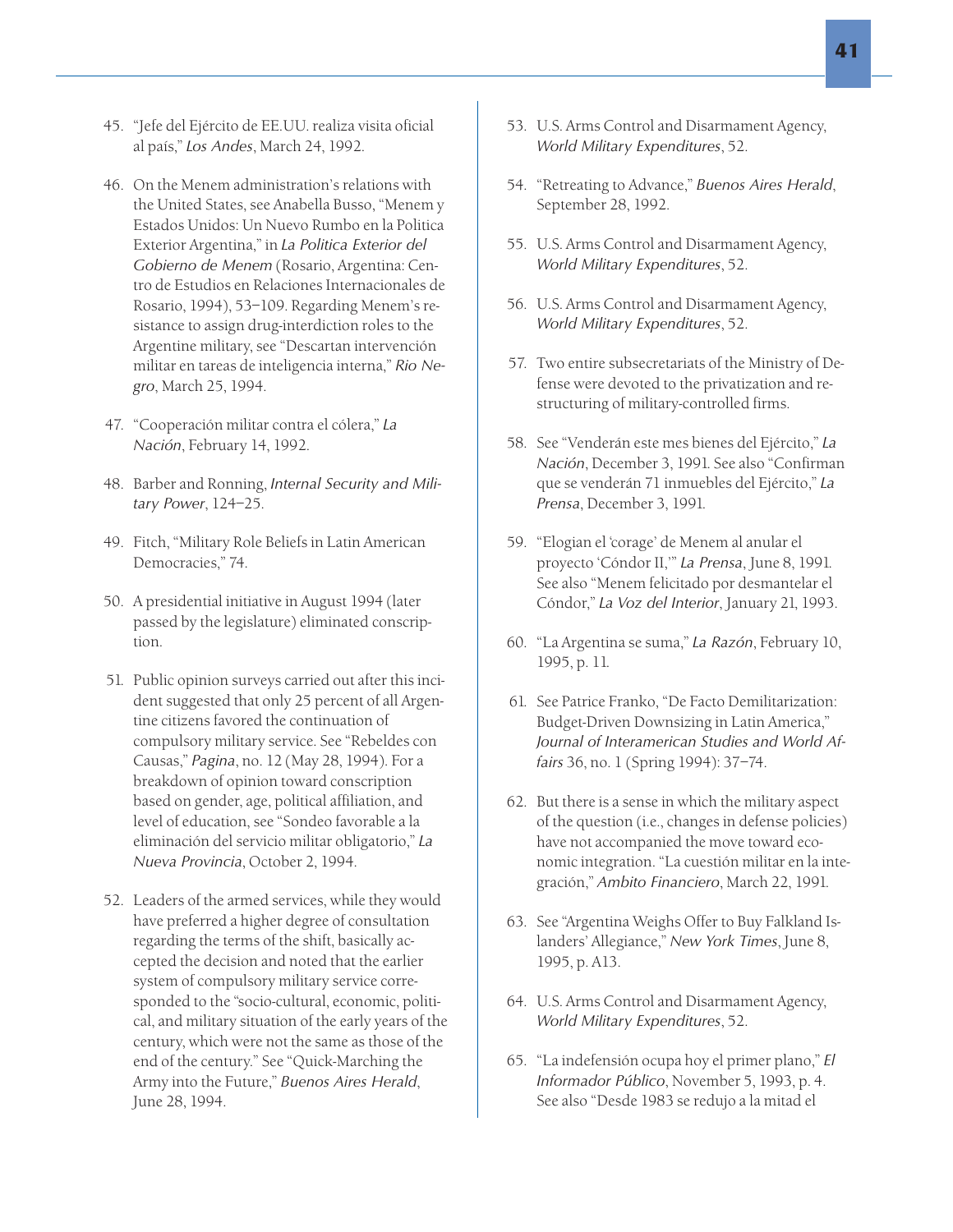número de militares de alto rango," *La Nación*, August 16, 1993. Compared to other militaries in Latin America and Western Europe, the ratio of generals per total officials is quite small (1/160 in the Argentine army, as compared to, for example, 1/79 in the Chilean army and 1/75 in the French army).

- 66. For a statement that reflects this perception by the military, see "Predominio de imagen positiva en la opiníon pública sobre las Fuerzas Armadas." *Tiempo Militar* 1, no. 3 (April 9, 1993).
- 67. A March 17, 1995 interview the author conducted with Admiral Emilio Ossés, former head of the Joint Chiefs of Staff in the Menem presidency, revealed the constraints perceived by officers on being outspoken. Admiral Ossés was "asked" to step down after expressing once too often his frustrations about low military budgets and for having said publicly that the government decided the military budget on economic factors alone. See "Ossés pidió evitar una visión exclusivamente economicista," *La Nación*, May 15, 1991. See also, "Almirante Ossés: no existe hipótesis de conflicto," *La Nueva Provincia*, September 28, 1991.
- 68. See Rosendo Fraga, *La Cuestión Militar en los Noventa* (Buenos Aires: Centro de Estudios Unión para la Nueva Mayoría, 1993), 187–96; and Deborah L. Norden, "Keeping the Peace, Outside and In: Argentina's United Nations Missions," *International Peacekeeping* 2, no. 3 (Autumn 1995): 330–49. For a military perspective on peacekeeping, see "La Argentina y las misiones de paz," *Revista del Suboficial* 75, no. 611 (March–April 1994).
- 69. Fraga, *La Cuestión Militar en los Noventa*, 195.
- 70. Norden, "Keeping the Peace," 14.
- 71. "Las misiones de paz tocaron techo," *Cronista*, January 25, 1994.
- 72. "Argentina en el Desfile de la Victoria," *Cronista Comercial*, June 11, 1991.
- 73. For a comparison of military salaries at various ranks to those of executive, legislative, and judi-

cial officials, see "Las FF.AA. están controladas, afirmó el presidente," *Rio Negro*, September 23, 1994.

- 74. A special edition of the military journal *Revista del Suboficial* was dedicated to the question of Argentine involvement in UN peacekeeping missions. See *Revista del Suboficial* 75, no. 611 (March–April 1994).
- 75. Fitch, "Military Role Beliefs in Latin American Democracies," 73.
- 76. Another disadvantage of peacekeeping is that it is starting to strain financial and logistical resources. With UN deficits putting increased financial burdens on participant countries, Argentina is frequently saddled with having to pay for its contribution. In 1994 alone, Argentina spent \$60 million to maintain 1,548 soldiers deployed in El Salvador, Haiti, Croatia, Israel, Cyprus, Kuwait, Angola, Mozambique, Cambodia, and the Western Sahara. "Las misiones de paz tocaron techo," *Cronista*, January 25, 1994.
- 77. "¿Adónde va el Ejército?" *Clarín*, October 16, 1994.
- 78. David Wurmser and Nancy Bearg Dyke, "The Professionalization of Peacekeeping, A Study Group Report," ed. Robert B. Oakley, Indar Jit Rikhye, and Kenneth M. Jensen (Washington, D.C.: United States Institute of Peace, working paper, 1993), 8.
- 79. Civilians who have worked in the Defense Ministry report that a high degree of "de facto" military influence—in large part due to the omission of civilian policymakers—persists over issues that require a degree of technical knowledge. Author interviews with Virgilio Beltrán, former subsecretary of politics and strategy in the Menem administration, March 6, 1995; Rut Diamint, technical assistant in Subsecretariat of Politics and Strategy, March 7, 1995; and Guillermo Gasio, director of the National Defense School, March 15, 1995.
- 80. "El Presupuesto de Defensa para 1993 es superior a la suma de las partidas de Educación, Cul-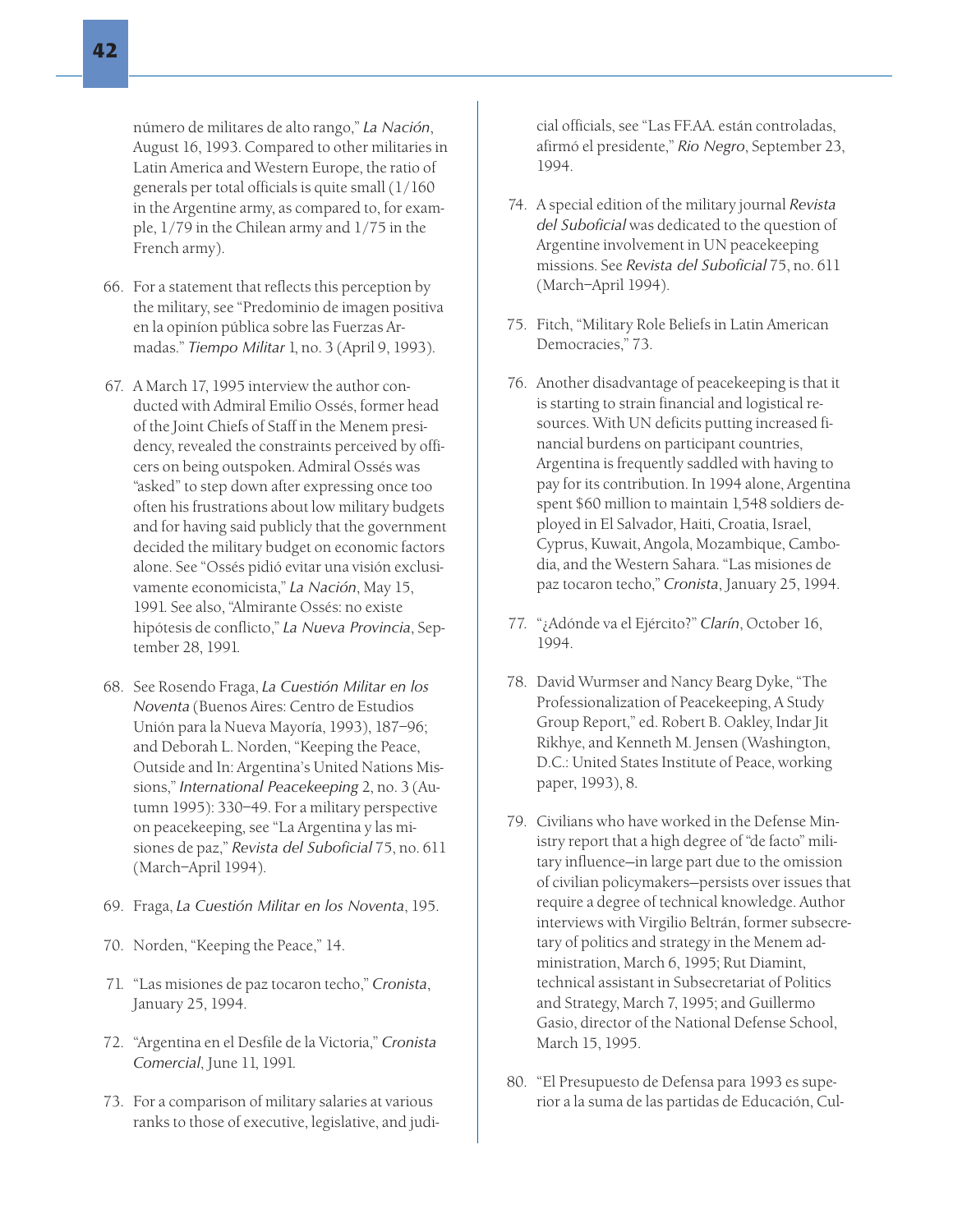tura, Salud y Acción Social," *La Maga*, January 6, 1993.

- 81. "El 80% del gasto va a los salarios," *Cronista Comercial*, May 12, 1991.
- 82. Thomas Scheetz, "El Marco Teórico, Político y Económico para una Reforma Militar en la Argentina," in *Defensa No Provocativa: una propuesta de reforma militar para la Argentina*, ed. Cnl. (R) Gustavo Caceres and Thomas Scheetz (Buenos Aires: Editorial Buenos Aires, 1995), 76–93.
- 83. Author interview with Virgilio Beltrán, former subsecretary of politics and strategy in the Menem administration, March 6, 1995.
- 84. For an elaboration on some of these ideas, see Wendy Hunter, "The Brazilian Military after the Cold War: In Search of a Mission," *Studies in Comparative International Development* 28, no. 4 (Winter 1994): 31–49.
- 85. See Stepan, *The Military in Politics*; and Peter Flynn, *Brazil: A Political Analysis* (Boulder Colo.: Westview Press, 1978).
- 86. For a comparison of the degree of repression in these countries, see Alfred Stepan, *Rethinking Military Politics: Brazil and the Southern Cone* (Princeton: Princeton University Press, 1988), 70. On public support for Brazil's military regimes, see Kurt von Mettenheim, "The Brazilian Voter in Democratic Transition, 1974–1982," *Comparative Politics* 23, no. 1 (October 1990): 23–44; see also Barbara Geddes and John Zaller, "Sources of Popular Support for Authoritarian Regimes," *American Journal of Political Science* 33, no. 2 (May 1989): 319–47.
- 87. See Wendy Hunter, "Back to the Barracks? The Military in Post-Authoritarian Brazil" (Ph.D. diss., University of California, Berkeley, 1992), chapter 3.
- 88. See Wendy Hunter, "Politicians Against Soldiers: Contesting the Military in Postauthoritarian Brazil," *Comparative Politics* 27, no. 4 (July 1995): 425–43, especially 436–39.
- 89. See Thomas E. Skidmore, *The Politics of Military Rule in Brazil: 1964–1985* (Oxford: Oxford University Press, 1988), 273.
- 90. Patrice M. Franko, "The U.S. and South America: Collaborators or Competitors?," in *Hemispheric Security in Transition: Adjusting to the Post-1995 Environment*, ed. L. Erik Kjonnerod (Washington, D.C.: National Defense University, 1995), 196. See also Carlos H. Acuña and William C. Smith, "The Politics of Arms Production and the Arms Race among the New Democracies of Argentina, Brazil, and Chile," in *Security, Democracy, and Development in U.S.–Latin American Relations*, ed. Lars Schoultz, William C. Smith, and Augusto Varas (Miami: North–South Center, University of Miami, 1994), 224.
- 91. Computed from Secretaria de Planejamento e Coordenação da Presidência da República, *Anuário Estatístico do Brasil* (Rio de Janeiro: Fundação Instituto Brasileiro de Geografia e Estatística-IBGE, 1985–1993). In computing these figures, I have corrected for the fact that this source includes the government's internal debt and social security spending in the total budget. The former increased greatly in the 1980s. The latter, previously in a special budget, began to be included in the overall government budget after 1988. Not correcting for this anomaly (that is, including these budget items) vastly exaggerates the relative decline of military spending.
- 92. U.S. Arms Control and Disarmament Agency, *World Military Expenditures*, 55.
- 93. U.S. Arms Control and Disarmament Agency, *World Military Expenditures*, 55.
- 94. See remarks by Thomaz Guedes da Costa as reported in Paul C. Psaila, *Redefining National Security in Latin America: A Workshop Report*, Woodrow Wilson International Center for Scholars, Latin American Program, Working Paper 204 (Washington, D.C.: Woodrow Wilson International Center for Scholars, 1993), 9. When assessing such complaints, it should be kept in mind that the Brazilian military has spent large sums of money on the development of highly so-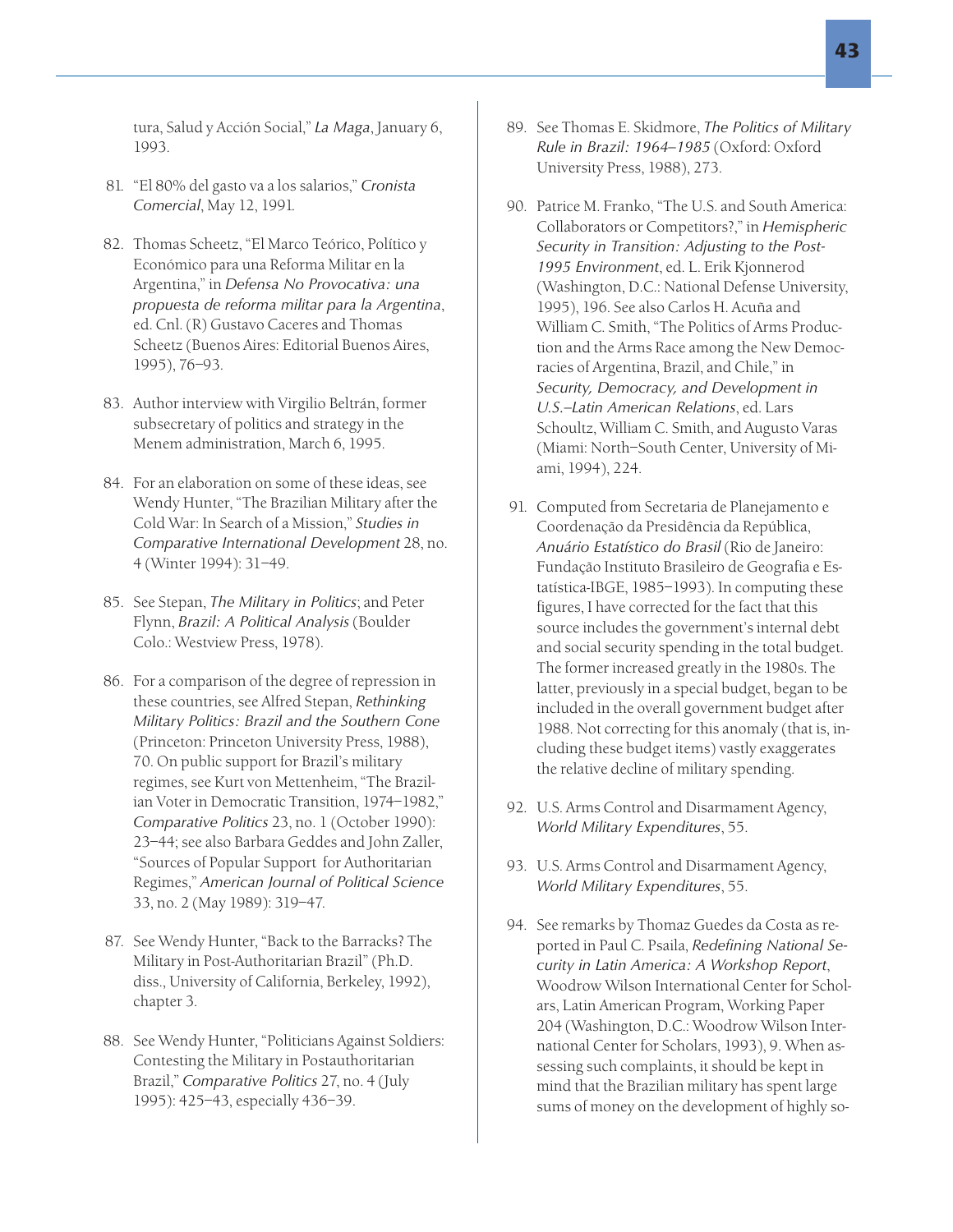phisticated technology. Hence, it is not surprising that it cannot cover basic operations.

- 95. Malorí José Pompermayer, "The State and the Frontier in Brazil: A Case Study of the Amazon" (Ph.D. diss., Stanford University, 1979), 89.
- 96. Henrique Paulo Bahiana, *As Forças Armadas e o Desenvolvimento do Brasil* (Rio de Janeiro: Editores Bloch, 1974), 45.
- 97. As U.S. military bases in Panama were in the process of closing, U.S. officials asked their Brazilian counterparts if they could use part of the Brazilian Amazon for jungle training. When Brazil responded negatively, the United States went to Guyana. In explaining its decision, Brazil accused the United States of having ulterior motives. See "O inimigo criado," *Estado de São Paulo*, August 3, 1993, p. 3; and "Desocupação do Panamá preocupa," *Estado de São Paulo*, August 15, 1993.
- 98. See "PCB tem tarefa para militar," *Jornal do Brasil*, April 22, 1989, p. 2.
- 99. Elizabeth Allen, "Calha Norte: Military Development in Brazilian Amazonia," *Development and Change* 23 (1992): 71–99.
- 100. On the movement of troops to the Amazon, see "A floresta verde-oliva," *Istoé*, April 13, 1994, pp. 40–42.
- 101. See "Collor baixa decreto que amplia presença miliar nas regiões de fronteira," *Gazeta Mercantil*, August 11, 1992. The jurisdiction of the northern command includes the states of Pará, Maranhão, Amapá, and part of Tocantins.
- 102. Michael S. Oswald, "Brazil's Amazon Protection System: Security and 'Sustainable' Development for the 1990s?" (Latin American Studies Program: University of New Mexico, Albuquerque, photocopy, 1994).
- 103. "Brasil vai á guerra," *Istoé*, January 19, 1994.
- 104. Daniel Zirker, "The Brazilian Military and the Amazon Region: National Security vs. the Environment?" (Paper presented at the conference,

"Security in the Post-Summit Americas," University of Miami North–South Center, Fort Leslie J. McNair, Washington, D.C., March 1995), 19 (note 7).

- 105. "Governo estuda envio de tropas a Angola," *Folha de São Paulo*, June 15, 1993.
- 106. "EUA querem Brasil em operações no Exterior," *Estado de São Paulo*, November 19, 1994.
- 107. Comments of Colonel Luis Carlos Guedes delivered at the conference "Confidence-Building Measures in the Southern Cone," Stimson Center/Naval War College/Institute for National Strategic Studies, National Defense University, Washington, D.C., May 25, 1995.
- 108. Acuña and Smith, "The Politics of Arms Production<sup>"</sup>
- 109. See Hunter, "Back to the Barracks?," chapter 3, for a fuller discussion on this point.
- 110. It deserves reiteration here that Latin American militaries have not completely discarded the possibility of renewed guerrilla insurgency. See "Chefes de 16 exércitos debatem 'subversão' na América Latina," *Jornal do Brasil*, November 9, 1993.
- 111. For three different opinions on whether the military should fight drug trafficking, see "As Forças Armadas devem combater o crime?," *Folha de São Paulo*, April 9, 1994.
- 112. Recent opinion polls continue to suggest that the public has more trust in the military than in either the militarized state police or the civil police. While 40 percent of those polled expressed confidence in the military, only 21 percent said they trusted the police (either category). "A Hora da Reflexão," *Jornal do Brasil*, June 11, 1995.
- 113. "Militares discutem sua missão com Itamar," *Jornal do Brasil*, January 30, 1993.
- 114. Brazil's federal system presents a major obstacle to a thorough reform of the police. The militarized state police (Policia Militar) is under the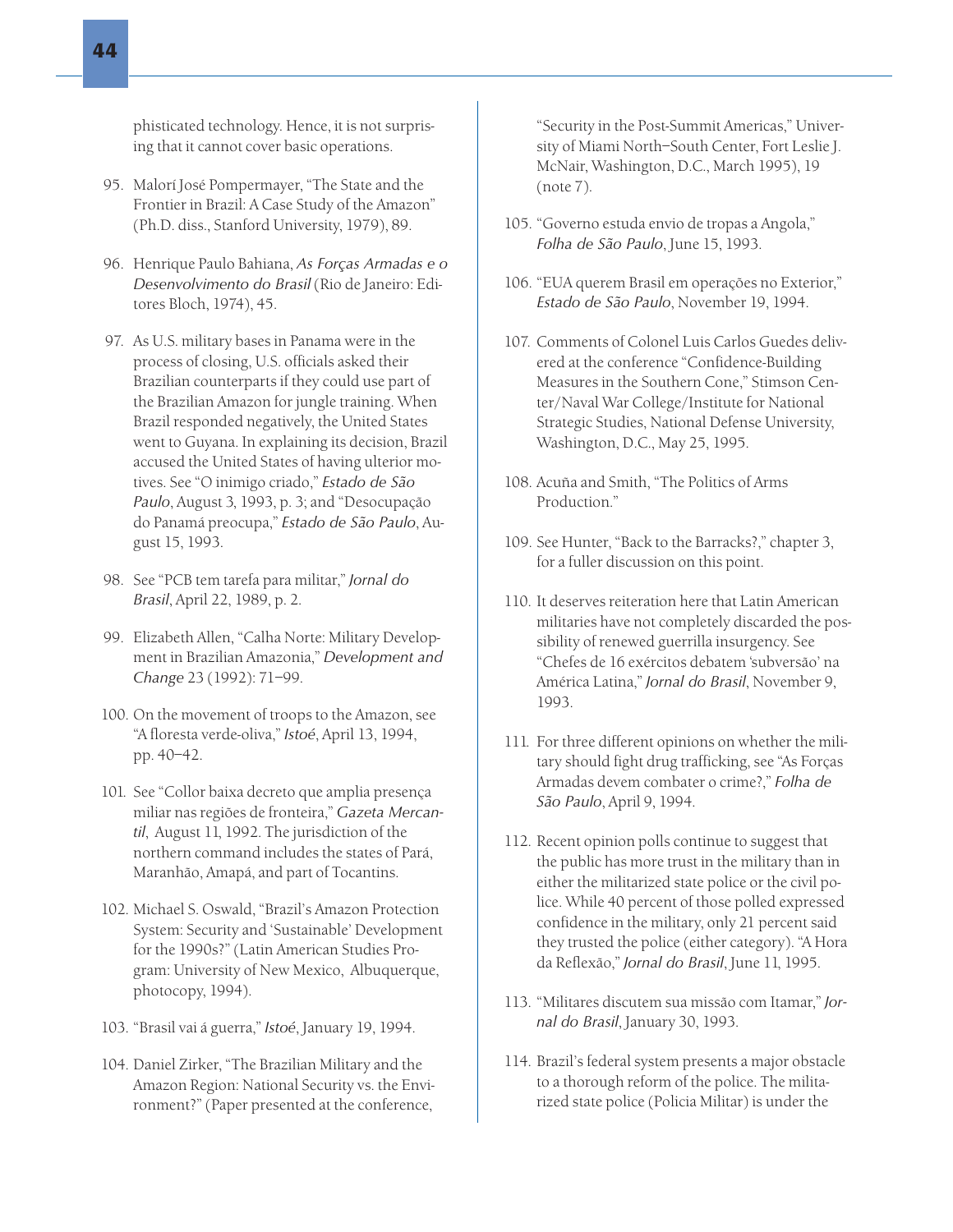115. See "Cariocas apóiam Exército na luta contra violência," *Jornal do Brasil*, August 23, 1994.

for whom such reform is not a high priority.

- 116. "Exército pronto para combater crime no Rio," *Jornal do Brasil*, August 23, 1994.
- 117. "Plano militar terá três prioridades," *Jornal do Brasil*, November 3, 1994.
- 118. "Itamar quer que militares subam morro," *Folha de São Paulo*, October 27, 1994.
- 119. "Reanudarán operativo militar en Rio de Janeiro," *Clarin*, March 27, 1995.
- 120. "Tanques não sobem morro," *Veja*, November 2, 1994.
- 121. "População aprova operação do Exército," *Correio Braziliense*, November 13, 1994.
- 122. "Comando do Exército vive fase popular," *Jornal do Brasil*, November 6, 1994.
- 123. "Zenildo promote investigar denúncia de tortura," *Jornal de Brasília*, December 1, 1994; "Exército enfrenta oposição para sair do Rio," *Folha de São Paulo*, December 2, 1994.
- 124. "Militares defendem 'intervenção branca' no Rio," *Jornal do Brasil*, October 24, 1994.
- 125. Lucian W. Pye, "Armies in the Process of Political Modernization," in *The Role of the Military in Underdeveloped Countries*, ed. John J. Johnson (Princeton: Princeton University Press, 1962).
- 126. "Exército: ação social com as prefeituras," *O Globo*, January 28, 1993.
- 127. Agüero, "The Latin American Military."
- 128. For these and other recent examples of army involvement in civic action, see "Militares prestam serviços à sociedade," *Correio Braziliense*, August 25, 1994, p. 6.
- 129. "Para SAE, guerra social ameaça a segurança," *Folha de São Paulo*, November 16, 1992.
- 130. "Exército aceita nova função social," *Jornal do Brasil*, February 16, 1993. See also "Exército espera com atuação social sensibilizar revisão constitucional," *Jornal do Brasil*, February 21, 1993.
- 131. "A Role for the Military," *Latin American Weekly Report*, February 4, 1993, p. 52.
- 132. For details, see Scott Mainwaring, "Democracy in Brazil and the Southern Cone: Achievements and Problems," *Journal of Interamerican Studies and World Affairs* 37, no. 1 (Spring 1995): 113–79.
- 133. Frederick M. Nunn, The Military in Chilean History: Essays on Civil-Military Relations 1810–1973 (Albuquerque: University of New Mexico Press, 1976), 182, 188, 193, 242.
- 134. Confidential interview with the author.
- 135. Frederick M. Nunn, "The South American Military and (Re)Democratization: Professional Thought and Self-Perception," *Journal of Interamerican Studies and World Affairs* 37, no. 2 (Summer 1995): 20.
- 136. Andrés Fontana, "Chile y Argentina: Percepciones Arcerca del Rol de las Fuerzas Armadas" (Buenos Aires, Fundación Simón Rodríguez, July 1992, photocopy). See also Eduardo Rubilar, "Chilenos y argentinos opinan de sus FF.AA.," *La Nación*, October 18, 1992.
- 137. Informative sources about the terms of Chile's negotiated transition include Mark Ensalaco, "In with the New, Out with the Old? The Democratising Impact of Constitutional Reform in Chile," *Journal of Latin American Studies* 26, no. 2 (May 1994): 409–29; and Brian Loveman, "¿Misión Cumplida? Civil Military Relations and the Chilean Political Transition," *Journal of Interamerican Studies and World Affairs* 33, no. 3 (Fall 1991): 35–74.
- 138. This system, designed under the assumption that the center-left opposition coalition would have a majority and that the right would have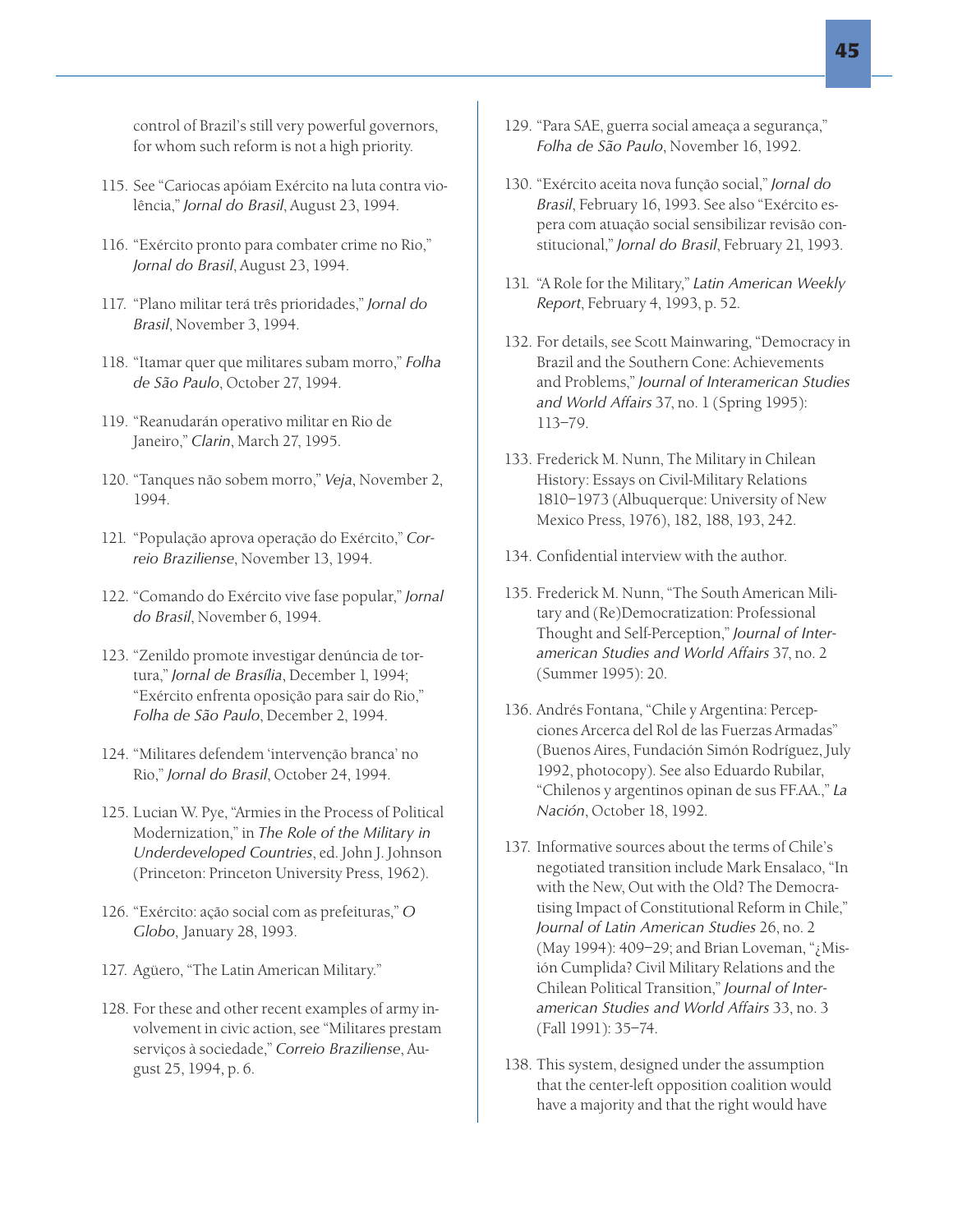slightly more than one-third of the vote, makes it possible for a party (alliance) commanding a little more than 33 percent of the vote to end up with one-half of all legislative seats.

- 139. See Francisco Aravena Rojas, "Chile y el gasto militar: un criterio histórico y jurídico de asignación," in *Gasto Militar en América Latina: Procesos de decisiones y actores claves*, ed. Francis Rojas Aravena (Santiago: Centro Internacional para el Desarrollo Económico [CINDE] and Facultad Latinoamericano de Ciencias Sociales [FLACSO], 1994), 239–77. See also, Guillermo Patillo, "Evolución y Estructura de Gasto de las Fuerzas Armadas de Chile, 1970–1990," *Fuerzas Armadas y Sociedad* 7, no. 2 (April–June 1992): 1–13; and Augusto Varas and Claudio Fuentes, *Defensa Nacional, Chile 1990–1994: Modernización y Desarrollo* (Santiago: FLACSO, 1994).
- 140. Patillo, "Evolución y Estructura," 10, 12.
- 141. See Silvia Yermani, "CUT pide bajar gasto militar," *La Nación*, May 2, 1992. See also Teresa Espinoza, "Ley Reservada del Cobre debe ser eliminada, afirmó ministro Hales," *La Epoca*, December 20, 1992.
- 142. It should be noted, however, that this autonomy is far from absolute. Given Chile's broader democratic framework, the military is necessarily counterbalanced by competing groups. The military budget has decreased in recent years in relation to social spending. In the years between 1989 and 1992, defense expenditures steadily fell from 12.82 percent to 10.08 percent of the national budget. In the same period, the percentage of the budget devoted to social spending rose from 62.13 percent to 65.64 percent. See República de Chile, Ministerio de Hacienda, Dirección de Presupuestos, *Estadísticas de Finanzas Públicas, 1989–1992* (Santiago: Ministerio de Hacienda, June 1993), 57.
- 143. "Chile's Army Stands Tall, and Casts a Shadow," *New York Times*, January 26, 1990, p. E4.
- 144. Nunn, *The Military in Chilean History*, 250–51.
- 145. International Institute for Strategic Studies, *The Military Balance, 1993–1994* (London: Brassey's, 1993), 227.
- 146. Augusto Varas and Claudio Fuentes, "Servicio Militar Obligatoria," chapter 4 in *Defensa Nacional, Chile 1990–1994: Modernización y Desarrollo*, 164–88.
- 147. A recent public seminar sponsored by the Army attested to this persistent distrust of neighboring Bolivia, Peru, and Argentina. See Academia de Guerra, Seminario: Política de Defensa, Memorial del Ejército de Chile, no. 441, 1992.
- 148. María Irene Soto, "Los secretos del HV-3," *Hoy*, no. 730 (July 15–21, 1991), pp. 6–7.
- 149. For a brief but informative discussion of the major projects of each branch, see Varas and Fuentes, *Defensa Nacional*, 35–68. See also Claudio S. Fuentes, "Los Efectos de una Nueva Realidad Internacional en las Fuerzas Armadas de América Latina: El Caso Chileno" (Paper presented at the XVIII International Congress of the Latin American Studies Association, Atlanta, Georgia, March 10–12, 1994).
- 150. See "Chile Ha Sido Reticente a Enviar Personal de las FF.AA. al Extranjero," *El Mercurio*, February 9, 1995, p. C3; and "Esperan Aumento de Participación Chilena en Misiones de Paz," *El Mercurio*, January 11, 1994, pp. A1, A12.
- 151. Survey opinion data show some public support for such participation. Of all those polled in Chile, 26 percent felt it was legitimate for the armed forces to carry out functions related to order and public security. See Andrés Fontana, "Chile y Argentina." See also "Chilenos y Argentinos opinan de sus FF.AA.," *La Nación*, October 18, 1992.
- 152. See "Carabineros lose military status," *Latin American Weekly Report*, November 15, 1990, p. 11.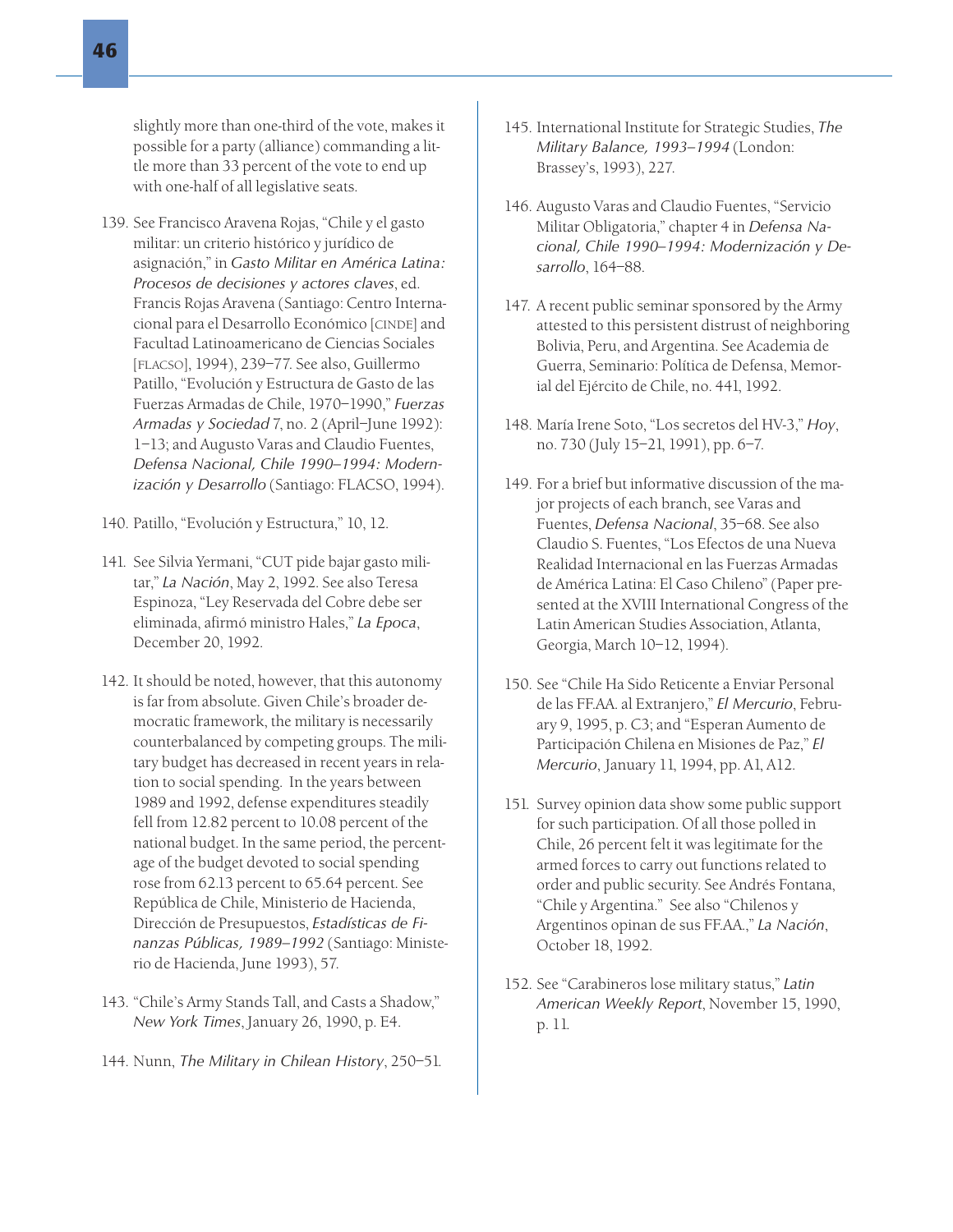47

- 153. "No part for army in anti-terrorist unit," *Latin American Regional Reports—Southern Cone*, May 30, 1991, p. 6.
- 154. "FF.AA. y de Oreden No Objetan Dirección Civil para Inteligencia," *El Mercurio*, April 18, 1991, p. C3.
- 155. Nunn, "The South American Military and (Re)Democratization": 20.
- 156. Barber and Ronning, *Internal Security and Military Power*, 62, 185, 239.
- 157. Author interview with Jorge Burgos, undersecretary of the Army, Ministry of Defense, Santiago, Chile, February 7, 1995.
- 158. See "Ejército Plantea Crear Comisión Sobre 'Fronteras Interiores,'" *El Mercurio*, July 19,

1994, pp. A1, A12; "Pinochet Llamó a Dejar de Lado Confrontaciones," *El Mercurio*, August 20, 1993, pp. A1, A20. See also "La Conquista de las fronteras interiores," *La Nación*, July 5, 1994; and "Ejército Pide Desarrollar Nuevos Polos de Población," *El Mercurio*, July 11, 1994.

- 159. See the three-part series in *El Diario* by Jorge Martínez Busch, "El Mar Presencial: Actualidad, Desafíos y Futuro," May 28, 1991, p. 2; "El Mar Presencial: Actualidad, Desafíos y Futuro," May 29, 1991, p. 2; and "El Mar Presencial: Actualidad, Desafíos y Futuro," May 31, 1991.
- 160. James L. Zackrison and Lt. James E. Meason, "Subject: Chile's Theory of Mar Presencial" (unpublished paper, 11 November 1994).
- 161. "Admiral Gets the Chop," *Latin American Regional Reports—Southern Cone*, July 2, 1992, 3;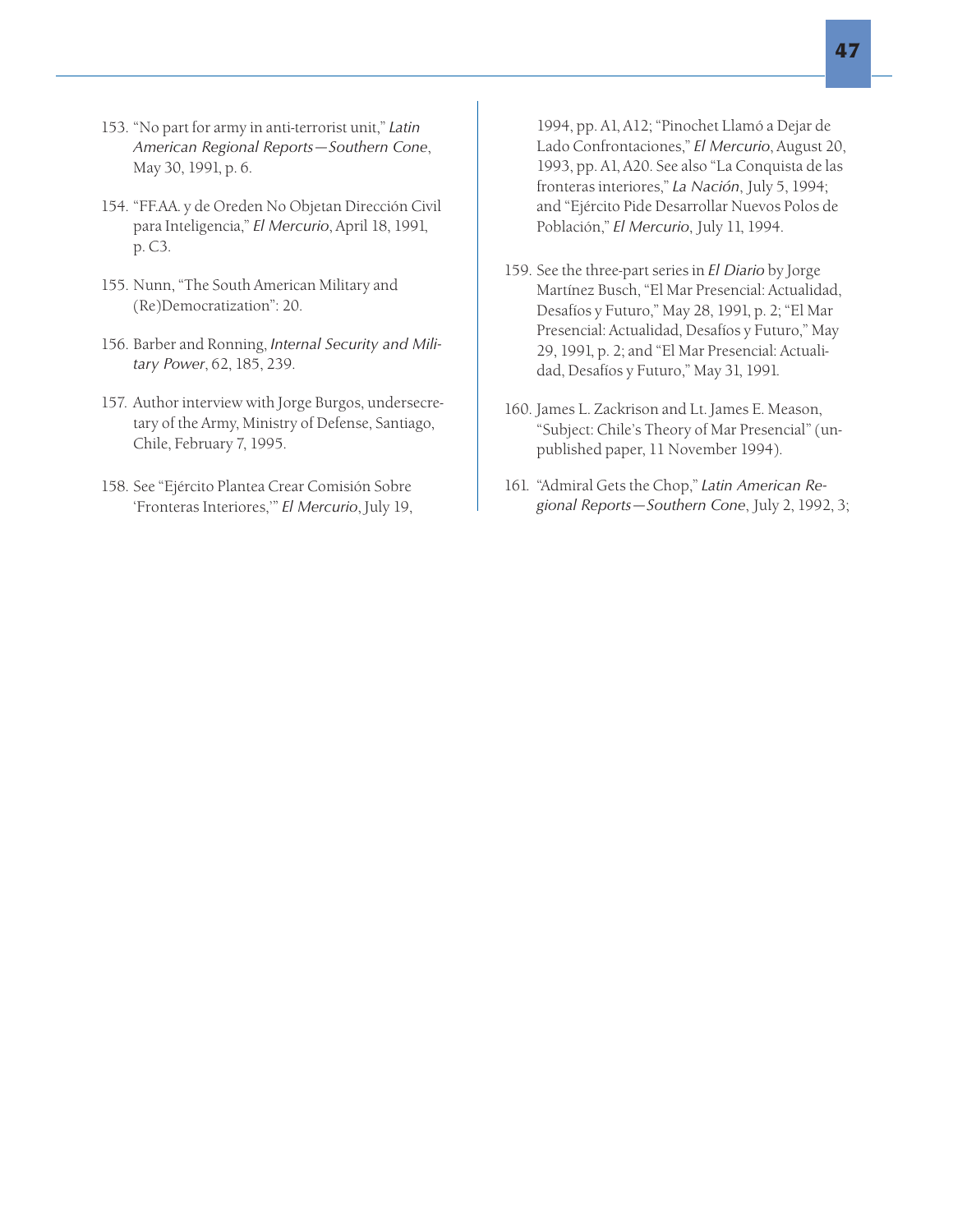# **BOUT THE AUTHOR**

"US Aircraft Not the Start of Argentina–Chile Arms Race," *Latin American Regional Reports—Southern Cone*, July 2, 1992, p. 8.

162. See Joseph Nye's concluding remarks in *Civil-Military Relations and the Consolidation of Democracy* (Washington, D.C.: International Forum for Democratic Studies, 1995), 20–21.



163. For a further elaboration of this contradiction, see Wendy Hunter, "Contradictions of Civilian Control: Argentina, Brazil, and Chile in the 1990s," *Third World Quarterly* 15, no. 4 (1994): 633–53.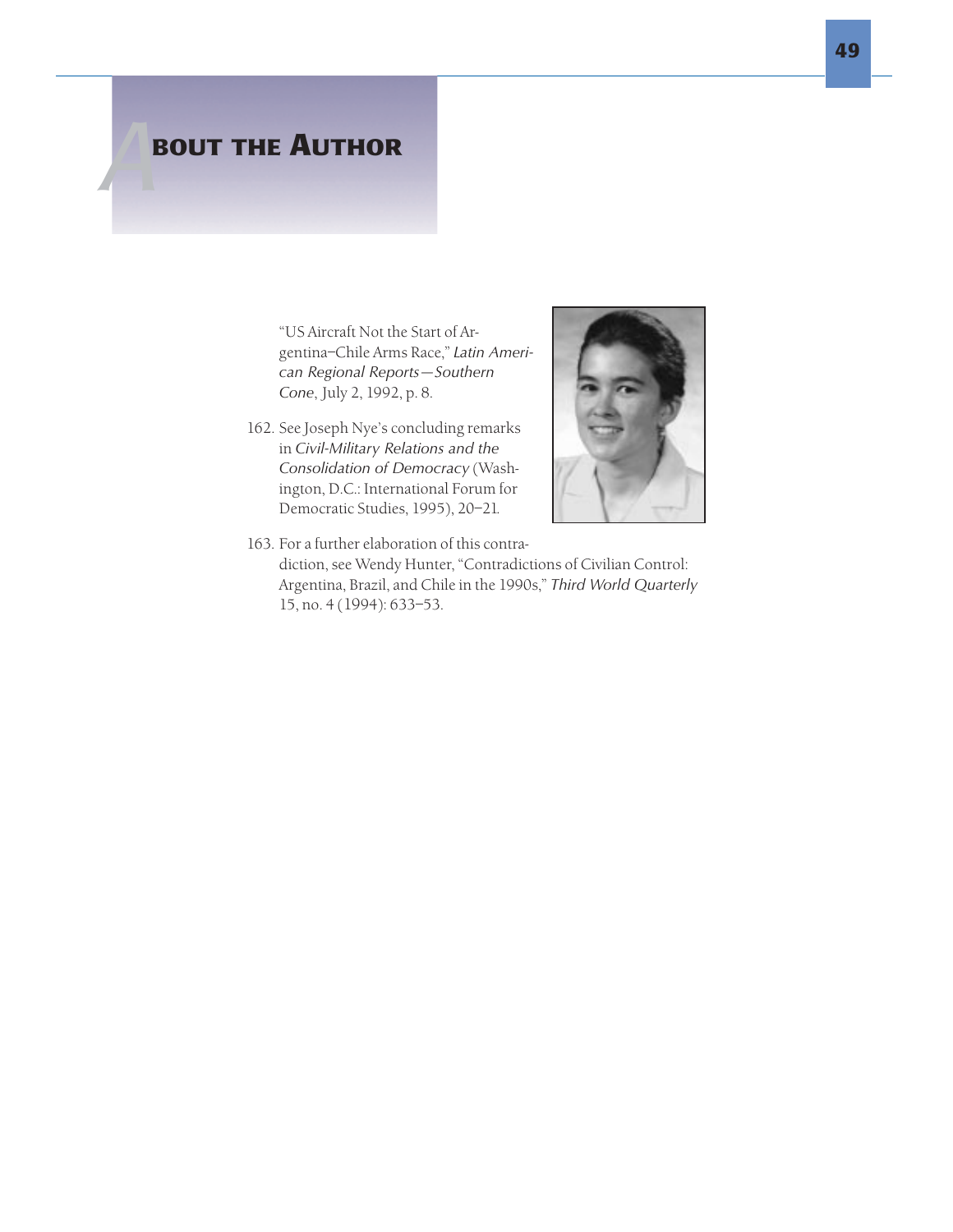# **BOUT THE INSTITUTE**

**The United States Institute of Peace** is an independent, nonpartisan federal institution created by Congress to promote research, education, and training on the peaceful resolution of international conflicts. Established in 1984, the Institute meets its congressional mandate through an array of programs, including research grants, fellowships, professional training programs, conferences and workshops, library services, publications, and other educational activities. The Institute's board of directors is appointed by the President of the United States and confirmed by the Senate.

*Chairman of the Board:* Chester A. Crocker *Vice Chairman:* Max M. Kampelman *President:* Richard H. Solomon *Executive Vice President:* Harriet Hentges

## Board of Directors

Chester A. Crocker (Chairman), Research Professor of Diplomacy, School of Foreign Service, Georgetown University Max M. Kampelman, Esq. (Vice Chairman), Fried, Frank, Harris, Shriver and Jacobson, Washington, D.C. Dennis L. Bark, Senior Fellow, Hoover Institution on War, Revolution and Peace, Stanford University Theodore M. Hesburgh, President Emeritus, University of Notre Dame Seymour Martin Lipset, Hazel Professor of Public Policy, George Mason University Christopher H. Phillips, former U.S. ambassador to Brunei Mary Louise Smith, civic activist; former chairman, Republican National Committee W. Scott Thompson, Professor of International Politics, Fletcher School of Law and Diplomacy, Tufts University Allen Weinstein, President, Center for Democracy, Washington, D.C. Harriet Zimmerman, Vice President, American Israel Public Affairs Committee, Washington, D.C. *Members ex officio* Ralph Earle II, Deputy Director, U.S. Arms Control and Disarmament Agency Toby Trister Gati, Assistant Secretary of State for Intelligence and Research Ervin J. Rokke, Lieutenant General, U.S. Air Force; President, National Defense University

Walter B. Slocombe, Under Secretary of Defense for Policy

Richard H. Solomon, President, United States Institute of Peace (nonvoting)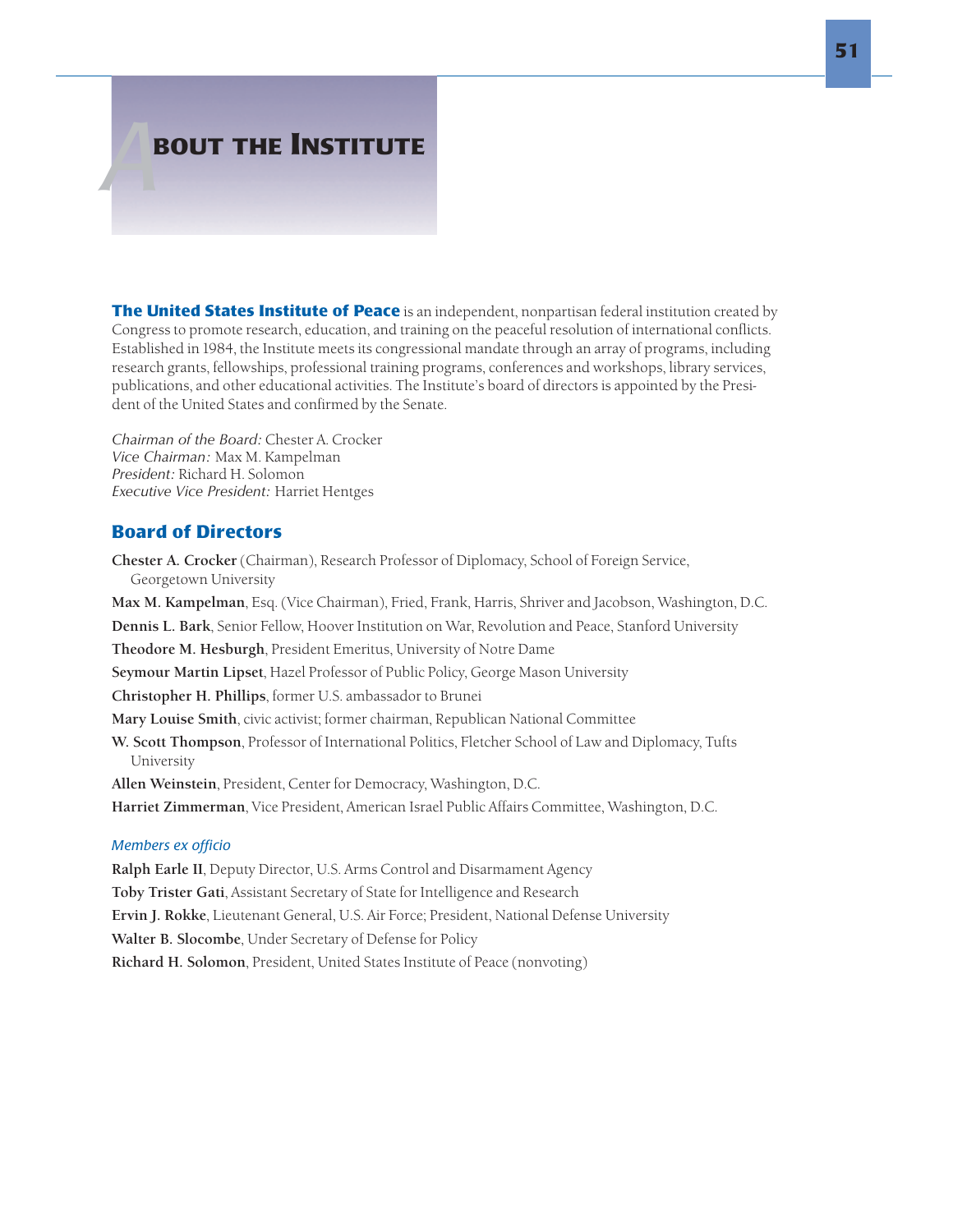Other titles in the Peaceworks series:

*Turkey's Role in the Middle East: A Conference Report* by Patricia Carley (Peaceworks No. 1) *Central Asians Take Stock: Reform, Corruption, and Identity* by Nancy Lubin (Peaceworks No. 2)

From the *Managing Chaos* conference:

*Keynote Addresses by Les Aspin and Ted Koppel* (Peaceworks No. 3)

*Sources of Conflict: G.M. Tamás and Samuel Huntington on "Identity and Conflict," and Robert Kaplan and Jessica Tuchman Mathews on "'The Coming Anarchy' and the Nation-State under Siege"* (Peaceworks No. 4)

*NGOs and Conflict Management* by Pamela R. Aall (Peaceworks No. 5)

*Humanitarian Assistance and Conflict in Africa* by David R. Smock (Peaceworks No. 6) *Self-Determination: Sovereignty, Territorial Integrity, and the Right to Secession* by Patricia Carley (Peaceworks No. 7)

*Serbian Nationalism and the Origins of the Yugoslav Crisis* by Vesna Pesic (Peaceworks No. 8)

*Peace Operations and Common Sense: Replacing Rhetoric with Realism* by Denis McLean (Peaceworks No. 9)

Peaceworks No. 10. First published October 1996.

The views expressed in this report are those of the author alone. They do not necessarily reflect views of the United States Institute of Peace.

UNITED STATES INSTITUTE OF PEACE 1550 M Street NW, Suite 700 Washington, DC 20005-1708

Phone: 202-457-1700 Fax: 202-429-6063 E-mail: usip\_requests@usip.org Internet: www.usip.org gopher.usip.org